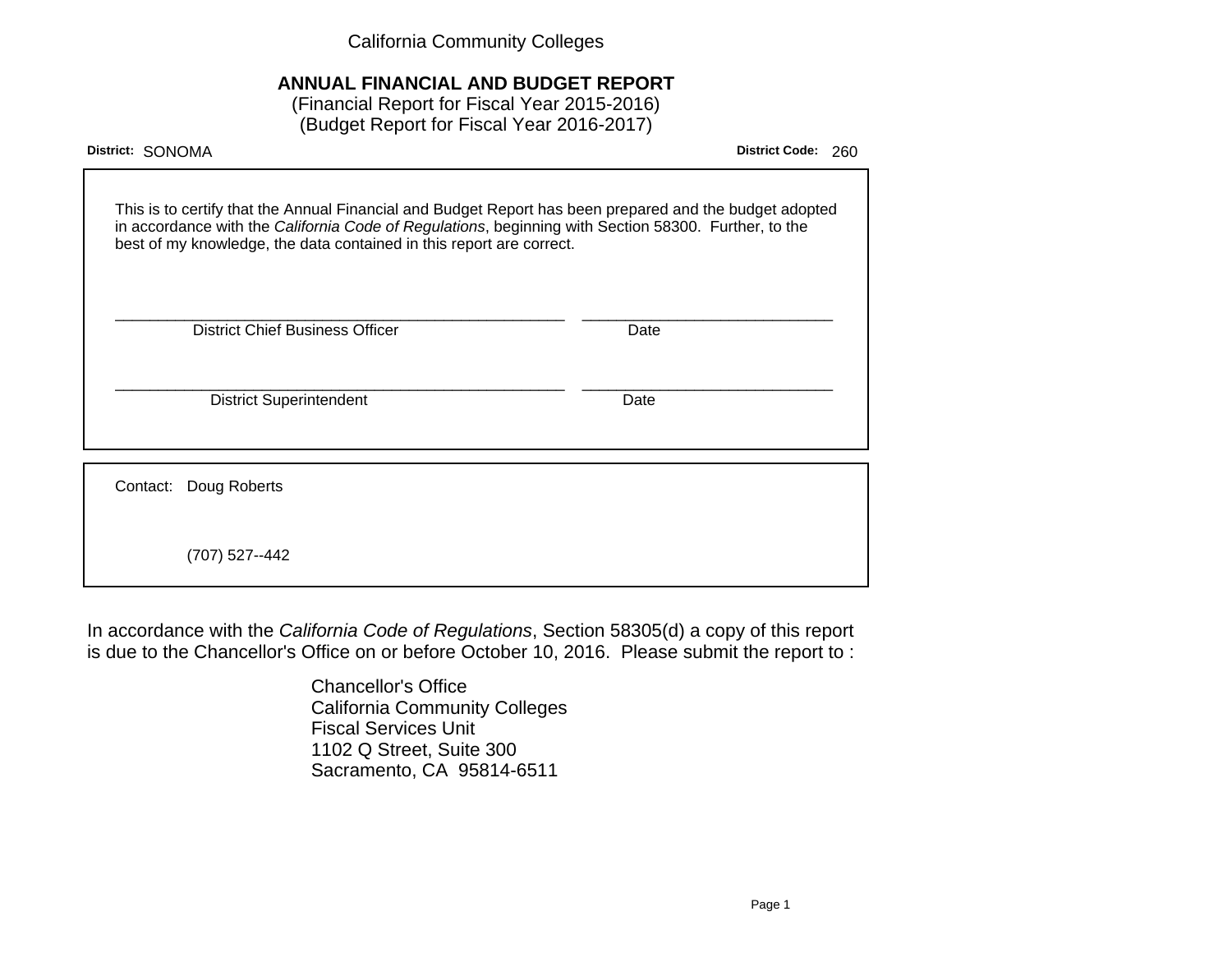# **Analysis of compliance with the 50 Percent Law (ECS 84362)**

# **Annual Financial and Budget Report**

# **The Current Expense of Education**

#### **SUPPLEMENTAL DATA S11 GENERAL FUND - UNRESTRICTED SUBFUND**

| For Actual Year: 2015-2016<br>Budget Year: 2016-2017 |        | District ID: 260                 | Name: SONOMA           |                        |                |
|------------------------------------------------------|--------|----------------------------------|------------------------|------------------------|----------------|
|                                                      |        | <b>Activity (ECSA)</b>           | <b>Activity (ECSB)</b> | <b>Activity (ECSX)</b> |                |
|                                                      |        | <b>ECS 84362 A</b>               | <b>ECS 84362 B</b>     | <b>Excluded</b>        |                |
|                                                      | Object | <b>Instructional Salary Cost</b> | <b>Total CEE</b>       | <b>Activities</b>      |                |
| <b>Academic Salaries</b>                             | Code   | AC 0100-5900 & AC 6110           | AC 0100 - 6799         | AC 6800 - 7390         | Total          |
| <b>Instructional Salaries</b>                        |        |                                  |                        |                        |                |
| Contract or Regular                                  | 1100   | 19,327,022                       | 19,327,022             |                        | 19,327,022     |
| Other                                                | 1300   | 20,751,644                       | 20,751,644             | 1,602                  | 20,753,246     |
| <b>Total Instructional Salaries</b>                  |        | 40,078,666                       | 40,078,666             | 1,602                  | 40,080,268     |
| <b>Non-Instructional Salaries</b>                    |        |                                  |                        |                        |                |
| Contract or Regular                                  | 1200   |                                  | 9,899,291              | 547,598                | 10,446,889     |
| Other                                                | 1400   |                                  | 1,275,924              | 329,477                | 1,605,401      |
| <b>Total Non-Instructional Salaries</b>              |        | 0                                | 11,175,215             | 877,075                | 12,052,290     |
| <b>Total Academic Salaries</b>                       |        | 40,078,666                       | 51,253,881             | 878,677                | 52,132,558     |
|                                                      |        |                                  |                        |                        |                |
| <b>Classified Salaries</b>                           |        |                                  |                        |                        |                |
| Non-Instructional Salaries                           |        |                                  |                        |                        |                |
| <b>Regular Status</b>                                | 2100   |                                  | 19,527,268             | 501,237                | 20,028,505     |
| Other                                                | 2300   |                                  | 2,290,824              | 249,706                | 2,540,530      |
| <b>Total Non-Instructional Salaries</b>              |        | 0                                | 21,818,092             | 750,943                | 22,569,035     |
| <b>Instructional Aides</b>                           |        |                                  |                        |                        |                |
| <b>Regular Status</b>                                | 2200   | 2,416,329                        | 2,416,329              |                        | 2,416,329      |
| Other                                                | 2400   | 965,732                          | 965,732                |                        | 965,732        |
| <b>Total Instructional Aides</b>                     |        | 3,382,061                        | 3,382,061              | $\Omega$               | 3,382,061      |
| <b>Total Classified Salaries</b>                     |        | 3,382,061                        | 25,200,153             | 750,943                | 25,951,096     |
|                                                      |        |                                  |                        |                        |                |
| <b>Employee Benefits</b>                             | 3000   | 12,345,320                       | 25,212,318             | 432,319                | 25,644,637     |
| <b>Supplies and Materials</b>                        | 4000   |                                  | 2,398,477              | 189,356                | 2,587,833      |
| <b>Other Operating Expenses</b>                      | 5000   | 1,257,646                        | 10,423,990             | 493,250                | 10,917,240     |
| <b>Equipment Replacement</b>                         | 6420   |                                  |                        |                        | $\overline{0}$ |
| <b>Total Expenditures Prior to Exclusions</b>        |        | 57,063,693                       | 114,488,819            | 2,744,545              | 117,233,364    |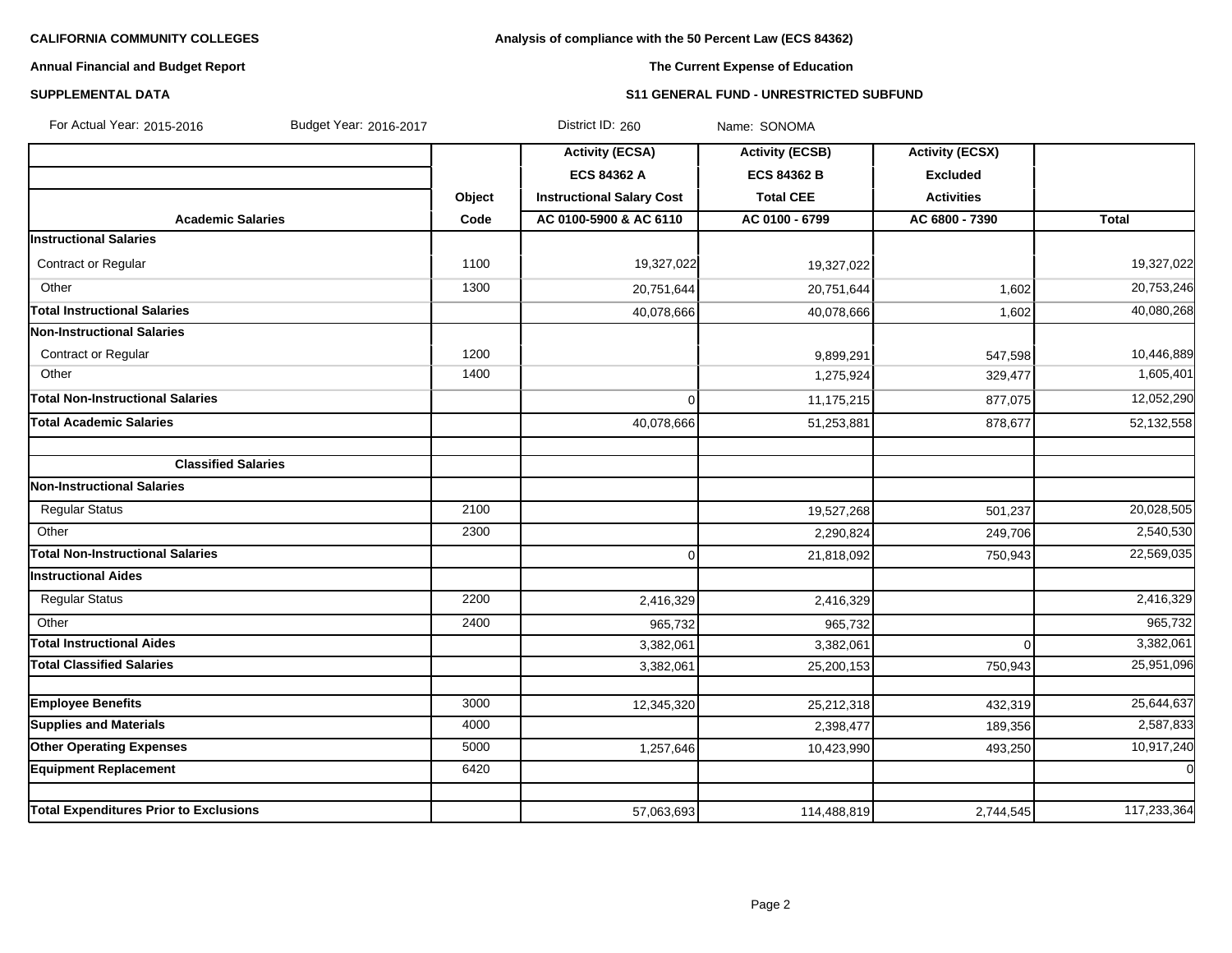**Analysis of compliance with the 50 Percent Law (ECS 84362)**

# **Annual Financial and Budget Report**

# **The Current Expense of Education**

#### **SUPPLEMENTAL DATA S11 GENERAL FUND - UNRESTRICTED SUBFUND**

| For Actual Year: 2015-2016<br>Budget Year: 2016-2017                |                    | District ID: 260                 | Name: SONOMA           |                        |                |
|---------------------------------------------------------------------|--------------------|----------------------------------|------------------------|------------------------|----------------|
|                                                                     |                    | <b>Activity (ECSA)</b>           | <b>Activity (ECSB)</b> | <b>Activity (ECSX)</b> |                |
|                                                                     |                    | ECS 84362 A                      | <b>ECS 84362 B</b>     | <b>Excluded</b>        |                |
|                                                                     |                    | <b>Instructional Salary Cost</b> | <b>Total CEE</b>       | <b>Activities</b>      |                |
| <b>Exclusions</b>                                                   |                    | AC 0100-5900 & AC 6110           | AC 0100 - 6799         | AC 6800 - 7390         | <b>Total</b>   |
| <b>Activities to Exclude</b>                                        | <b>TOP Code</b>    |                                  |                        |                        |                |
| Instructional Staff-Retirees' Benefits and Retirement Incentives    | 5900               |                                  |                        |                        | $\overline{0}$ |
| Student Health Services Above Amount Collected                      | 6441               |                                  | 2,349                  |                        | 2,349          |
| <b>Student Transportation</b>                                       | 6491               |                                  | 171,990                |                        | 171,990        |
| Noninstructional Staff-Retirees' Benefits and Retirement Incentives | 6740               |                                  |                        |                        | 0l             |
| <b>Objects to Exclude</b>                                           | <b>Object Code</b> |                                  |                        |                        |                |
| Rents and Leases                                                    | 5060               |                                  | 194,434                |                        | 194,434        |
| Lottery Expenditures                                                |                    |                                  |                        |                        |                |
| <b>Academic Salaries</b>                                            | 1000               |                                  | 724,136                |                        | 724,136        |
| <b>Classified Salaries</b>                                          | 2000               |                                  | 1,789,876              |                        | 1,789,876      |
| <b>Employee Benefits</b>                                            | 3000               |                                  | 434,964                |                        | 434,964        |
| Supplies and Materials                                              | 4000               |                                  |                        |                        |                |
| Software                                                            | 4100               |                                  |                        |                        | 0l             |
| Books, Magazines, & Periodicals                                     | 4200               |                                  |                        |                        | <sub>0</sub>   |
| <b>Instructional Supplies &amp; Materials</b>                       | 4300               |                                  |                        |                        | <sub>0</sub>   |
| Noninstructional, Supplies & Materials                              | 4400               |                                  |                        |                        | <sub>0</sub>   |
| <b>Total Supplies and Materials</b>                                 |                    | $\Omega$                         | $\overline{0}$         | $\Omega$               | 0l             |
| Other Operating Expenses and Services                               | 5000               |                                  |                        |                        | 0l             |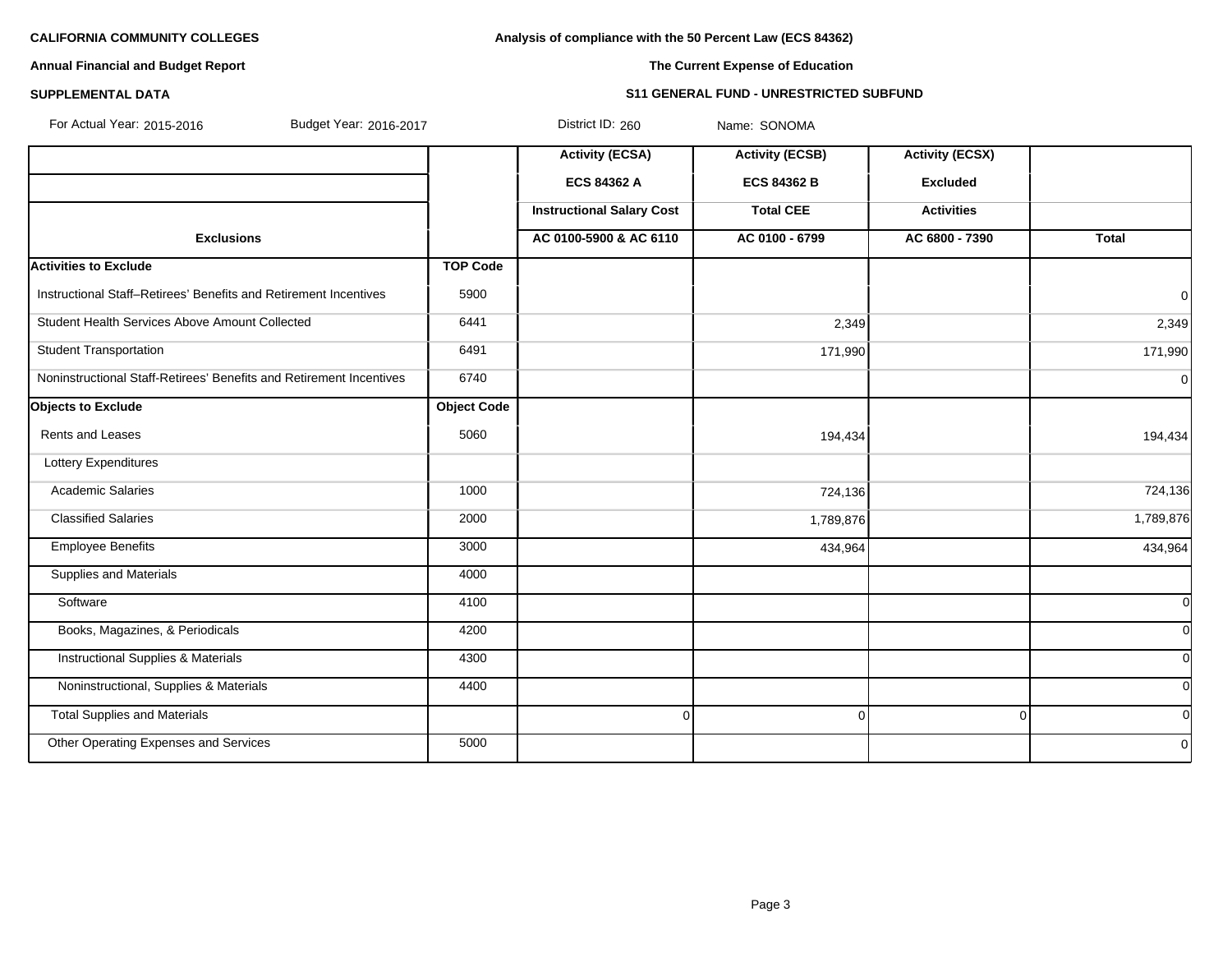### **Analysis of compliance with the 50 Percent Law (ECS 84362)**

# **Annual Financial and Budget Report**

# **The Current Expense of Education**

#### **SUPPLEMENTAL DATA S11 GENERAL FUND - UNRESTRICTED SUBFUND**

| For Actual Year: 2015-2016<br>Budget Year: 2016-2017            |        | District ID: 260                 | Name: SONOMA           |                        |                |
|-----------------------------------------------------------------|--------|----------------------------------|------------------------|------------------------|----------------|
|                                                                 |        | <b>Activity (ECSA)</b>           | <b>Activity (ECSB)</b> | <b>Activity (ECSX)</b> |                |
|                                                                 |        | ECS 84362 A                      | <b>ECS 84362 B</b>     | <b>Excluded</b>        |                |
|                                                                 | Object | <b>Instructional Salary Cost</b> | <b>Total CEE</b>       | <b>Activities</b>      |                |
|                                                                 | Code   | AC 0100-5900 & AC 6110           | AC 0100 - 6799         | AC 6800 - 7390         | <b>Total</b>   |
| <b>Capital Outlay</b>                                           | 6000   |                                  |                        |                        |                |
| <b>Library Books</b>                                            | 6300   |                                  |                        |                        | $\Omega$       |
| Equipment                                                       | 6400   |                                  |                        |                        |                |
| Equipment - Additional                                          | 6410   |                                  |                        |                        | $\overline{0}$ |
| Equipment - Replacement                                         | 6420   |                                  |                        |                        | $\Omega$       |
| <b>Total Equipment</b>                                          |        | $\mathbf 0$                      | 0                      | $\Omega$               | $\Omega$       |
| <b>Total Capital Outlay</b>                                     |        | $\mathbf 0$                      | 0                      | $\Omega$               | $\Omega$       |
| Other Outgo                                                     | 7000   |                                  |                        |                        | $\Omega$       |
| <b>Total Exclusions</b>                                         |        | $\mathbf 0$                      | 3,317,749              | $\Omega$               | 3,317,749      |
| <b>Total for ECS 84362, 50% Law</b>                             |        | 57,063,693                       | 111,171,070            | 2,744,545              | 113,915,615    |
| Percent of CEE (Instructional Salary Cost / Total CEE)          |        | 51.33%                           | 100.00%                |                        |                |
| 50% of Current Expense of Education                             |        |                                  | 55,585,535             |                        |                |
| Nonexempted (Remaining) Deficiency from second                  |        |                                  |                        |                        |                |
| preceeding Fiscal Year                                          |        |                                  |                        |                        |                |
| Amount Required to be Expended for Salaries of Classroom        |        | 57,063,693                       | 111,171,070            | 2,744,545              | 113,915,615    |
| Instructors                                                     |        |                                  |                        |                        |                |
| <b>Reconciliation to Unrestricted General Fund Expenditures</b> |        |                                  |                        |                        |                |
| <b>Total Expenditures Prior to Exclusions</b>                   |        | 57,063,693                       | 114,488,819            | 2,744,545              | 117,233,364    |
| <b>Capital Expenditures</b>                                     | 6000   | 47,601                           | 596,828                | 30,902                 | 627,730        |
| <b>Equipment Replacement (Back out)</b>                         | 6420   |                                  | 0                      | $\Omega$               | $\overline{0}$ |
| <b>Total Unrestricted General Fund Expenditures</b>             |        | 57,111,294                       | 115,085,647            | 2,775,447              | 117,861,094    |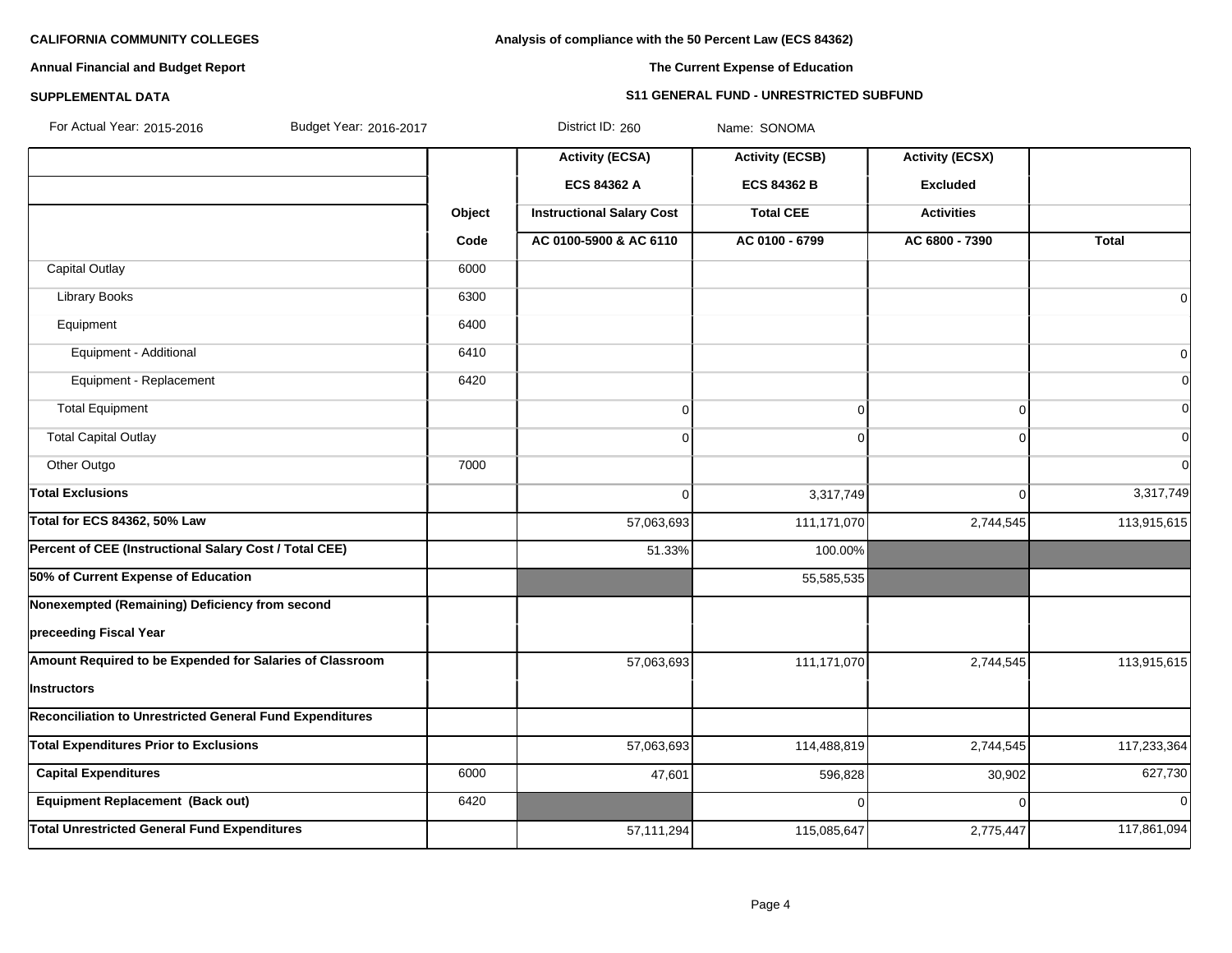# **COMBINED BALANCE SHEET 10 General Fund — Combined**

#### **(Total Unrestricted and Restricted)**

| For Year Ended June 30, 2016                    | District ID: 260 | Name: SONOMA        |                     |                     |
|-------------------------------------------------|------------------|---------------------|---------------------|---------------------|
|                                                 |                  | 11                  | 12                  | 10                  |
|                                                 | CA               | <b>General Fund</b> | <b>General Fund</b> | <b>General Fund</b> |
| <b>Description</b>                              | (Object)         | <b>Unrestricted</b> | <b>Restricted</b>   | <b>COMBINED</b>     |
| <b>ASSETS</b>                                   |                  |                     |                     |                     |
| Cash, Investments, and Receivables              | 9100             |                     |                     |                     |
| Cash:                                           |                  |                     |                     |                     |
| Awaiting Deposit and in Banks                   | 9111             | 2,011,276           |                     | 2,011,276           |
| In County Treasury                              | 9112             | 11,295,801          | 5,650,611           | 16,946,412          |
| Cash With Fiscal Agents                         | 9113             | 118,474             |                     | 118,474             |
| <b>Revolving Cash Accounts</b>                  | 9114             | 95,000              |                     | 95,000              |
| Investments (at cost)                           | 9120             |                     |                     | $\Omega$            |
| <b>Accounts Receivable</b>                      | 9130             | 8,140,391           |                     | 8,140,391           |
| Due from Other Funds                            | 9140             | 119,926             |                     | 119,926             |
| Inventories, Stores, and Prepaid Items          | 9200             |                     |                     |                     |
| <b>Inventories and Stores</b>                   | 9210             | 49,518              |                     | 49,518              |
| Prepaid Items                                   | 9220             | 174,769             |                     | 174,769             |
| <b>TOTAL ASSETS</b>                             |                  | 22,005,155          | 5,650,611           | 27,655,766          |
| <b>LIABILITIES</b>                              |                  |                     |                     |                     |
| <b>Current Liabilities and Deferred Revenue</b> | 9500             |                     |                     |                     |
| <b>Accounts Payable</b>                         | 9510             | 4,257,478           |                     | 4,257,478           |
| Accrued Salaries and Wages Payable              | 9520             | 1,599,609           |                     | 1,599,609           |
| Compensated Absences Payable Current            | 9530             | 3,029,178           |                     | 3,029,178           |
| Due to Other Funds                              | 9540             | 791,812             |                     | 791,812             |
| <b>Temporary Loans</b>                          | 9550             |                     |                     | 0                   |
| Current Portion of Long-Term Debt               | 9560             |                     |                     | $\overline{0}$      |
| <b>Deferred Revenues</b>                        | 9570             | 658,861             | 5,325,066           | 5,983,927           |
| <b>TOTAL LIABILITIES</b>                        |                  | 10,336,938          | 5,325,066           | 15,662,004          |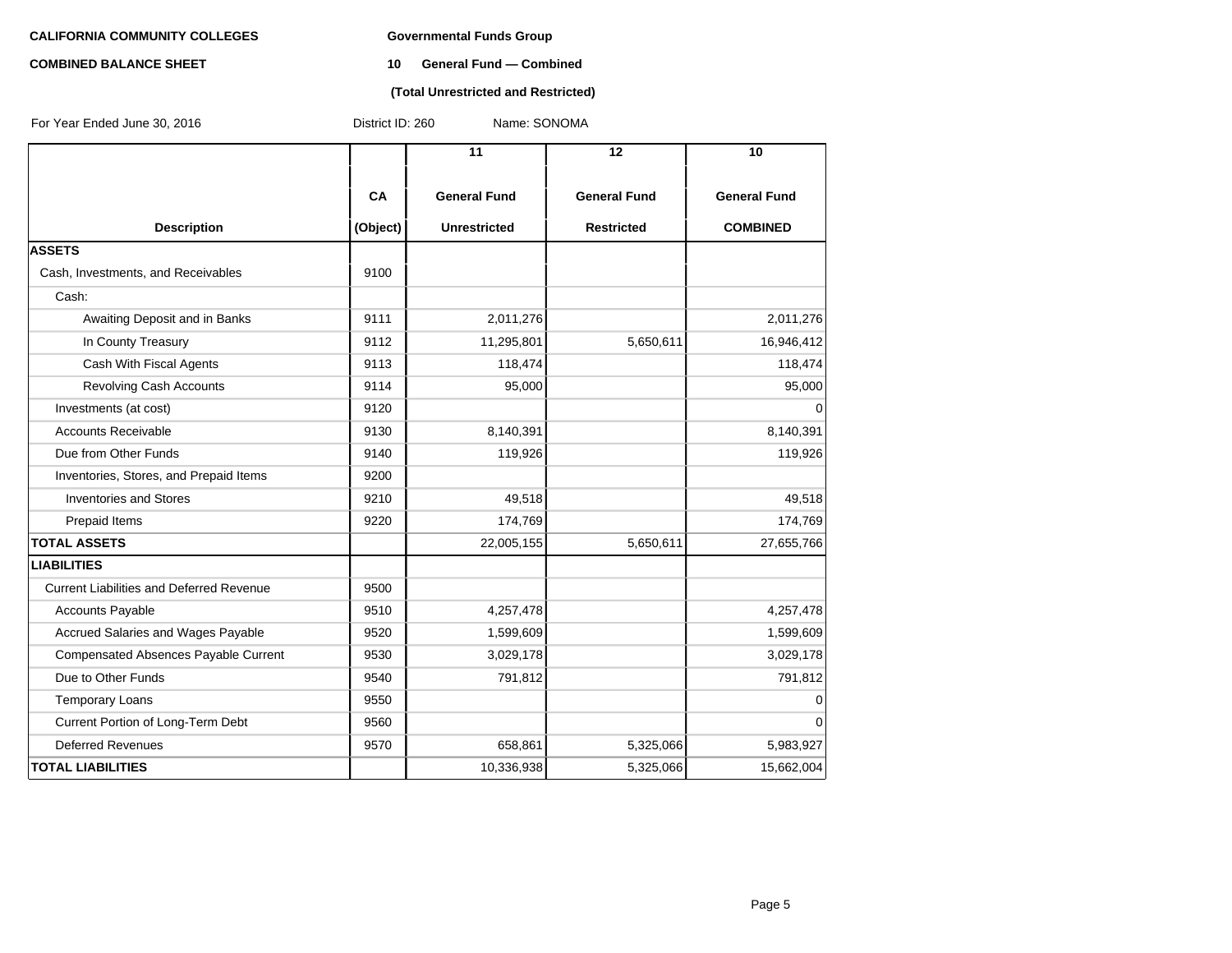# **COMBINED BALANCE SHEET 10 General Fund — Combined**

#### **(Total Unrestricted and Restricted)**

| For Year Ended June 30, 2016                    | Name: SONOMA<br>District ID: 260 |                     |                     |                     |  |  |
|-------------------------------------------------|----------------------------------|---------------------|---------------------|---------------------|--|--|
|                                                 |                                  | 11                  | 12                  | 10                  |  |  |
|                                                 | CA                               | <b>General Fund</b> | <b>General Fund</b> | <b>General Fund</b> |  |  |
| <b>Description</b>                              | (Object)                         | <b>Unrestricted</b> | <b>Restricted</b>   | <b>COMBINED</b>     |  |  |
| <b>FUND BALANCE (NON-GASB 54)</b>               |                                  |                     |                     |                     |  |  |
| <b>Fund Balance Reserved</b>                    | 9710                             |                     |                     | 0                   |  |  |
| NonCash Assets                                  | 9711                             |                     |                     | $\mathbf 0$         |  |  |
| Amounts Restricted by Law for Specific Purposes | 9712                             |                     |                     | $\mathbf 0$         |  |  |
| Reserve for Encumbrances Credit                 | 9713                             |                     |                     | $\mathbf 0$         |  |  |
| Reserve for Encumbrances Debit                  | 9714                             |                     |                     | $\mathbf 0$         |  |  |
| <b>Reserve for Debt Services</b>                | 9715                             |                     |                     | 0                   |  |  |
| Assigned/Committed                              | 9754                             |                     |                     | 0                   |  |  |
| Unassigned                                      | 9790                             |                     |                     | $\mathbf 0$         |  |  |
| <b>Total Fund Balance</b>                       |                                  | 0                   | $\Omega$            | $\Omega$            |  |  |
| <b>Fund Balance (GASB 54)</b>                   | 9750                             |                     |                     |                     |  |  |
| Nonspendable Fund Balance                       | 9751                             |                     |                     | $\mathbf 0$         |  |  |
| <b>Restricted Fund Balance</b>                  | 9752                             | 319,287             | 325,545             | 644,832             |  |  |
| <b>Committed Fund Balance</b>                   | 9753                             |                     |                     | $\mathbf 0$         |  |  |
| Assigned Fund Balance                           | 9754                             |                     |                     | $\mathbf 0$         |  |  |
| <b>Total Designated Fund Balance</b>            |                                  | 319,287             | 325,545             | 644,832             |  |  |
| <b>Uncommitted Fund Balance</b>                 | 9790                             | 11,348,930          |                     | 11,348,930          |  |  |
| <b>TOTAL FUND EQUITY</b>                        |                                  | 11,668,217          | 325,545             | 11,993,762          |  |  |
| <b>TOTAL LIABILITIES AND FUND EQUITY</b>        |                                  | 22,005,155          | 5,650,611           | 27,655,766          |  |  |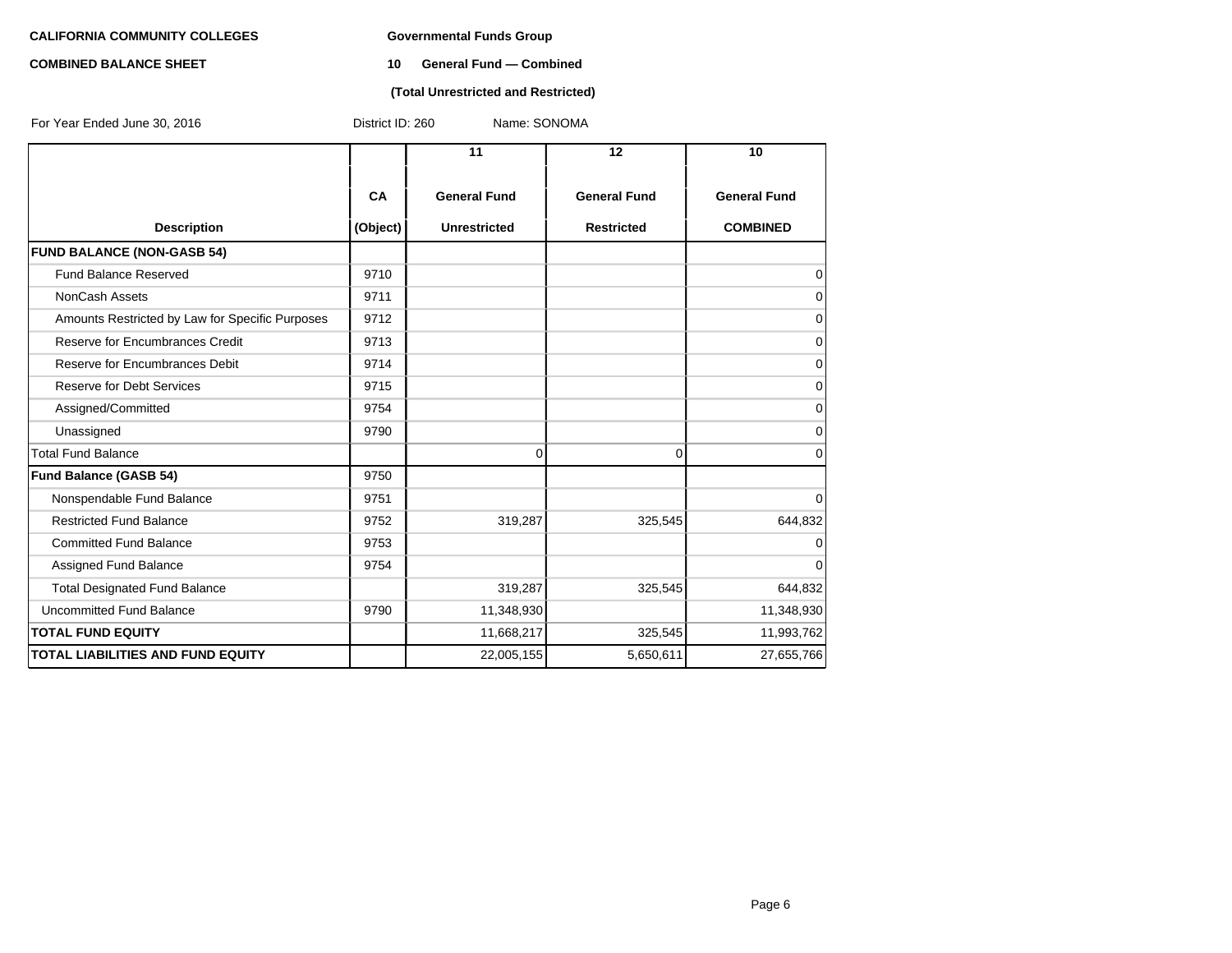**Annual Financial and Budget Report 20 Debt Service Funds:**

- 
- **21 Bond Interest and Redemption Fund**
- **22 Revenue Bond Interest and Redemption Fund**
- 

**COMBINED BALANCE SHEET 29 Other Debt Service Fund**

District ID: 260 Name: SONOMA

|                                                 |          | 21                     | 22                     | 29                  |
|-------------------------------------------------|----------|------------------------|------------------------|---------------------|
|                                                 |          | <b>Bond Interest</b>   | <b>Revenue Bond</b>    |                     |
|                                                 | CA       | and                    | Interest and           | <b>Other Debt</b>   |
| <b>Description</b>                              | (Object) | <b>Redemption Fund</b> | <b>Redemption Fund</b> | <b>Service Fund</b> |
| <b>ASSETS</b>                                   |          |                        |                        |                     |
| Cash, Investments, and Receivables              | 9100     |                        |                        |                     |
| Cash:                                           |          |                        |                        |                     |
| Awaiting Deposit and in Banks                   | 9111     |                        |                        |                     |
| In County Treasury                              | 9112     |                        | 1,407,784              |                     |
| Cash With Fiscal Agents                         | 9113     |                        |                        |                     |
| Investments (at cost)                           | 9120     |                        |                        |                     |
| <b>Accounts Receivable</b>                      | 9130     |                        |                        |                     |
| Due from Other Funds                            | 9140     |                        |                        |                     |
| <b>TOTAL ASSETS</b>                             |          | $\Omega$               | 1,407,784              | $\Omega$            |
| <b>LIABILITIES</b>                              |          |                        |                        |                     |
| <b>Current Liabilities and Deferred Revenue</b> | 9500     |                        |                        |                     |
| <b>Accounts Payable</b>                         | 9510     |                        | 6,000                  |                     |
| Accrued Salaries and Wages Payable              | 9520     |                        |                        |                     |
| <b>Compensated Absences Payable Current</b>     | 9530     |                        |                        |                     |
| Due to Other Funds                              | 9540     |                        |                        |                     |
| <b>Temporary Loans</b>                          | 9550     |                        |                        |                     |
| Current Portion of Long-Term Debt               | 9560     |                        |                        |                     |
| <b>Deferred Revenues</b>                        | 9570     |                        |                        |                     |
| <b>TOTAL LIABILITIES</b>                        |          | $\overline{0}$         | 6,000                  | $\mathbf 0$         |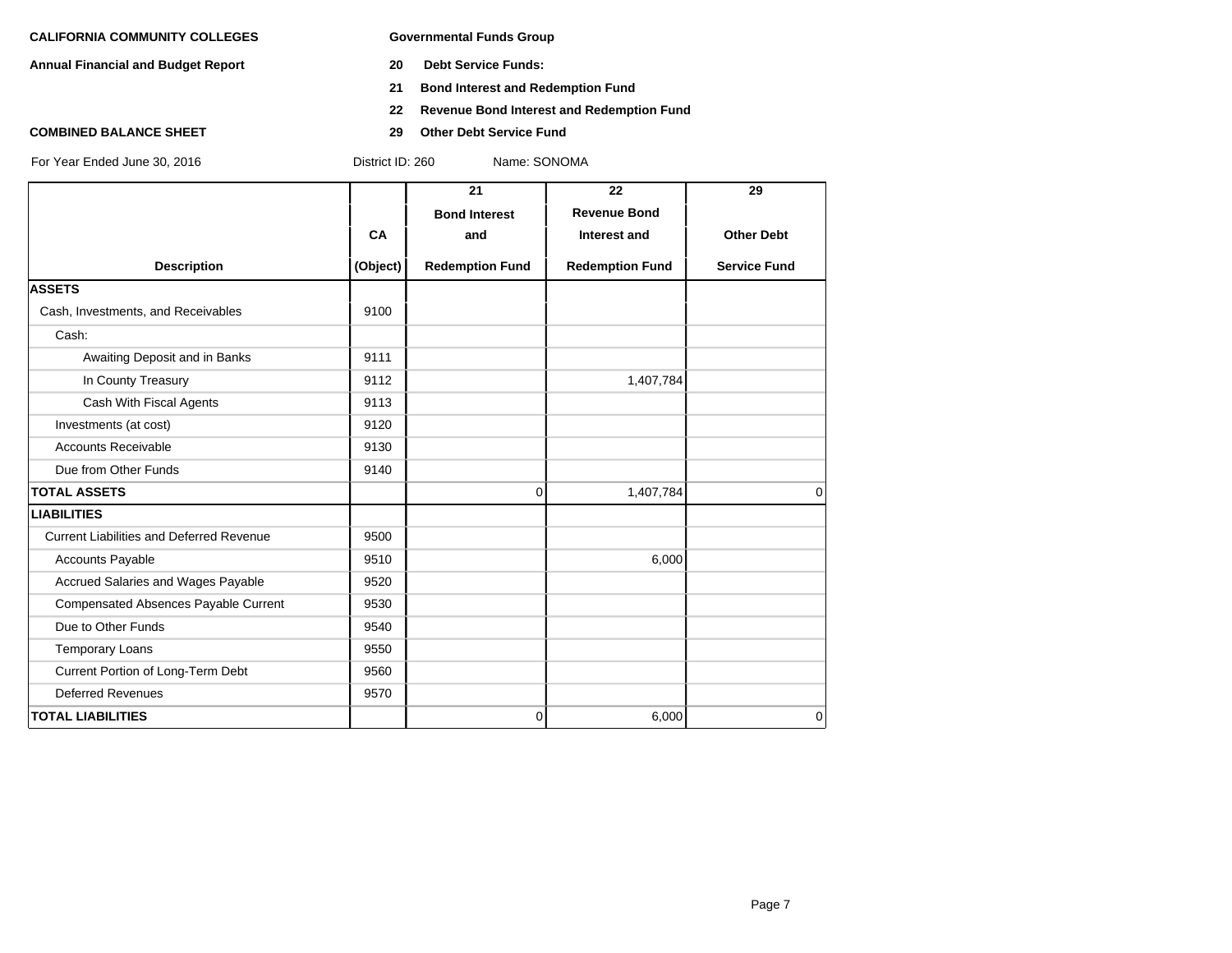**Annual Financial and Budget Report 20 Debt Service Funds:**

- 
- **21 Bond Interest and Redemption Fund**
- **22 Revenue Bond Interest and Redemption Fund**
- **COMBINED BALANCE SHEET 29 Other Debt Service Fund**

|                                                 |           | 21                     | 22                     | 29                  |
|-------------------------------------------------|-----------|------------------------|------------------------|---------------------|
|                                                 |           | <b>Bond Interest</b>   | <b>Revenue Bond</b>    |                     |
|                                                 | <b>CA</b> | and                    | Interest and           | <b>Other Debt</b>   |
| <b>Description</b>                              | (Object)  | <b>Redemption Fund</b> | <b>Redemption Fund</b> | <b>Service Fund</b> |
| <b>FUND BALANCE (NON-GASB 54)</b>               |           |                        |                        |                     |
| <b>Fund Balance Reserved</b>                    | 9710      |                        |                        |                     |
| NonCash Assets                                  | 9711      |                        |                        |                     |
| Amounts Restricted by Law for Specific Purposes | 9712      |                        |                        |                     |
| Reserve for Encumbrances Credit                 | 9713      |                        |                        |                     |
| Reserve for Encumbrances Debit                  | 9714      |                        |                        |                     |
| <b>Reserve for Debt Services</b>                | 9715      |                        |                        |                     |
| Assigned/Committed                              | 9754      |                        |                        |                     |
| Unassigned                                      | 9790      |                        |                        |                     |
| <b>Total Fund Balance</b>                       |           | 0                      | 0                      | $\Omega$            |
| <b>Fund Balance (GASB 54)</b>                   | 9750      |                        |                        |                     |
| Nonspendable Fund Balance                       | 9751      |                        |                        |                     |
| <b>Restricted Fund Balance</b>                  | 9752      |                        |                        |                     |
| <b>Committed Fund Balance</b>                   | 9753      |                        |                        |                     |
| Assigned Fund Balance                           | 9754      |                        | 1,401,784              |                     |
| <b>Total Designated Fund Balance</b>            |           | $\mathbf{0}$           | 1,401,784              | $\mathbf 0$         |
| <b>Uncommitted Fund Balance</b>                 | 9790      |                        |                        |                     |
| <b>TOTAL FUND EQUITY</b>                        |           | 0                      | 1,401,784              | $\mathbf 0$         |
| <b>TOTAL LIABILITIES AND FUND EQUITY</b>        |           | $\Omega$               | 1,407,784              | $\mathbf 0$         |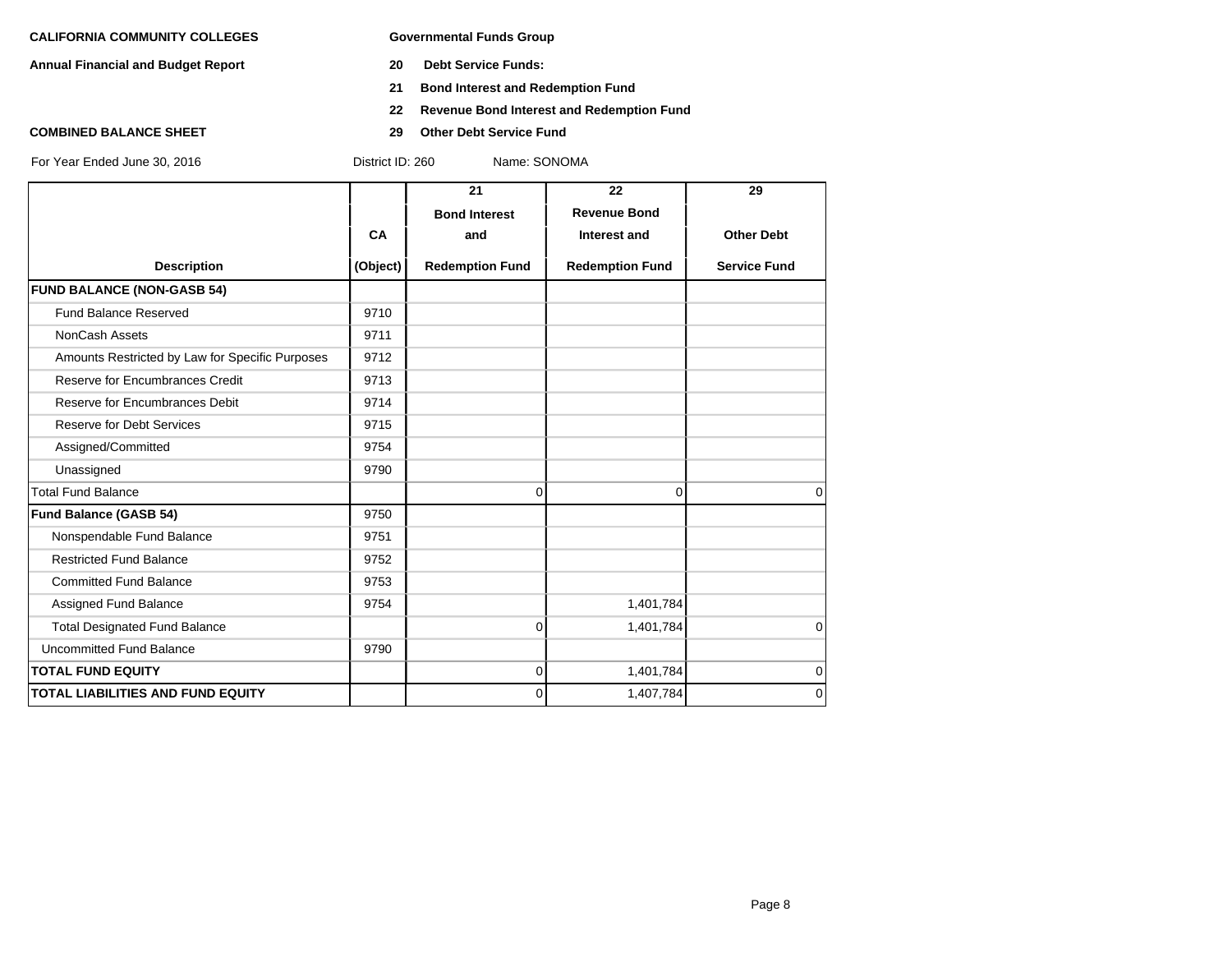**Annual Financial and Budget Report 30 Special Revenue Funds:**

- **31 Bookstore Fund 34 Farm Operation Fund**
- 
- **COMBINED BALANCE SHEET 33 Child Development Fund 39 Other Special Revenue Fund**

**32 Cafeteria Fund 35 Revenue Bond Project Fund**

|                                                 |          | 31                    | 32                    | 33                   | 34                    | 35                  | 39                   |
|-------------------------------------------------|----------|-----------------------|-----------------------|----------------------|-----------------------|---------------------|----------------------|
|                                                 | CA       |                       |                       | Child<br>Development | <b>Farm Operation</b> | <b>Revenue Bond</b> | <b>Other Special</b> |
| <b>Description</b>                              | (Object) | <b>Bookstore Fund</b> | <b>Cafeteria Fund</b> | <b>Fund</b>          | <b>Fund</b>           | <b>Project Fund</b> | <b>Revenue Fund</b>  |
| <b>ASSETS</b>                                   |          |                       |                       |                      |                       |                     |                      |
| Cash, Investments, and Receivables              | 9100     |                       |                       |                      |                       |                     |                      |
| Cash:                                           |          |                       |                       |                      |                       |                     |                      |
| Awaiting Deposit and in Banks                   | 9111     |                       |                       | 5,815                | 4,322                 | (512)               | 136,609              |
| In County Treasury                              | 9112     |                       |                       | (31)                 | 436,025               | 1,118,723           | 757,222              |
| Cash With Fiscal Agents                         | 9113     |                       |                       |                      |                       |                     |                      |
| <b>Revolving Cash Accounts</b>                  | 9114     |                       |                       |                      |                       |                     |                      |
| Investments (at cost)                           | 9120     |                       |                       |                      |                       |                     |                      |
| <b>Accounts Receivable</b>                      | 9130     |                       |                       | 27,199               | 1,917                 | 244,629             | 32,795               |
| Due from Other Funds                            | 9140     |                       |                       | 31,636               | 1,101                 | 1,068               | 1,000                |
| Inventories, Stores, and Prepaid Items          | 9200     |                       |                       |                      |                       |                     |                      |
| <b>Inventories and Stores</b>                   | 9210     |                       |                       |                      |                       |                     |                      |
| Prepaid Items                                   | 9220     |                       |                       |                      |                       |                     |                      |
| <b>TOTAL ASSETS</b>                             |          | 0                     | $\overline{0}$        | 64,619               | 443,365               | 1,363,908           | 927,626              |
| <b>LIABILITIES</b>                              |          |                       |                       |                      |                       |                     |                      |
| <b>Current Liabilities and Deferred Revenue</b> | 9500     |                       |                       |                      |                       |                     |                      |
| <b>Accounts Payable</b>                         | 9510     |                       |                       | 1,159                | 12,001                | 4,924               | 16,270               |
| Accrued Salaries and Wages Payable              | 9520     |                       |                       | 702                  |                       | 694                 | 6,930                |
| Compensated Absences Payable Current            | 9530     |                       |                       |                      |                       |                     |                      |
| Due to Other Funds                              | 9540     |                       |                       | 62,758               | 1,406                 | 201                 | 3,356                |
| <b>Temporary Loans</b>                          | 9550     |                       |                       |                      |                       |                     |                      |
| Current Portion of Long-Term Debt               | 9560     |                       |                       |                      |                       |                     |                      |
| <b>Deferred Revenues</b>                        | 9570     |                       |                       |                      |                       |                     | 14,264               |
| <b>TOTAL LIABILITIES</b>                        |          | 0                     | $\overline{0}$        | 64,619               | 13,407                | 5,819               | 40,820               |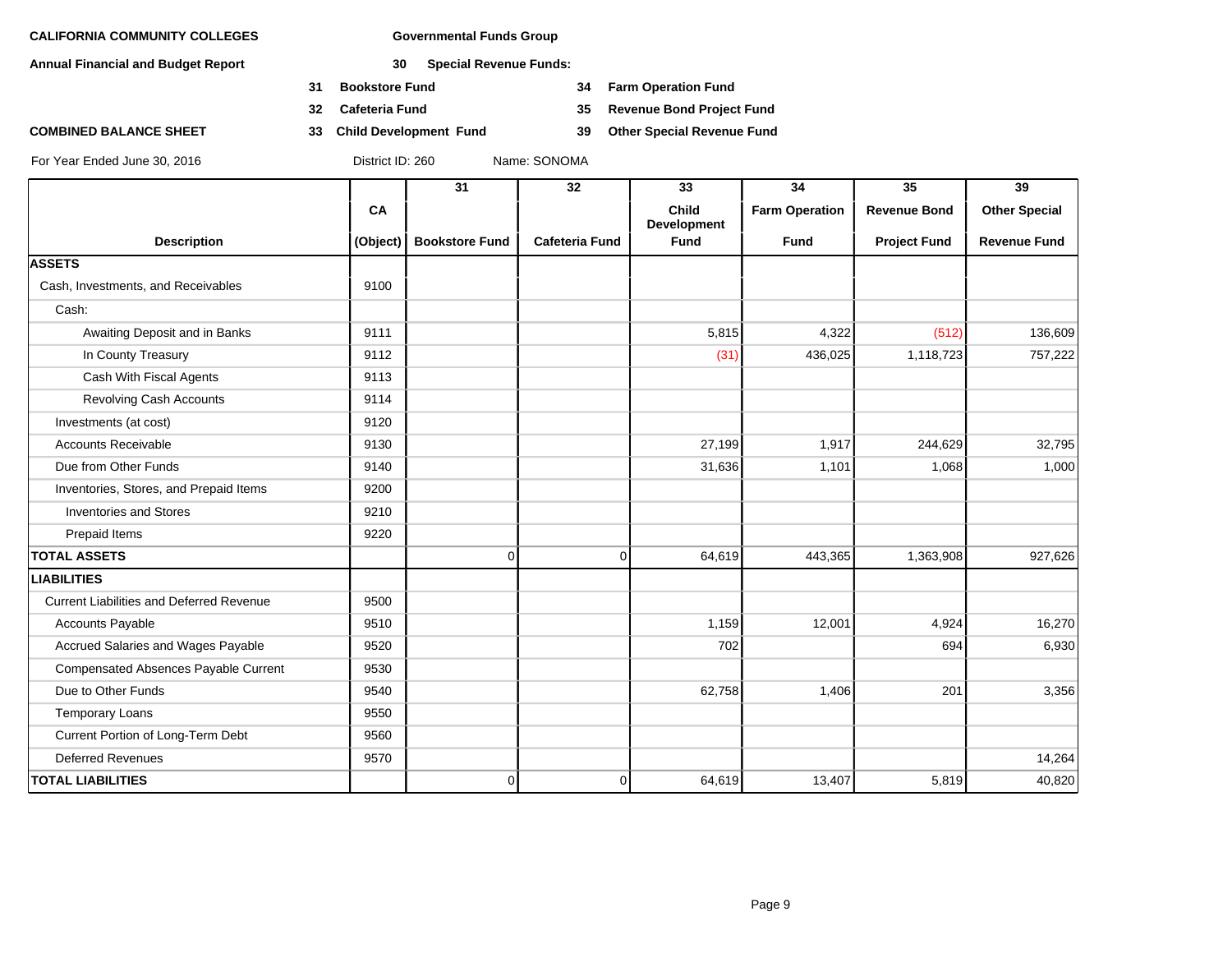**Annual Financial and Budget Report 30 Special Revenue Funds:**

- **31 Bookstore Fund 34 Farm Operation Fund**
- 
- 

**32 Cafeteria Fund 35 Revenue Bond Project Fund**

**COMBINED BALANCE SHEET 33 Child Development Fund 39 Other Special Revenue Fund**

|                                                 |          | 31                    | 32                    | 33                                 | 34                    | 35                  | 39                   |
|-------------------------------------------------|----------|-----------------------|-----------------------|------------------------------------|-----------------------|---------------------|----------------------|
|                                                 | CA       |                       |                       | <b>Child</b><br><b>Development</b> | <b>Farm Operation</b> | <b>Revenue Bond</b> | <b>Other Special</b> |
| <b>Description</b>                              | (Object) | <b>Bookstore Fund</b> | <b>Cafeteria Fund</b> | <b>Fund</b>                        | <b>Fund</b>           | <b>Project Fund</b> | <b>Revenue Fund</b>  |
| <b>FUND BALANCE (NON-GASB 54)</b>               |          |                       |                       |                                    |                       |                     |                      |
| <b>Fund Balance Reserved</b>                    | 9710     |                       | 0                     | U                                  |                       | $\Omega$            | $\Omega$             |
| NonCash Assets                                  | 9711     |                       |                       |                                    |                       |                     | $\overline{0}$       |
| Amounts Restricted by Law for Specific Purposes | 9712     |                       | 0                     | O                                  | <sup>0</sup>          | $\Omega$            | $\overline{0}$       |
| Reserve for Encumbrances Credit                 | 9713     |                       | 0                     | O                                  |                       | $\Omega$            | $\overline{0}$       |
| Reserve for Encumbrances Debit                  | 9714     |                       | n                     |                                    |                       | $\Omega$            | $\overline{0}$       |
| <b>Reserve for Debt Services</b>                | 9715     |                       | 0                     | O                                  |                       | $\Omega$            | $\overline{0}$       |
| Assigned/Committed                              | 9754     |                       | 0                     | ∩                                  |                       | $\Omega$            | $\overline{0}$       |
| Unassigned                                      | 9790     |                       | 0                     |                                    |                       | ∩                   | $\overline{0}$       |
| <b>Total Fund Balance</b>                       |          | U                     | 0                     | $\Omega$                           | $\Omega$              | $\Omega$            | $\overline{0}$       |
| <b>Fund Balance (GASB 54)</b>                   | 9750     |                       |                       |                                    |                       |                     |                      |
| Nonspendable Fund Balance                       | 9751     |                       | 0                     | 0                                  |                       | $\Omega$            | $\overline{0}$       |
| <b>Restricted Fund Balance</b>                  | 9752     |                       | 0                     | ∩                                  |                       | $\Omega$            | 124,639              |
| <b>Committed Fund Balance</b>                   | 9753     |                       | 0                     | $\Omega$                           | $\Omega$              | $\Omega$            | $\overline{0}$       |
| Assigned Fund Balance                           | 9754     |                       | 0                     | O                                  |                       | <sup>n</sup>        | $\Omega$             |
| <b>Total Designated Fund Balance</b>            |          |                       | 0                     | ∩                                  |                       | $\Omega$            | 124,639              |
| <b>Uncommitted Fund Balance</b>                 | 9790     | 0                     | $\Omega$              | $\Omega$                           | 429,958               | 1,358,089           | 762,167              |
| <b>TOTAL FUND EQUITY</b>                        |          | n                     | 0                     | $\Omega$                           | 429,958               | 1,358,089           | 886,806              |
| TOTAL LIABILITIES AND FUND EQUITY               |          | n                     | $\Omega$              | 64,619                             | 443,365               | 1,363,908           | 927,626              |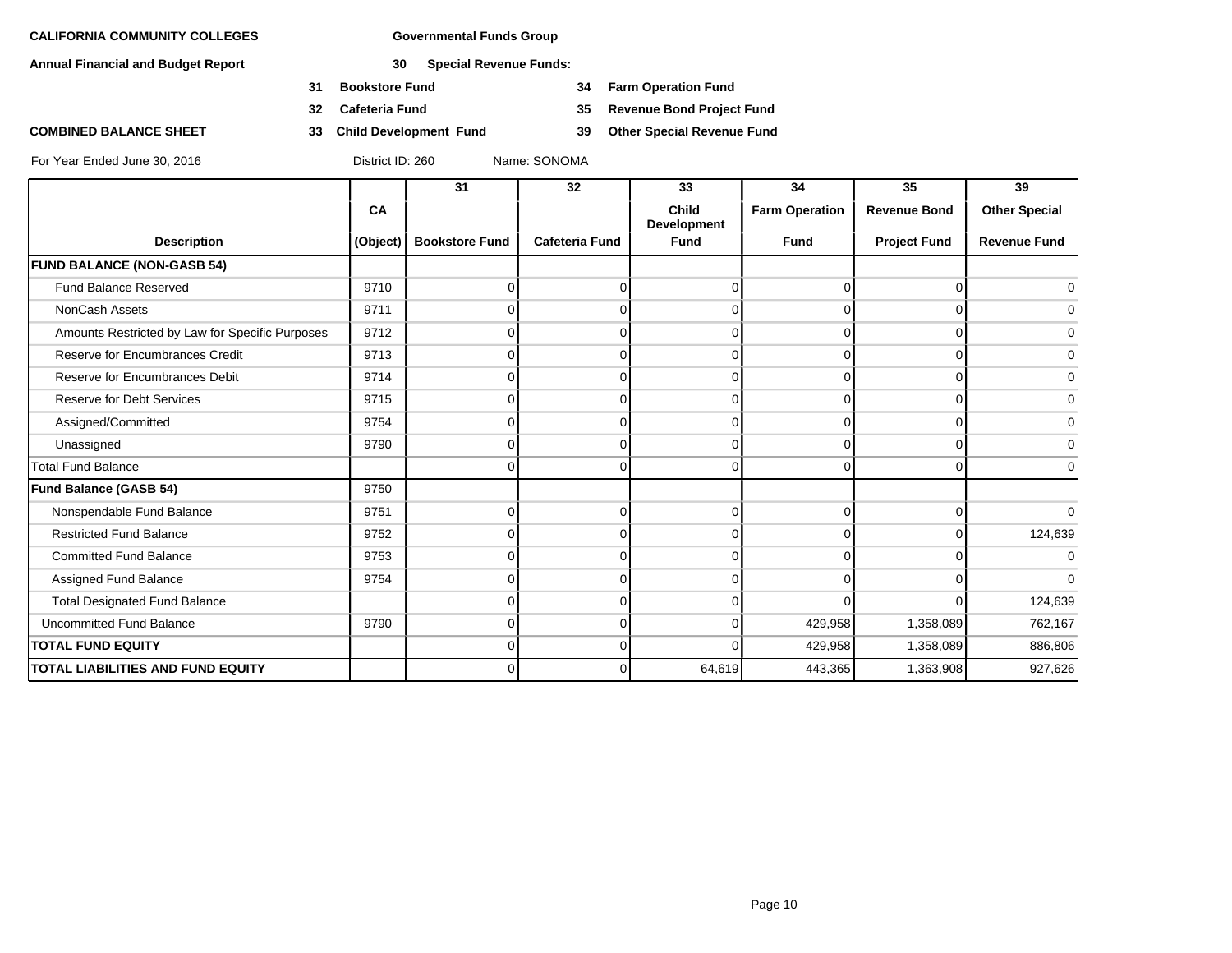**Annual Financial and Budget Report 40 Capital Projects Funds:**

- - **41 Capital Outlay Projects Fund**
- **COMBINED BALANCE SHEET 42 Revenue Bond Construction Fund**

|                                                 |          | 41                    | 42                       | 43                        |
|-------------------------------------------------|----------|-----------------------|--------------------------|---------------------------|
|                                                 | CA       | <b>Capital Outlay</b> | <b>Revenue Bond</b>      | <b>General Obligation</b> |
| <b>Description</b>                              | (Object) | <b>Projects Fund</b>  | <b>Construction Fund</b> | <b>Bond Fund</b>          |
| <b>ASSETS</b>                                   |          |                       |                          |                           |
| Cash, Investments, and Receivables              | 9100     |                       |                          |                           |
| Cash:                                           |          |                       |                          |                           |
| Awaiting Deposit and in Banks                   | 9111     | 121,529               |                          |                           |
| In County Treasury                              | 9112     | 7,669,976             |                          | 48,021                    |
| Cash With Fiscal Agents                         | 9113     |                       |                          | 2,667,857                 |
| <b>Revolving Cash Accounts</b>                  | 9114     |                       |                          |                           |
| Investments (at cost)                           | 9120     |                       |                          |                           |
| <b>Accounts Receivable</b>                      | 9130     | 11,420                |                          |                           |
| Due from Other Funds                            | 9140     | 2,251,723             |                          | 35,986                    |
| Inventories, Stores, and Prepaid Items          | 9200     |                       |                          |                           |
| <b>Inventories and Stores</b>                   | 9210     |                       |                          |                           |
| Prepaid Items                                   | 9220     |                       |                          |                           |
| <b>TOTAL ASSETS</b>                             |          | 10,054,648            | $\mathbf 0$              | 2,751,864                 |
| <b>LIABILITIES</b>                              |          |                       |                          |                           |
| <b>Current Liabilities and Deferred Revenue</b> | 9500     |                       |                          |                           |
| <b>Accounts Payable</b>                         | 9510     | 309,792               |                          | 1,608,018                 |
| Accrued Salaries and Wages Payable              | 9520     |                       |                          |                           |
| Compensated Absences Payable Current            | 9530     |                       |                          |                           |
| Due to Other Funds                              | 9540     | 35,536                |                          | 520,774                   |
| <b>Temporary Loans</b>                          | 9550     |                       |                          |                           |
| Current Portion of Long-Term Debt               | 9560     |                       |                          |                           |
| <b>Deferred Revenues</b>                        | 9570     | 1,851,145             |                          |                           |
| <b>TOTAL LIABILITIES</b>                        |          | 2,196,473             | $\mathbf 0$              | 2,128,792                 |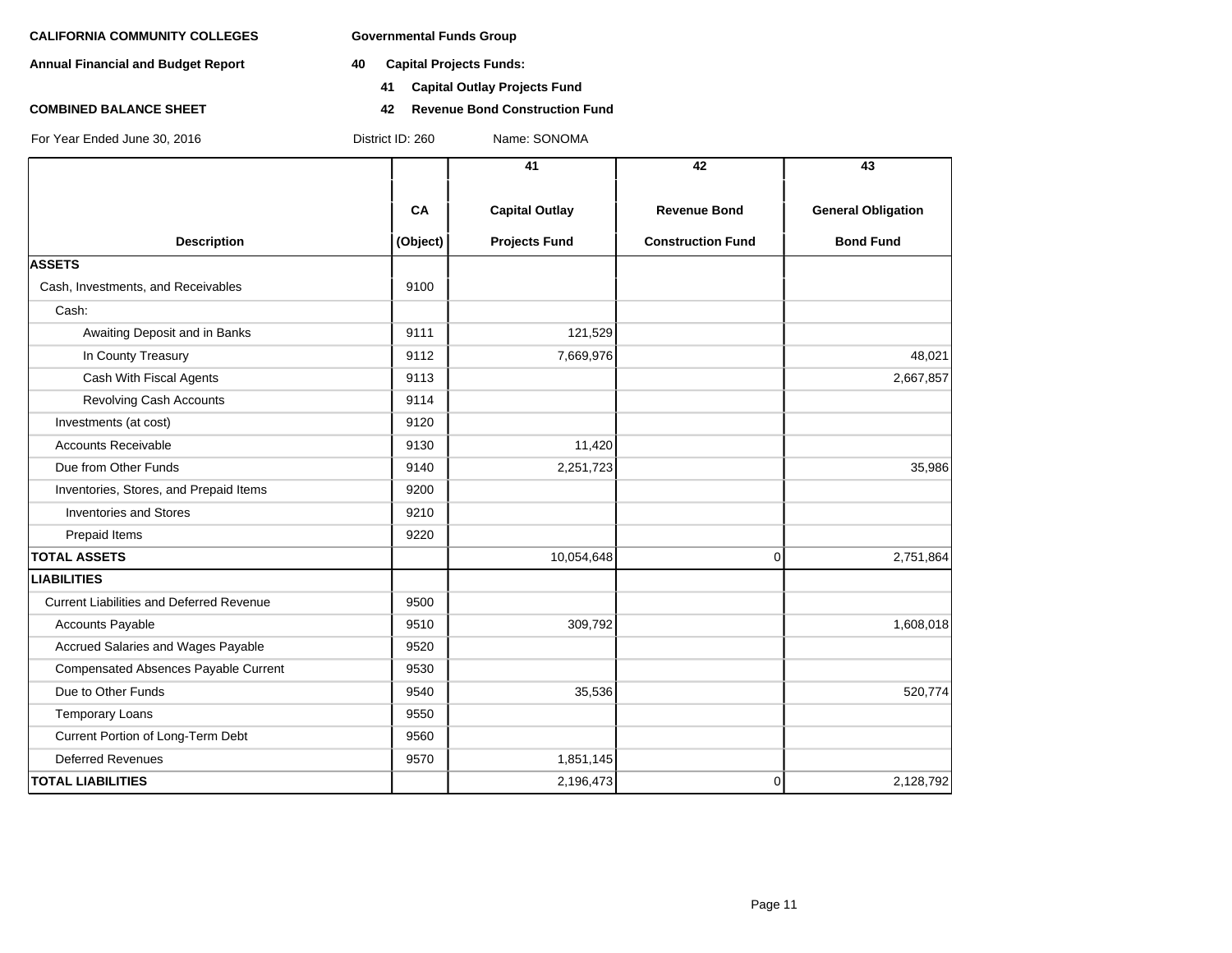**Annual Financial and Budget Report 40 Capital Projects Funds:**

- - **41 Capital Outlay Projects Fund**
- **COMBINED BALANCE SHEET 42 Revenue Bond Construction Fund**

|                                                 |                             | 41                   | 42                       | 43                        |
|-------------------------------------------------|-----------------------------|----------------------|--------------------------|---------------------------|
|                                                 | CA<br><b>Capital Outlay</b> |                      | <b>Revenue Bond</b>      | <b>General Obligation</b> |
| <b>Description</b>                              | (Object)                    | <b>Projects Fund</b> | <b>Construction Fund</b> | <b>Bond Fund</b>          |
| <b>FUND BALANCE (NON-GASB 54)</b>               |                             |                      |                          |                           |
| <b>Fund Balance Reserved</b>                    | 9710                        |                      |                          |                           |
| NonCash Assets                                  | 9711                        |                      |                          |                           |
| Amounts Restricted by Law for Specific Purposes | 9712                        |                      |                          |                           |
| Reserve for Encumbrances Credit                 | 9713                        |                      |                          |                           |
| Reserve for Encumbrances Debit                  | 9714                        |                      |                          |                           |
| <b>Reserve for Debt Services</b>                | 9715                        |                      |                          |                           |
| Assigned/Committed                              | 9754                        |                      |                          |                           |
| Unassigned                                      | 9790                        |                      |                          |                           |
| <b>Total Fund Balance</b>                       |                             | $\Omega$             | $\Omega$                 | $\Omega$                  |
| Fund Balance (GASB 54)                          | 9750                        |                      |                          |                           |
| Nonspendable Fund Balance                       | 9751                        |                      |                          |                           |
| <b>Restricted Fund Balance</b>                  | 9752                        | 7,858,175            |                          | 623,072                   |
| <b>Committed Fund Balance</b>                   | 9753                        |                      |                          |                           |
| Assigned Fund Balance                           | 9754                        |                      |                          |                           |
| <b>Total Designated Fund Balance</b>            |                             | 7,858,175            | $\vert 0 \vert$          | 623,072                   |
| <b>Uncommitted Fund Balance</b>                 | 9790                        |                      |                          |                           |
| <b>TOTAL FUND EQUITY</b>                        |                             | 7,858,175            | $\overline{0}$           | 623,072                   |
| <b>TOTAL LIABILITIES AND FUND EQUITY</b>        |                             | 10,054,648           | $\Omega$                 | 2,751,864                 |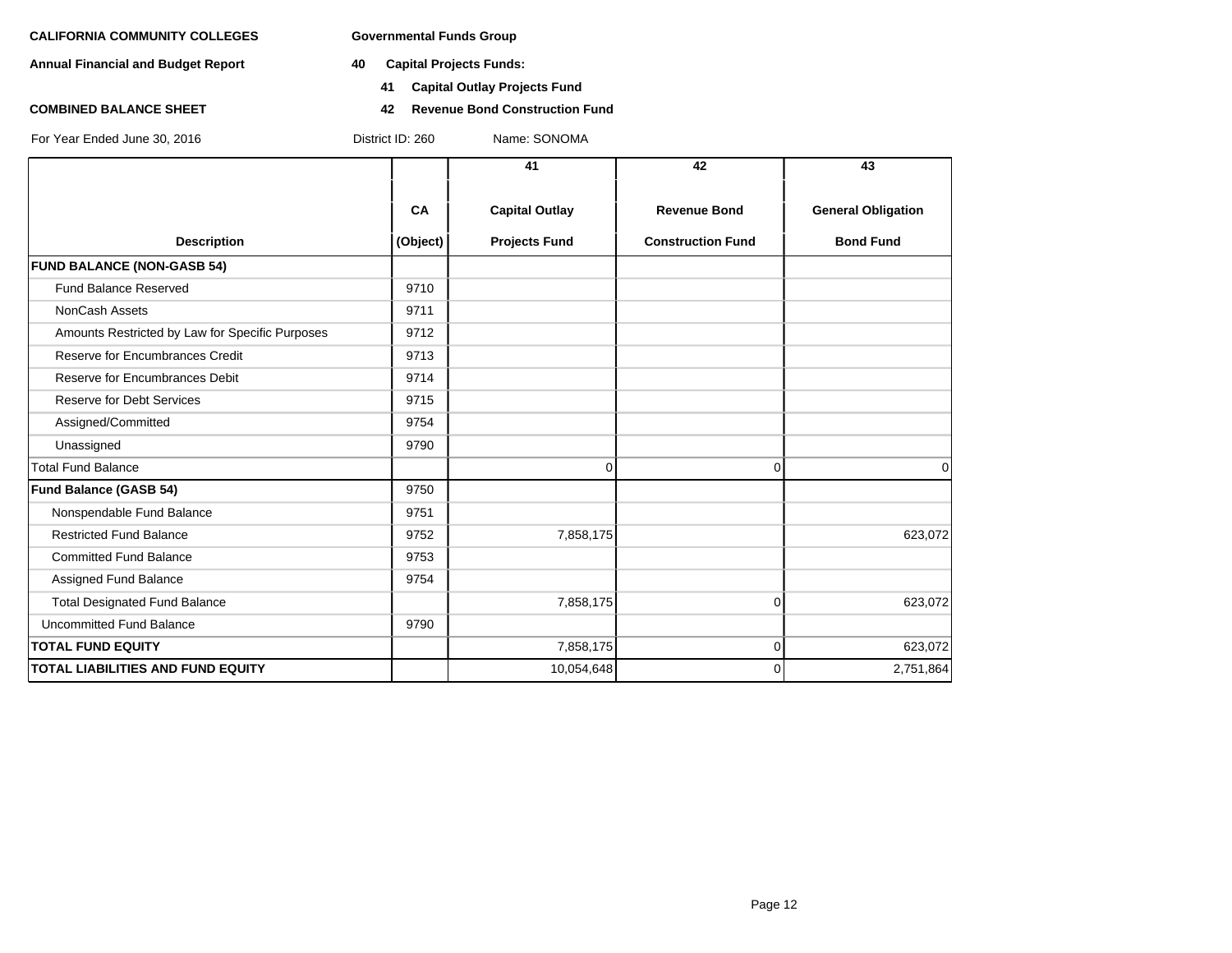**Annual Financial and Budget Report 50 Enterprise Funds:**

**51 Bookstore Fund 53 Farm Operations Fund**

**COMBINED BALANCE SHEET 52 Cafeteria Fund 59 Other Enterprise Fund**

|                                            |          | 51               | 52             | 53                | 59                |
|--------------------------------------------|----------|------------------|----------------|-------------------|-------------------|
|                                            |          |                  |                | Farm              | Other             |
|                                            | CA       | <b>Bookstore</b> | Cafeteria      | <b>Operations</b> | <b>Enterprise</b> |
| <b>Description</b>                         | (Object) | Fund             | <b>Fund</b>    | <b>Fund</b>       | Fund              |
| <b>ASSETS</b>                              |          |                  |                |                   |                   |
| Cash, Investments, and Receivables         | 9100     |                  |                |                   |                   |
| Cash:                                      |          |                  |                |                   |                   |
| Awaiting Deposit and in Banks              | 9111     | 1,578,858        |                |                   |                   |
| In County Treasury                         | 9112     |                  |                |                   |                   |
| Cash With Fiscal Agents                    | 9113     |                  |                |                   |                   |
| <b>Revolving Cash Accounts</b>             | 9114     |                  |                |                   |                   |
| Investments (at cost)                      | 9120     |                  |                |                   |                   |
| <b>Accounts Receivable</b>                 | 9130     | 45,042           |                |                   |                   |
| Due from Other Funds                       | 9140     | 118,345          |                |                   |                   |
| Inventories, Stores, and Prepaid Items     | 9200     |                  |                |                   |                   |
| <b>Inventories and Stores</b>              | 9210     | 614,858          |                |                   |                   |
| Prepaid Items                              | 9220     |                  |                |                   |                   |
| <b>Fixed Assets</b>                        | 9300     |                  |                |                   |                   |
| <b>Sites</b>                               | 9310     |                  |                |                   |                   |
| Site Improvements                          | 9320     |                  |                |                   |                   |
| Accumulated Depreciation Site Improvements | 9321     |                  |                |                   |                   |
| <b>Buildings</b>                           | 9330     |                  |                |                   |                   |
| <b>Accumulated Depreciation Buildings</b>  | 9331     |                  |                |                   |                   |
| <b>Library Books</b>                       | 9340     |                  |                |                   |                   |
| Equipment                                  | 9350     | 457,080          |                |                   |                   |
| <b>Accumulated Depreciation Equipment</b>  | 9351     | 335,623          |                |                   |                   |
| Work in Progress                           | 9360     |                  |                |                   |                   |
| <b>Total Fixed Assets</b>                  |          | 121,457          | $\overline{0}$ | 0                 | 0                 |
| <b>TOTAL ASSETS</b>                        |          | 2,478,560        | $\overline{0}$ | 0                 | $\mathbf 0$       |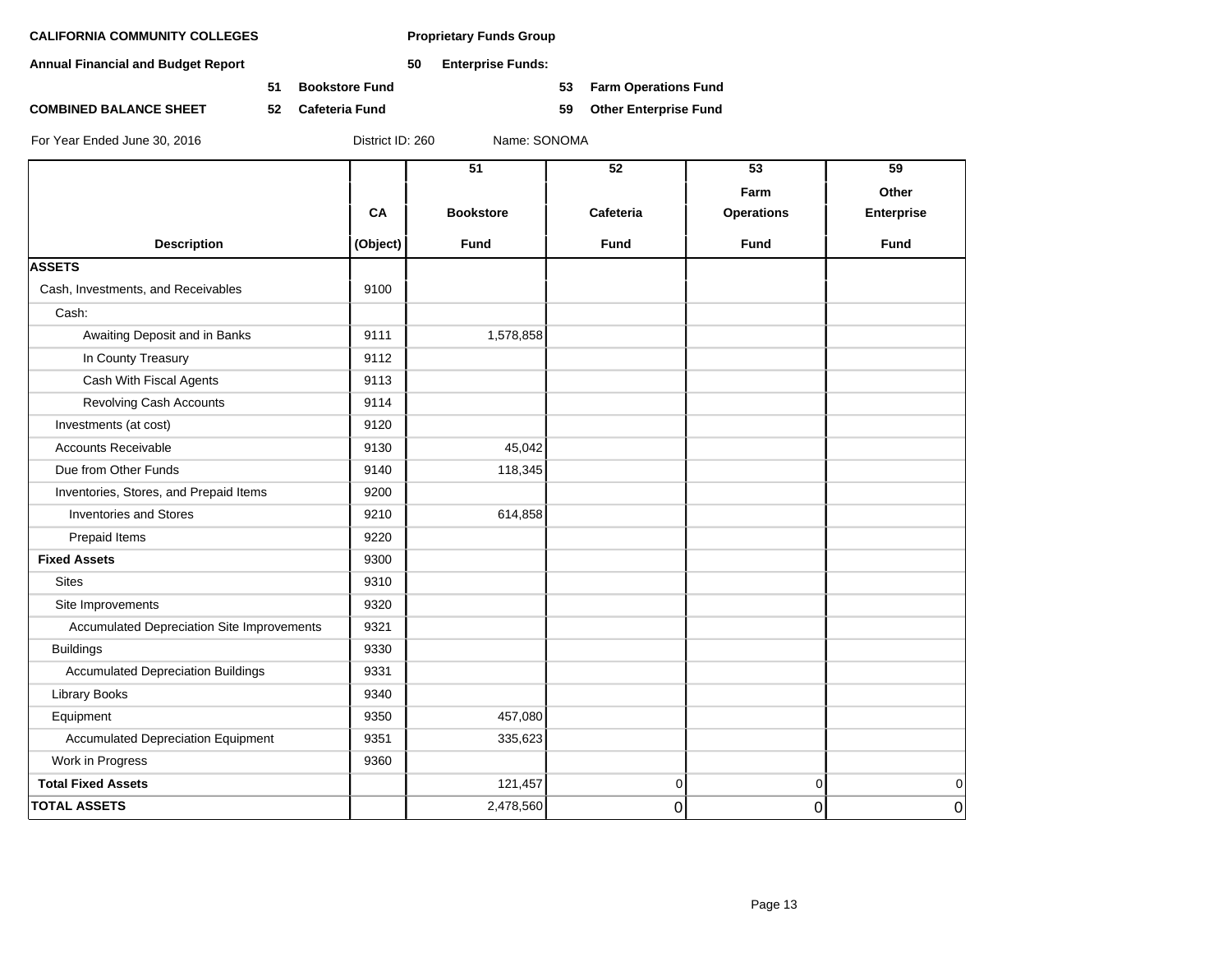**Annual Financial and Budget Report 50 Enterprise Funds:**

**51 Bookstore Fund 53 Farm Operations Fund**

**COMBINED BALANCE SHEET 52 Cafeteria Fund 59 Other Enterprise Fund**

|                                                       |          | 51               | 52          | 53                | 59          |
|-------------------------------------------------------|----------|------------------|-------------|-------------------|-------------|
|                                                       |          |                  |             | Farm              | Other       |
|                                                       | CA       | <b>Bookstore</b> | Cafeteria   | <b>Operations</b> | Enterprise  |
| <b>Description</b>                                    | (Object) | <b>Fund</b>      | <b>Fund</b> | Fund              | <b>Fund</b> |
| <b>LIABILITIES</b>                                    |          |                  |             |                   |             |
| <b>Current Liabilities and Deferred Revenue</b>       | 9500     |                  |             |                   |             |
| <b>Accounts Payable</b>                               | 9510     | 111,601          |             |                   |             |
| Accrued Salaries and Wages Payable                    | 9520     |                  |             |                   |             |
| <b>Compensated Absences Payable Current</b>           | 9530     | 16,667           |             |                   |             |
| Due to Other Funds                                    | 9540     | 1,243,982        |             |                   |             |
| <b>Temporary Loans</b>                                | 9550     |                  |             |                   |             |
| Current Portion of Long-Term Debt                     | 9560     |                  |             |                   |             |
| <b>Deferred Revenues</b>                              | 9570     | 209,896          |             |                   |             |
| <b>Total Current Liabilities and Deferred Revenue</b> |          | 1,582,146        | $\Omega$    | $\overline{0}$    | 0           |
| Long-Term Liabilities                                 | 9600     |                  |             |                   |             |
| <b>Bonds Payable</b>                                  | 9610     |                  |             |                   |             |
| Revenue Bonds Payable                                 | 9620     |                  |             |                   |             |
| Certificates of Participation                         | 9630     |                  |             |                   |             |
| Lease Purchase of Capital Lease                       | 9640     |                  |             |                   |             |
| Compensated Absences Long Term                        | 9650     |                  |             |                   |             |
| Post-Employment Benefits Long Term                    | 9660     |                  |             |                   |             |
| Other Long-Term Liabilities                           | 9670     |                  |             |                   |             |
| <b>Total Long-Term Liabilities</b>                    |          | $\Omega$         | $\Omega$    | $\overline{0}$    | $\mathbf 0$ |
| <b>TOTAL LIABILITIES</b>                              | 968      | 1,582,146        | 0           | $\overline{0}$    | 0           |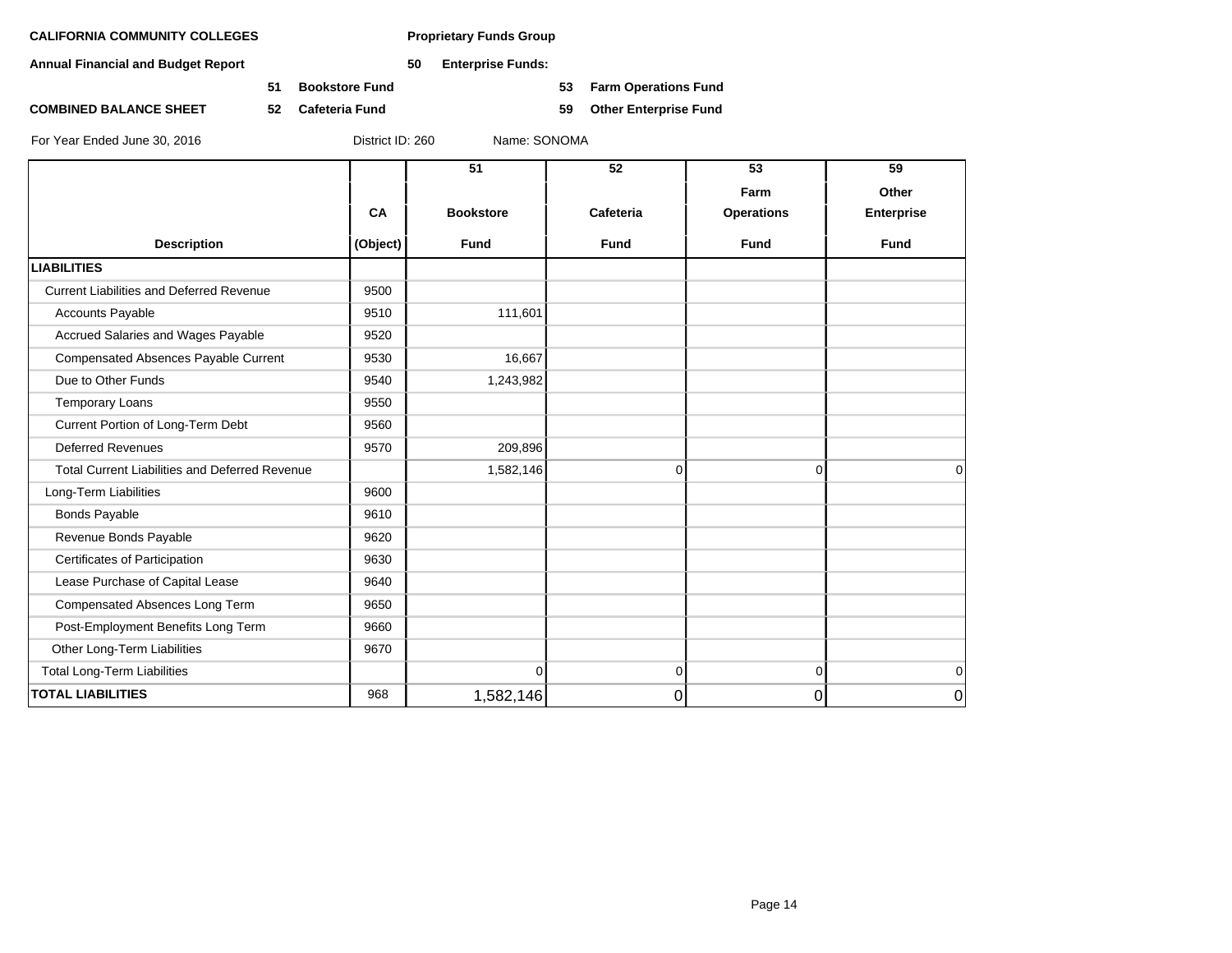**Annual Financial and Budget Report 50 Enterprise Funds:**

**51 Bookstore Fund 53 Farm Operations Fund**

**COMBINED BALANCE SHEET 52 Cafeteria Fund 59 Other Enterprise Fund**

|  | For Year Ended June 30, 2016 |  |  |  |  |
|--|------------------------------|--|--|--|--|
|--|------------------------------|--|--|--|--|

District ID: 260 Name: SONOMA

|                                                 |          | 51               | 52          | 53                        | 59                         |
|-------------------------------------------------|----------|------------------|-------------|---------------------------|----------------------------|
|                                                 | CA       | <b>Bookstore</b> | Cafeteria   | Farm<br><b>Operations</b> | Other<br><b>Enterprise</b> |
| <b>Description</b>                              | (Object) | <b>Fund</b>      | <b>Fund</b> | <b>Fund</b>               | <b>Fund</b>                |
| <b>FUND EQUITY</b>                              |          |                  |             |                           |                            |
| <b>Fund Balance Reserved</b>                    | 9710     |                  |             |                           |                            |
| NonCash Assets                                  | 9711     |                  |             |                           |                            |
| Amounts Restricted by Law for Specific Purposes | 9712     |                  |             |                           |                            |
| Reserve for Encumbrances Credit                 | 9713     |                  |             |                           |                            |
| Reserve for Encumbrances Debit                  | 9714     |                  |             |                           |                            |
| <b>Reserve for Debt Services</b>                | 9715     |                  |             |                           |                            |
| Assigned/Committed                              | 9754     |                  |             |                           |                            |
| Unassigned                                      | 9790     | 896,414          |             |                           |                            |
| <b>Total Reserved Fund Balance</b>              |          | 896,414          | 0           | 0                         | $\Omega$                   |
| Fund Balance (GASB 54)                          | 9750     |                  |             |                           |                            |
| Nonspendable Fund Balance                       | 9751     |                  |             |                           |                            |
| <b>Restricted Fund Balance</b>                  | 9752     |                  |             |                           |                            |
| <b>Committed Fund Balance</b>                   | 9753     |                  |             |                           |                            |
| Assigned Fund Balance                           | 9754     |                  |             |                           |                            |
| <b>Total Designated Fund Balance</b>            |          | $\Omega$         | $\Omega$    | $\mathbf{0}$              | $\Omega$                   |
| Uncommitted(Unrestricted) Fund Balance          | 9790     |                  |             |                           |                            |
| <b>Other Equity</b>                             | 9800     |                  |             |                           |                            |
| <b>Contributed Capital</b>                      | 9810     |                  |             |                           |                            |
| <b>Retained Earnings</b>                        | 9850     |                  |             |                           |                            |
| Investment in General Fixed Assets              | 9890     |                  |             |                           |                            |
| <b>TOTAL FUND EQUITY</b>                        |          | 896,414          | $\Omega$    | 0                         | $\mathbf 0$                |
| TOTAL LIABILITIES AND FUND EQUITY               |          | 2,478,560        | $\Omega$    | 0                         | $\mathbf 0$                |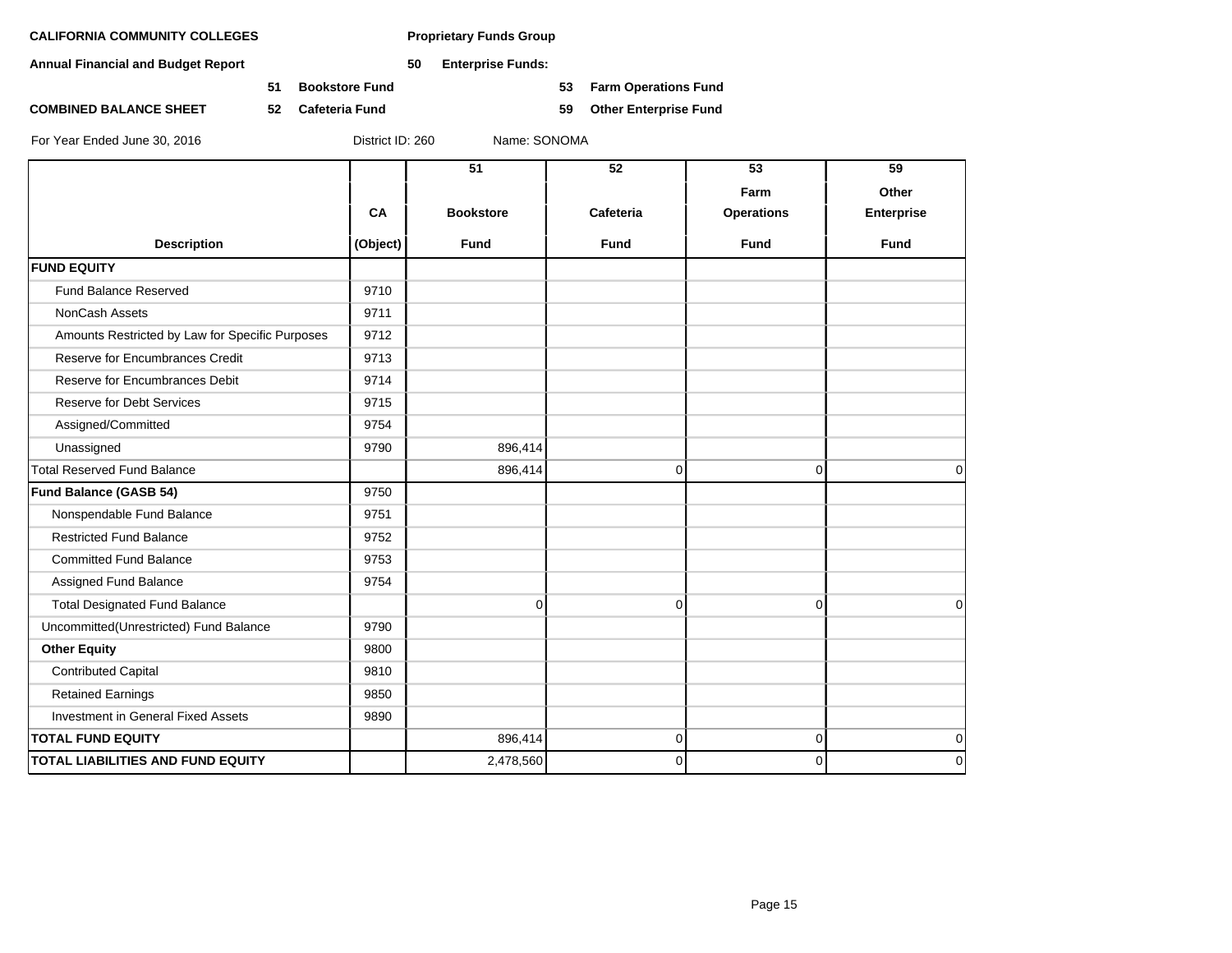- **Annual Financial and Budget Report 60 Internal Service Funds:**
	- **61 Self-Insurance Fund**
- **COMBINED BALANCE SHEET 69 Other Internal Service Fund**

|                                            |          | 61                         | 69                            |
|--------------------------------------------|----------|----------------------------|-------------------------------|
|                                            | CA       |                            | <b>Other Internal Service</b> |
| <b>Description</b>                         | (Object) | <b>Self-Insurance Fund</b> | <b>Fund</b>                   |
| <b>ASSETS</b>                              |          |                            |                               |
| Cash, Investments, and Receivables         | 9100     |                            |                               |
| Cash:                                      |          |                            |                               |
| Awaiting Deposit and in Banks              | 9111     | 714,228                    |                               |
| In County Treasury                         | 9112     | 998,488                    | 3,877,046                     |
| Cash With Fiscal Agents                    | 9113     | 576,254                    |                               |
| <b>Revolving Cash Accounts</b>             | 9114     |                            |                               |
| Investments (at cost)                      | 9120     |                            |                               |
| <b>Accounts Receivable</b>                 | 9130     |                            |                               |
| Due from Other Funds                       | 9140     | 369                        |                               |
| <b>Student Loans Receivable</b>            | 9150     |                            |                               |
| Inventories, Stores, and Prepaid Items     | 9200     |                            |                               |
| <b>Inventories and Stores</b>              | 9210     |                            |                               |
| Prepaid Items                              | 9220     |                            |                               |
| <b>Fixed Assets</b>                        | 9300     |                            |                               |
| <b>Sites</b>                               | 9310     |                            |                               |
| Site Improvements                          | 9320     |                            |                               |
| Accumulated Depreciation Site Improvements | 9321     |                            |                               |
| <b>Buildings</b>                           | 9330     |                            |                               |
| <b>Accumulated Depreciation Buildings</b>  | 9331     |                            |                               |
| <b>Library Books</b>                       | 9340     |                            |                               |
| Equipment                                  | 9350     |                            |                               |
| <b>Accumulated Depreciation Equipment</b>  | 9351     |                            |                               |
| Work in Progress                           | 9360     |                            |                               |
| <b>Total Fixed Assets</b>                  |          | $\Omega$                   | $\mathbf 0$                   |
| <b>TOTAL ASSETS</b>                        |          | 2,289,339                  | 3,877,046                     |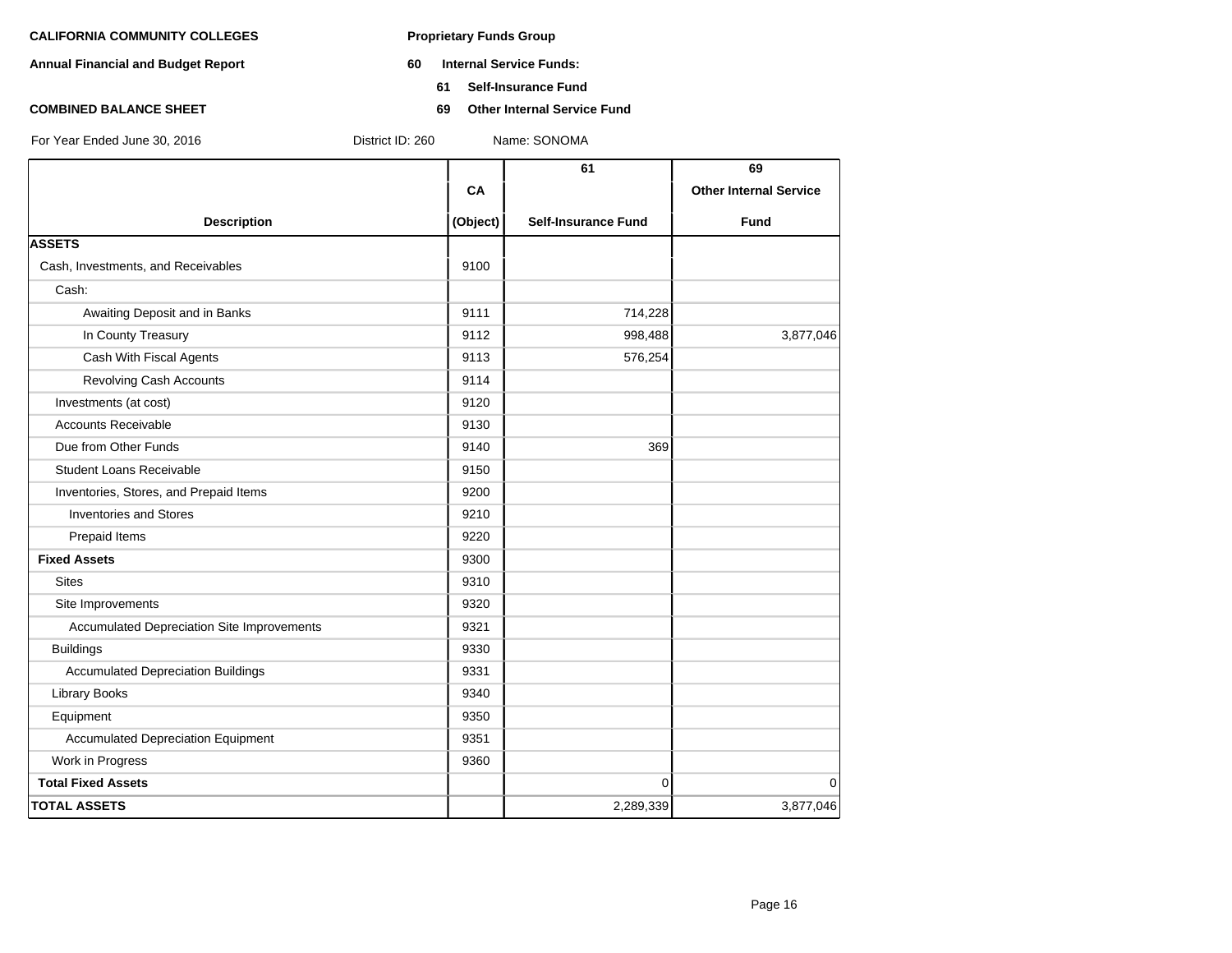- **Annual Financial and Budget Report 60 Internal Service Funds:**
	- **61 Self-Insurance Fund**
- **COMBINED BALANCE SHEET 69 Other Internal Service Fund**

**61 69 CA I Other Internal Service Description (Object) Self-Insurance Fund Fund LIABILITIES** Current Liabilities and Deferred Revenue **12000** 9500 Accounts Payable 2012 1,171,503 Accrued Salaries and Wages Payable **19520** 9520 Compensated Absences Payable Current 19530 Due to Other Funds 8540 Temporary Loans 80 and 19550 Current Portion of Long-Term Debt 9560 Deferred Revenues 2570 Total Current Liabilities and Deferred Revenue 1,171,503 0 Long-Term Liabilities **19600 19600** Bonds Payable 9610 Revenue Bonds Payable 9620 Certificates of Participation 8630 Lease Purchase of Capital Lease 9640 Compensated Absences Long Term 9650 Post-Employment Benefits Long Term **19660** 9660 Other Long-Term Liabilities 9670 Total Long-Term Liabilities 0 0 For Year Ended June 30, 2016 District ID: 260 Name: SONOMA

**TOTAL LIABILITIES** 968 1,171,503 0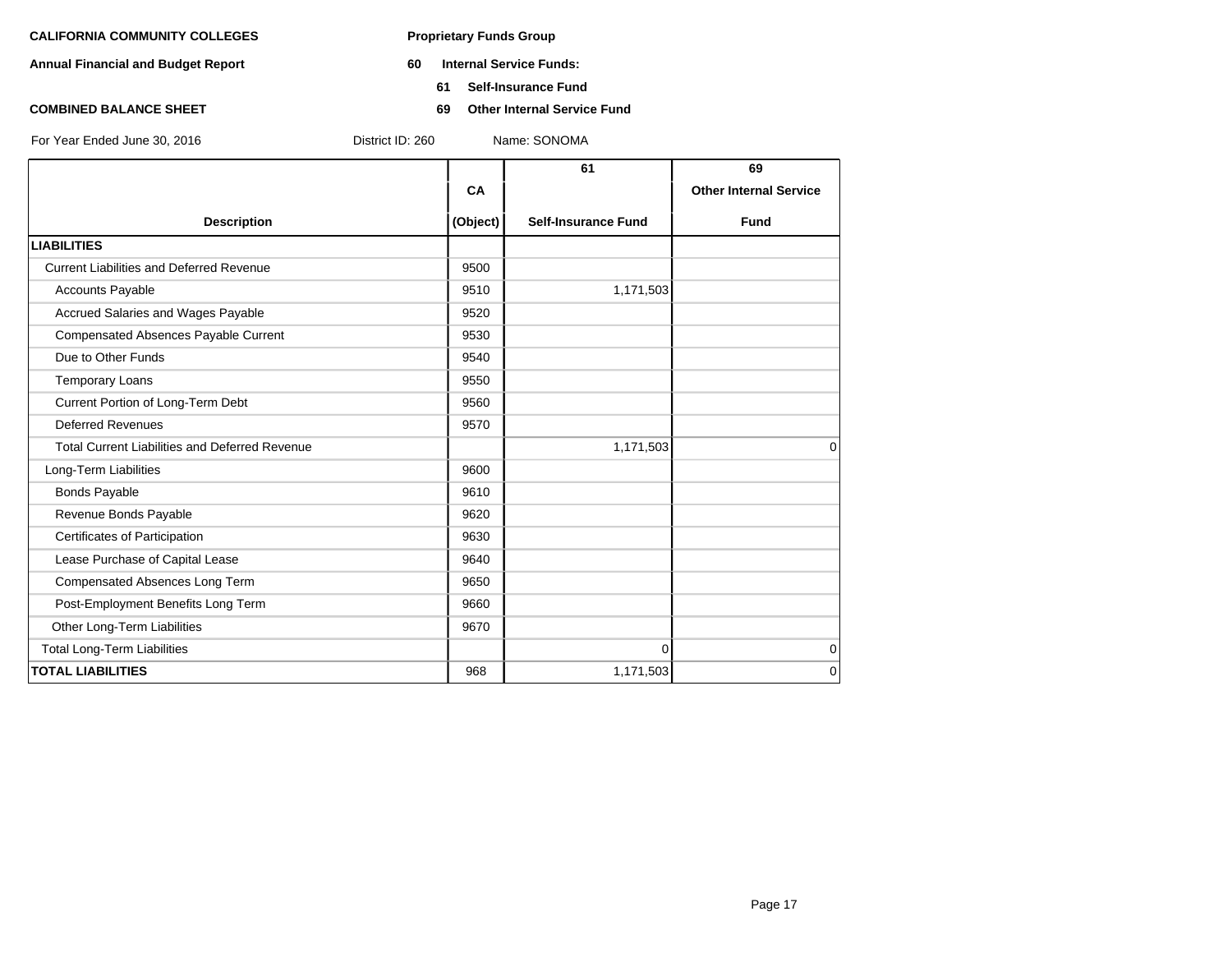- **Annual Financial and Budget Report 60 Internal Service Funds:**
	- **61 Self-Insurance Fund**
- **COMBINED BALANCE SHEET 69 Other Internal Service Fund**

| For Year Fnded June 30, 2016 |  |  |
|------------------------------|--|--|

|                                                 |          | 61                         | 69                            |
|-------------------------------------------------|----------|----------------------------|-------------------------------|
|                                                 | CA       |                            | <b>Other Internal Service</b> |
| <b>Description</b>                              | (Object) | <b>Self-Insurance Fund</b> | <b>Fund</b>                   |
| <b>FUND EQUITY</b>                              |          |                            |                               |
| <b>Fund Balance Reserved</b>                    | 9710     |                            |                               |
| <b>NonCash Assets</b>                           | 9711     |                            |                               |
| Amounts Restricted by Law for Specific Purposes | 9712     |                            |                               |
| Reserve for Encumbrances Credit                 | 9713     |                            |                               |
| Reserve for Encumbrances Debit                  | 9714     |                            |                               |
| <b>Reserve for Debt Services</b>                | 9715     |                            |                               |
| Assigned/Committed                              | 9754     |                            |                               |
| Unassigned                                      | 9790     | 1,117,836                  |                               |
| <b>Total Reserved Fund Balance</b>              |          | 1,117,836                  | $\mathbf 0$                   |
| Fund Balance (GASB 54)                          | 9750     |                            |                               |
| Nonspendable Fund Balance                       | 9751     |                            |                               |
| <b>Restricted Fund Balance</b>                  | 9752     |                            |                               |
| <b>Committed Fund Balance</b>                   | 9753     |                            |                               |
| Assigned Fund Balance                           | 9754     |                            |                               |
| <b>Total Designated Fund Balance</b>            |          | 0                          | $\mathbf 0$                   |
| Uncommitted(Unrestricted) Fund Balance          | 9790     |                            | 3,877,046                     |
| <b>Other Equity</b>                             | 9800     |                            |                               |
| <b>Contributed Capital</b>                      | 9810     |                            |                               |
| <b>Retained Earnings</b>                        | 9850     |                            |                               |
| <b>Investment in General Fixed Assets</b>       | 9890     |                            |                               |
| <b>TOTAL FUND EQUITY</b>                        |          | 1,117,836                  | 3,877,046                     |
| TOTAL LIABILITIES AND FUND EQUITY               |          | 2,289,339                  | 3,877,046                     |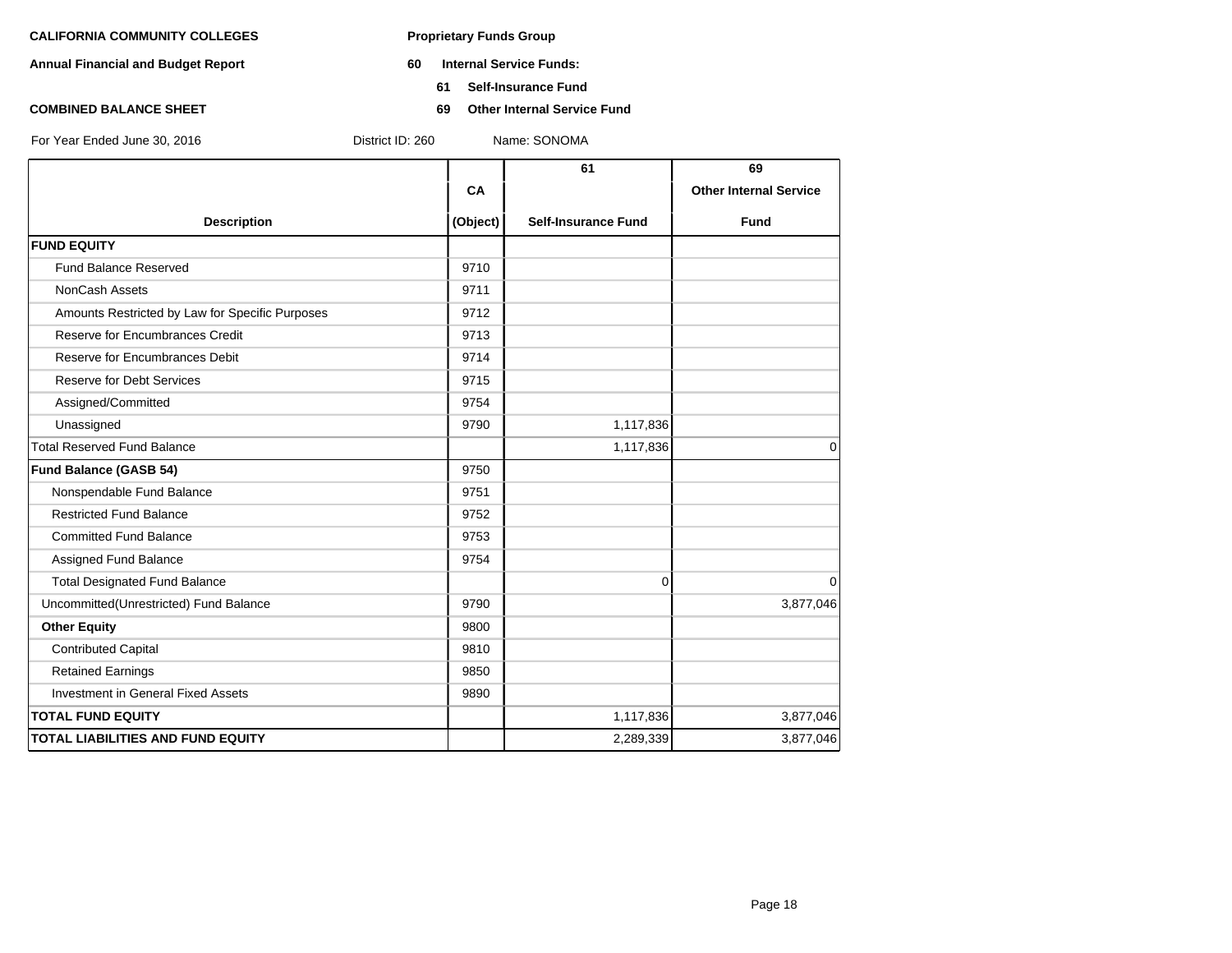# **CALIFORNIA COMMUNITY COLLEGES Fiduciary Funds Group**

**Annual Financial and Budget Report 70 Trust Funds**

### **COMBINED BALANCE SHEET**

|                                                   |          | 71                | $\overline{72}$       | $\overline{73}$     | 74                   | 75                | 76                | 77                | 79                |
|---------------------------------------------------|----------|-------------------|-----------------------|---------------------|----------------------|-------------------|-------------------|-------------------|-------------------|
|                                                   |          | <b>Associated</b> | <b>Student</b>        | <b>Student Body</b> | <b>Student</b>       | Scholarship       |                   | <b>Deferred</b>   |                   |
|                                                   | CA       | <b>Students</b>   | Representation        | <b>Center Fee</b>   | <b>Financial Aid</b> | and Loan          | Investment        | Compensation      | Other             |
| <b>Description</b>                                | (Object) | <b>Trust Fund</b> | <b>Fee Trust Fund</b> | <b>Trust Fund</b>   | <b>Trust Fund</b>    | <b>Trust Fund</b> | <b>Trust Fund</b> | <b>Trust Fund</b> | <b>Trust Fund</b> |
| <b>ASSETS</b>                                     |          |                   |                       |                     |                      |                   |                   |                   |                   |
| Cash, Investments, and Receivables                | 9100     |                   |                       |                     |                      |                   |                   |                   |                   |
| Cash:                                             |          |                   |                       |                     |                      |                   |                   |                   |                   |
| Awaiting Deposit and in Banks                     | 9111     | 379,564           | 4,489                 | 7,702               | (58, 737)            | 17,458            |                   |                   |                   |
| In County Treasury                                | 9112     |                   | 158,354               | 100,040             |                      |                   |                   |                   | (10)              |
| Cash With Fiscal Agents                           | 9113     |                   |                       |                     |                      |                   |                   |                   |                   |
| <b>Revolving Cash Accounts</b>                    | 9114     |                   |                       |                     |                      |                   |                   |                   |                   |
| Investments (at cost)                             | 9120     |                   |                       |                     |                      |                   |                   |                   |                   |
| <b>Accounts Receivable</b>                        | 9130     | 14,114            | 119                   | 24                  | 174,165              |                   |                   |                   | 26,537            |
| Due from Other Funds                              | 9140     |                   |                       |                     |                      |                   |                   |                   |                   |
| <b>Student Loans Receivable</b>                   | 9150     |                   |                       |                     |                      |                   |                   |                   |                   |
| Inventories, Stores, and Prepaid Items            | 9200     |                   |                       |                     |                      |                   |                   |                   |                   |
| <b>Inventories and Stores</b>                     | 9210     |                   |                       |                     |                      |                   |                   |                   |                   |
| Prepaid Items                                     | 9220     |                   |                       |                     |                      |                   |                   |                   |                   |
| <b>Fixed Assets</b>                               | 9300     |                   |                       |                     |                      |                   |                   |                   |                   |
| <b>Sites</b>                                      | 9310     |                   |                       |                     |                      |                   |                   |                   |                   |
| Site Improvements                                 | 9320     |                   |                       |                     |                      |                   |                   |                   |                   |
| <b>Accumulated Depreciation Site Improvements</b> | 9321     |                   |                       |                     |                      |                   |                   |                   |                   |
| <b>Buildings</b>                                  | 9330     |                   |                       |                     |                      |                   |                   |                   |                   |
| <b>Accumulated Depreciation Buildings</b>         | 9331     |                   |                       |                     |                      |                   |                   |                   |                   |
| <b>Library Books</b>                              | 9340     |                   |                       |                     |                      |                   |                   |                   |                   |
| Equipment                                         | 9350     |                   |                       |                     |                      |                   |                   |                   |                   |
| <b>Accumulated Depreciation Equipment</b>         | 9351     |                   |                       |                     |                      |                   |                   |                   |                   |
| Work in Progress                                  | 9360     |                   |                       |                     |                      |                   |                   |                   |                   |
| <b>Total Fixed Assets</b>                         |          | $\Omega$          | $\Omega$              | $\Omega$            | $\mathbf{0}$         | $\Omega$          | $\mathbf 0$       | $\overline{0}$    | $\overline{0}$    |
| <b>TOTAL ASSETS</b>                               |          | 393,678           | 162,962               | 107,766             | 115,428              | 17,458            | $\mathbf 0$       | $\overline{0}$    | 26,527            |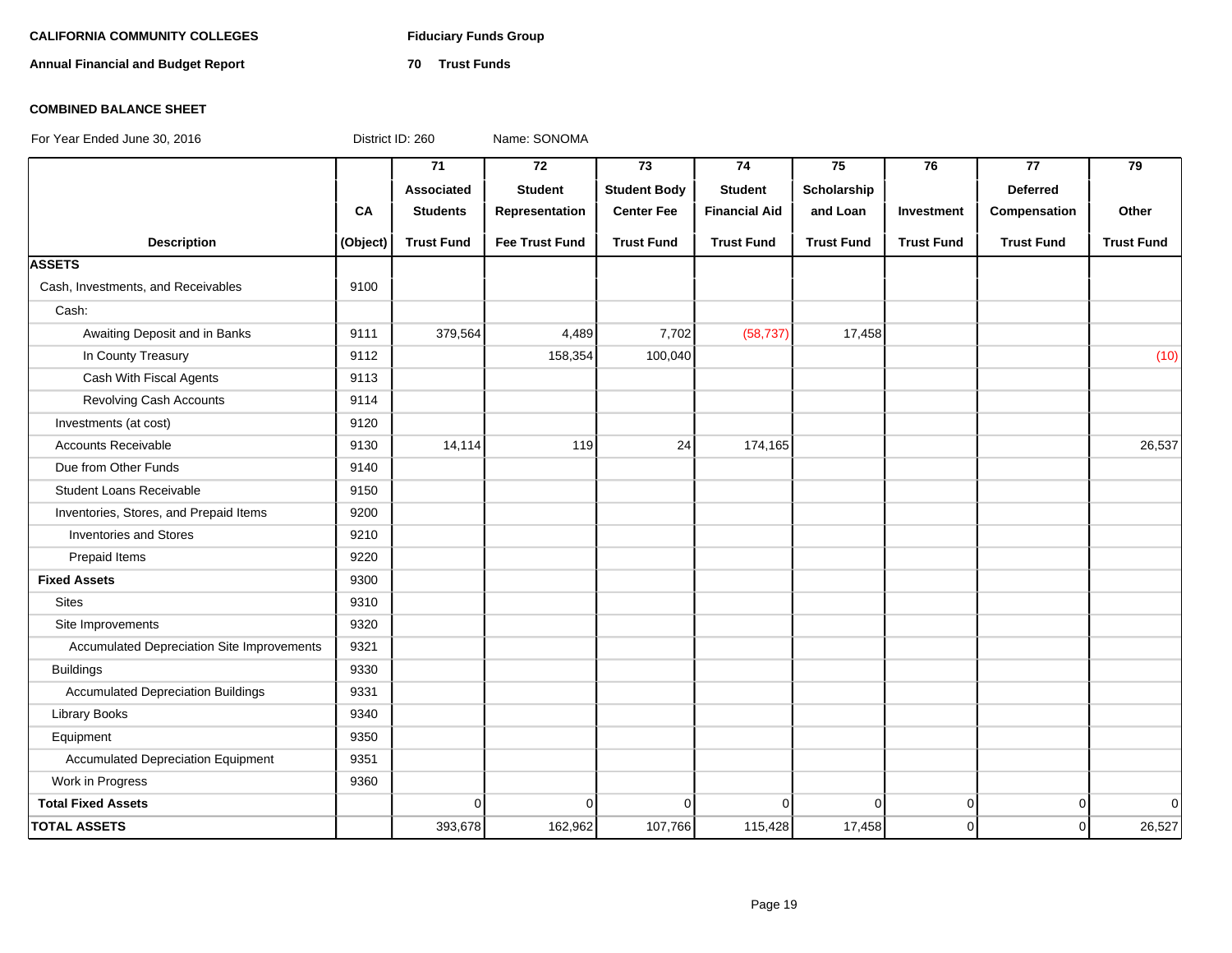# **CALIFORNIA COMMUNITY COLLEGES Fiduciary Funds Group**

**Annual Financial and Budget Report 70 Trust Funds**

### **COMBINED BALANCE SHEET**

|                                                       |           | 71                | 72                    | 73                  | 74                   | 75                | 76                | 77                | 79                |
|-------------------------------------------------------|-----------|-------------------|-----------------------|---------------------|----------------------|-------------------|-------------------|-------------------|-------------------|
|                                                       |           | Associated        | <b>Student</b>        | <b>Student Body</b> | <b>Student</b>       | Scholarship       |                   | <b>Deferred</b>   |                   |
|                                                       | <b>CA</b> | <b>Students</b>   | Representation        | <b>Center Fee</b>   | <b>Financial Aid</b> | and Loan          | Investment        | Compensation      | Other             |
| <b>Description</b>                                    | (Object)  | <b>Trust Fund</b> | <b>Fee Trust Fund</b> | <b>Trust Fund</b>   | <b>Trust Fund</b>    | <b>Trust Fund</b> | <b>Trust Fund</b> | <b>Trust Fund</b> | <b>Trust Fund</b> |
| <b>LIABILITIES</b>                                    |           |                   |                       |                     |                      |                   |                   |                   |                   |
| <b>Current Liabilities and Deferred Revenue</b>       | 9500      |                   |                       |                     |                      |                   |                   |                   |                   |
| <b>Accounts Payable</b>                               | 9510      | 34,513            |                       | 2,200               | 64,459               |                   |                   |                   | 10                |
| Accrued Salaries and Wages Payable                    | 9520      |                   |                       |                     |                      |                   |                   |                   |                   |
| <b>Compensated Absences Payable Current</b>           | 9530      |                   |                       |                     |                      |                   |                   |                   |                   |
| Due to Other Funds                                    | 9540      | 3,571             | 424                   | 143                 |                      |                   |                   |                   | 26,517            |
| <b>Temporary Loans</b>                                | 9550      |                   |                       |                     |                      |                   |                   |                   |                   |
| Current Portion of Long-Term Debt                     | 9560      |                   |                       |                     |                      |                   |                   |                   |                   |
| <b>Deferred Revenues</b>                              | 9570      | 10,679            | 404                   |                     | 50,969               | 17,458            |                   |                   |                   |
| <b>Total Current Liabilities and Deferred Revenue</b> |           | 48,763            | 828                   | 2,343               | 115,428              | 17,458            | $\Omega$          | $\Omega$          | 26,527            |
| Long-Term Liabilities                                 | 9600      |                   |                       |                     |                      |                   |                   |                   |                   |
| <b>Bonds Payable</b>                                  | 9610      |                   |                       |                     |                      |                   |                   |                   |                   |
| Revenue Bonds Payable                                 | 9620      |                   |                       |                     |                      |                   |                   |                   |                   |
| Certificates of Participation                         | 9630      |                   |                       |                     |                      |                   |                   |                   |                   |
| Lease Purchase of Capital Lease                       | 9640      |                   |                       |                     |                      |                   |                   |                   |                   |
| Compensated Absences Long Term                        | 9650      |                   |                       |                     |                      |                   |                   |                   |                   |
| Post-Employment Benefits Long Term                    | 9660      |                   |                       |                     |                      |                   |                   |                   |                   |
| Other Long-Term Liabilities                           | 9670      |                   |                       |                     |                      |                   |                   |                   |                   |
| <b>Total Long-Term Liabilities</b>                    |           | $\Omega$          | $\Omega$              | $\Omega$            | $\Omega$             | 0                 | $\overline{0}$    | $\overline{0}$    | $\Omega$          |
| <b>TOTAL LIABILITIES</b>                              | 968       | 48,763            | 828                   | 2,343               | 115,428              | 17,458            | $\Omega$          | $\Omega$          | 26,527            |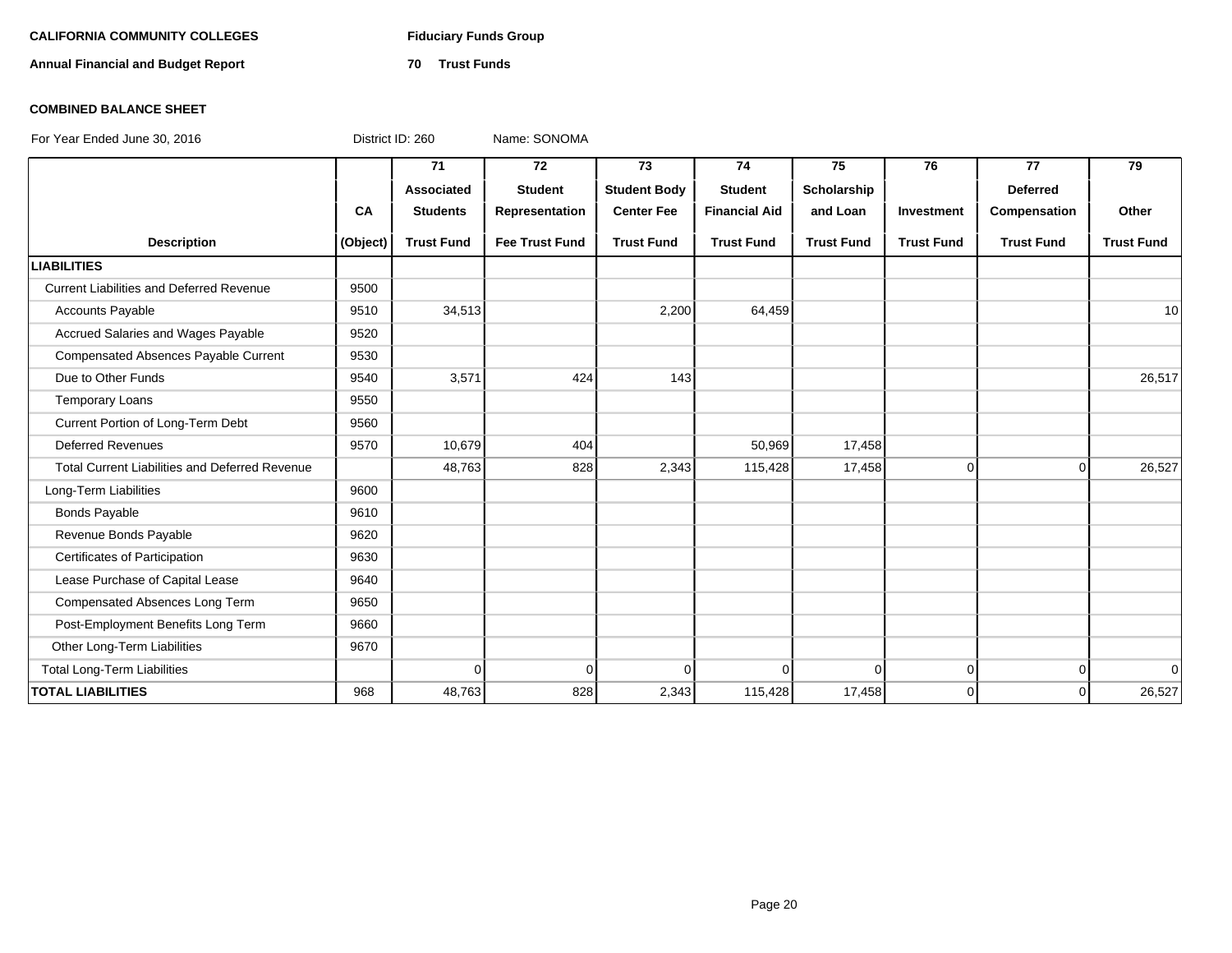# **CALIFORNIA COMMUNITY COLLEGES Fiduciary Funds Group**

**Annual Financial and Budget Report 70 Trust Funds**

### **COMBINED BALANCE SHEET**

|                                                 |          | 71                | $\overline{72}$       | $\overline{73}$     | 74                   | 75                | 76                | $\overline{77}$   | $\overline{79}$   |
|-------------------------------------------------|----------|-------------------|-----------------------|---------------------|----------------------|-------------------|-------------------|-------------------|-------------------|
|                                                 |          | Associated        | <b>Student</b>        | <b>Student Body</b> | <b>Student</b>       | Scholarship       |                   | <b>Deferred</b>   |                   |
|                                                 | CA       | <b>Students</b>   | Representation        | <b>Center Fee</b>   | <b>Financial Aid</b> | and Loan          | Investment        | Compensation      | Other             |
| <b>Description</b>                              | (Object) | <b>Trust Fund</b> | <b>Fee Trust Fund</b> | <b>Trust Fund</b>   | <b>Trust Fund</b>    | <b>Trust Fund</b> | <b>Trust Fund</b> | <b>Trust Fund</b> | <b>Trust Fund</b> |
| <b>FUND EQUITY</b>                              |          |                   |                       |                     |                      |                   |                   |                   |                   |
| Fund Balance Reserved                           | 9710     |                   |                       |                     |                      |                   |                   |                   |                   |
| <b>NonCash Assets</b>                           | 9711     |                   |                       |                     |                      |                   |                   |                   |                   |
| Amounts Restricted by Law for Specific Purposes | 9712     |                   |                       |                     |                      |                   |                   |                   |                   |
| Reserve for Encumbrances Credit                 | 9713     |                   |                       |                     |                      |                   |                   |                   |                   |
| Reserve for Encumbrances Debit                  | 9714     |                   |                       |                     |                      |                   |                   |                   |                   |
| <b>Reserve for Debt Services</b>                | 9715     |                   |                       |                     |                      |                   |                   |                   |                   |
| Assigned/Committed                              | 9754     |                   |                       |                     |                      |                   |                   |                   |                   |
| Unassigned                                      | 9790     |                   |                       |                     |                      |                   |                   |                   |                   |
| <b>Total Reserved Fund Balance</b>              |          | $\mathbf 0$       | $\Omega$              | $\Omega$            | $\Omega$             | $\mathbf 0$       | $\mathbf 0$       | $\Omega$          | $\Omega$          |
| Fund Balance (GASB 54)                          | 9750     |                   |                       |                     |                      |                   |                   |                   |                   |
| Nonspendable Fund Balance                       | 9751     |                   |                       |                     |                      |                   |                   |                   |                   |
| <b>Restricted Fund Balance</b>                  | 9752     | 344,914           | 162,134               | 105,423             |                      |                   |                   |                   |                   |
| <b>Committed Fund Balance</b>                   | 9753     |                   |                       |                     |                      |                   |                   |                   |                   |
| Assigned Fund Balance                           | 9754     |                   |                       |                     |                      |                   |                   |                   |                   |
| <b>Total Designated Fund Balance</b>            |          | 344,914           | 162,134               | 105,423             | $\mathbf 0$          | $\mathbf 0$       | $\mathbf 0$       | $\Omega$          | $\Omega$          |
| Uncommitted(Unrestricted) Fund Balance          | 9790     |                   |                       |                     |                      |                   |                   |                   |                   |
| <b>Other Equity</b>                             | 9800     |                   |                       |                     |                      |                   |                   |                   |                   |
| <b>Contributed Capital</b>                      | 9810     |                   |                       |                     |                      |                   |                   |                   |                   |
| <b>Retained Earnings</b>                        | 9850     |                   |                       |                     |                      |                   |                   |                   |                   |
| Investment in General Fixed Assets              | 9890     |                   |                       |                     |                      |                   |                   |                   |                   |
| <b>TOTAL FUND EQUITY</b>                        |          | 344,914           | 162,134               | 105,423             | $\Omega$             | $\Omega$          | $\mathbf 0$       | $\Omega$          | 0                 |
| <b>TOTAL LIABILITIES AND FUND EQUITY</b>        |          | 393,677           | 162,962               | 107,766             | 115,428              | 17,458            | $\Omega$          | $\Omega$          | 26,527            |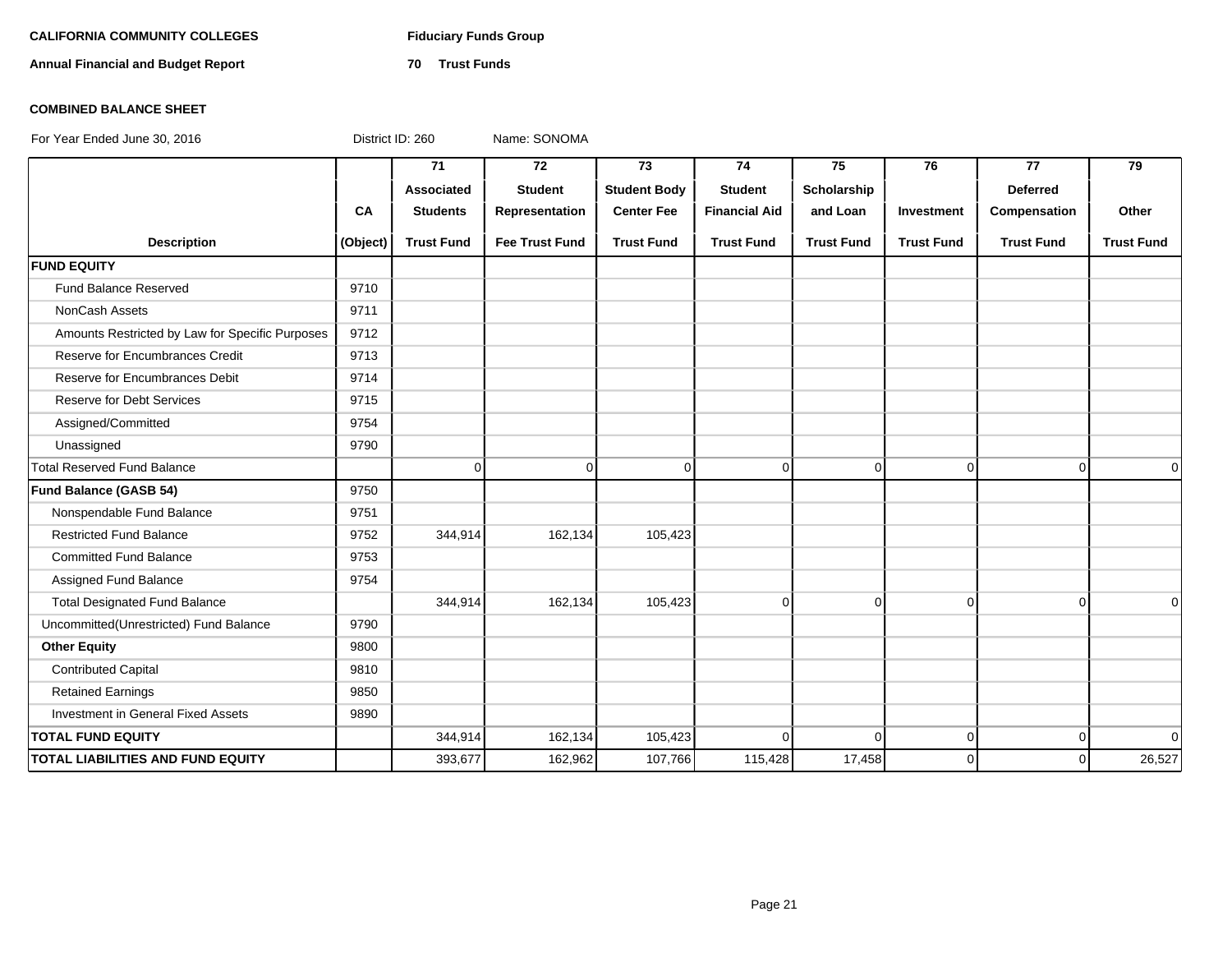# **Annual Financial and Budget Report**

### **SUPPLEMENTAL DATA**

For Actual Year: 2015-2016 **District ID: 260** Name: SONOMA

|                                                                   |        | Fund S11            | Fund S12          | <b>Fund S10 Total</b> |
|-------------------------------------------------------------------|--------|---------------------|-------------------|-----------------------|
|                                                                   | Object | <b>Unrestricted</b> | <b>Restricted</b> | <b>General Fund</b>   |
| <b>Description</b>                                                | Code   | <b>Actual</b>       | Actual            | <b>Actual</b>         |
| <b>Federal Revenues</b>                                           | 8100   |                     |                   |                       |
| <b>Forest Revenues</b>                                            | 8110   |                     |                   | $\overline{0}$        |
| <b>Higher Education Act</b>                                       | 8120   |                     |                   | $\overline{0}$        |
| Workforce Investment Act                                          | 8130   |                     |                   | $\mathbf 0$           |
| Temporary Assistance for Needy Families (TANF)                    | 8140   |                     | 70,224            | 70,224                |
| <b>Student Financial Aid</b>                                      | 8150   | 19,225              |                   | 19,225                |
| <b>Veterans Education</b>                                         | 8160   | 4,356               |                   | 4,356                 |
| Vocational and Technical Education Act (VATEA)                    | 8170   |                     | 549,998           | 549,998               |
| <b>Other Federal Revenues</b>                                     | 8190   | 6,347               | 2,694,681         | 2,701,028             |
| <b>Total Federal Revnues</b>                                      | 8100   | 29,928              | 3,314,903         | 3,344,831             |
| <b>State Revenues</b>                                             | 8600   |                     |                   |                       |
| <b>General Apportionments</b>                                     | 8610   |                     |                   | $\overline{0}$        |
| Apprenticeship Apportionment                                      | 8611   | 230,000             |                   | 230,000               |
| <b>State General Apportionment</b>                                | 8612   | 25,617,532          |                   | 25,617,532            |
| Other General Apportionment                                       | 8613   | 1,913,992           |                   | 1,913,992             |
| <b>General Categorical Programs</b>                               | 8620   |                     |                   |                       |
| Child Development                                                 | 8621   |                     | 29,592            | 29,592                |
| Extended Opportunity Programs and Services(EOPS)                  | 8622   |                     | 868,649           | 868,649               |
| Disabled Students Programs and Services(DSPS)                     | 8623   |                     | 3,187,688         | 3,187,688             |
| Temporary Assistance for Needy Families (TANF)                    | 8624   |                     |                   | $\Omega$              |
| California Work Opportunity and Responsibility to Kids (CalWORKs) | 8625   |                     | 420,575           | 420,575               |
| Telecommunications and Technology Infrasturcture Program (TTIP)   | 8626   |                     |                   | $\Omega$              |
| Other General Categorical Programs                                | 8627   |                     | 7,574,747         | 7,574,747             |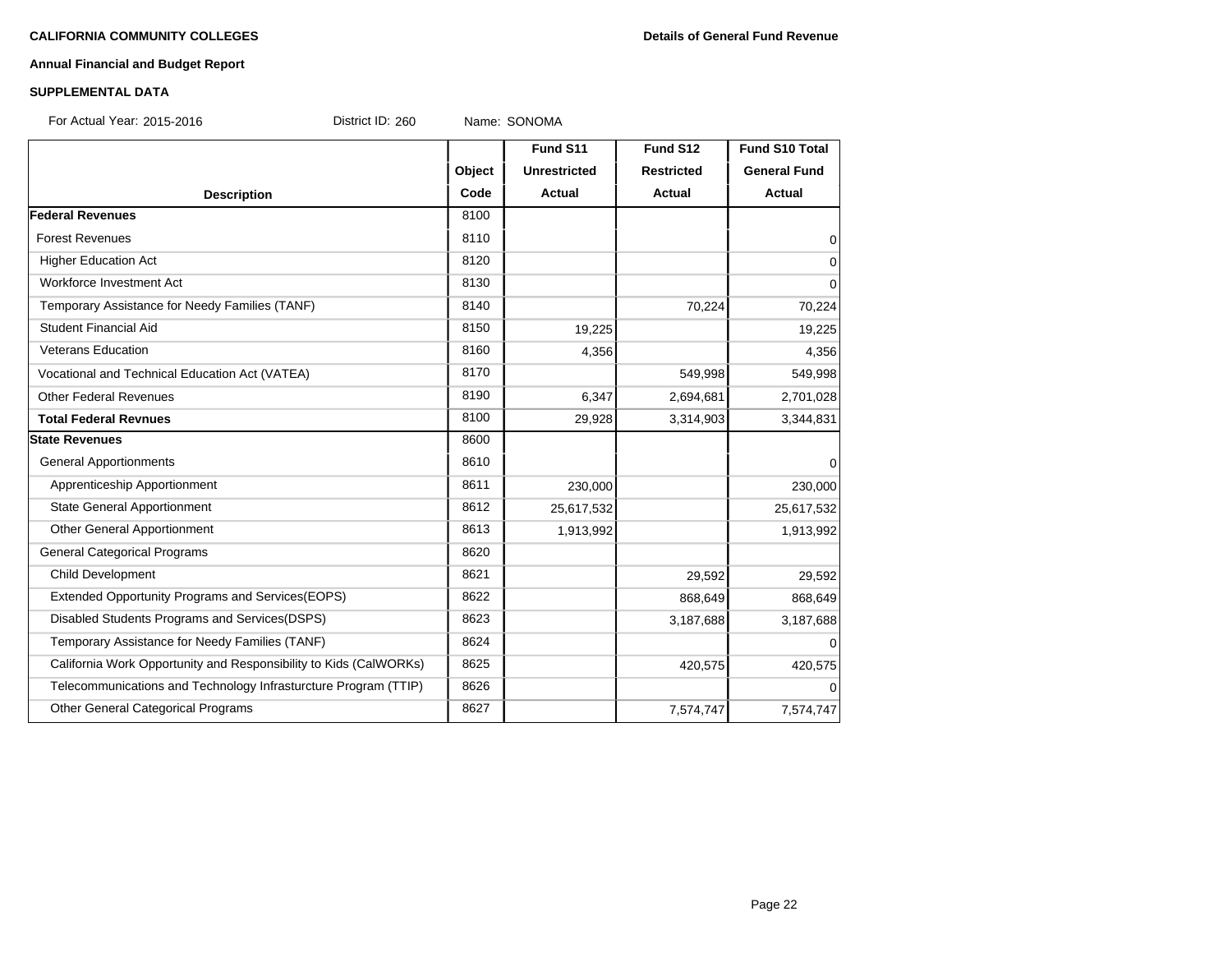# **Annual Financial and Budget Report**

| <b>SUPPLEMENTAL DATA</b>                 |                  |        |                     |                   |                     |
|------------------------------------------|------------------|--------|---------------------|-------------------|---------------------|
| For Actual Year: 2015-2016               | District ID: 260 |        | Name: SONOMA        |                   |                     |
|                                          |                  |        | Fund S11            | Fund S12          | Fund S10 Total      |
|                                          |                  | Object | <b>Unrestricted</b> | <b>Restricted</b> | <b>General Fund</b> |
| <b>Description</b>                       |                  | Code   | Actual              | <b>Actual</b>     | <b>Actual</b>       |
| <b>EPA Proceeds</b>                      |                  | 8630   | 14,916,448          |                   | 14,916,448          |
| Reimburseable Categorical Programs       |                  | 8650   |                     |                   |                     |
| Instructional Inprovement Grant          |                  | 8651   |                     |                   | 0                   |
| Other Reimburseable Categorical Programs |                  | 8652   |                     | 497,794           | 497,794             |
| <b>State Tax Subventions</b>             |                  | 8670   |                     |                   |                     |
| Homeowners' Property Tax Refief          |                  | 8671   | 375,979             |                   | 375,979             |
| <b>Timber Yield Tax</b>                  |                  | 8672   | 9,539               |                   | 9,539               |
| <b>Other State Tax Subventions</b>       |                  | 8673   |                     |                   | $\Omega$            |
| <b>State Non-Tax Revenues</b>            |                  | 8680   |                     |                   |                     |
| <b>State Lottery Proceeds</b>            |                  | 8681   | 2,948,976           | 1,015,786         | 3,964,762           |
| <b>State Mandated Costs</b>              |                  | 8685   | 10,848,760          |                   | 10,848,760          |
| <b>Other State Non-Tax Revnues</b>       |                  | 8686   |                     |                   | $\Omega$            |
| <b>Other State Revenues</b>              |                  | 8690   | 2,513,929           | 2,733,954         | 5,247,883           |
| <b>Total State Revenues</b>              |                  | 8600   | 59,375,155          | 16,328,785        | 75,703,940          |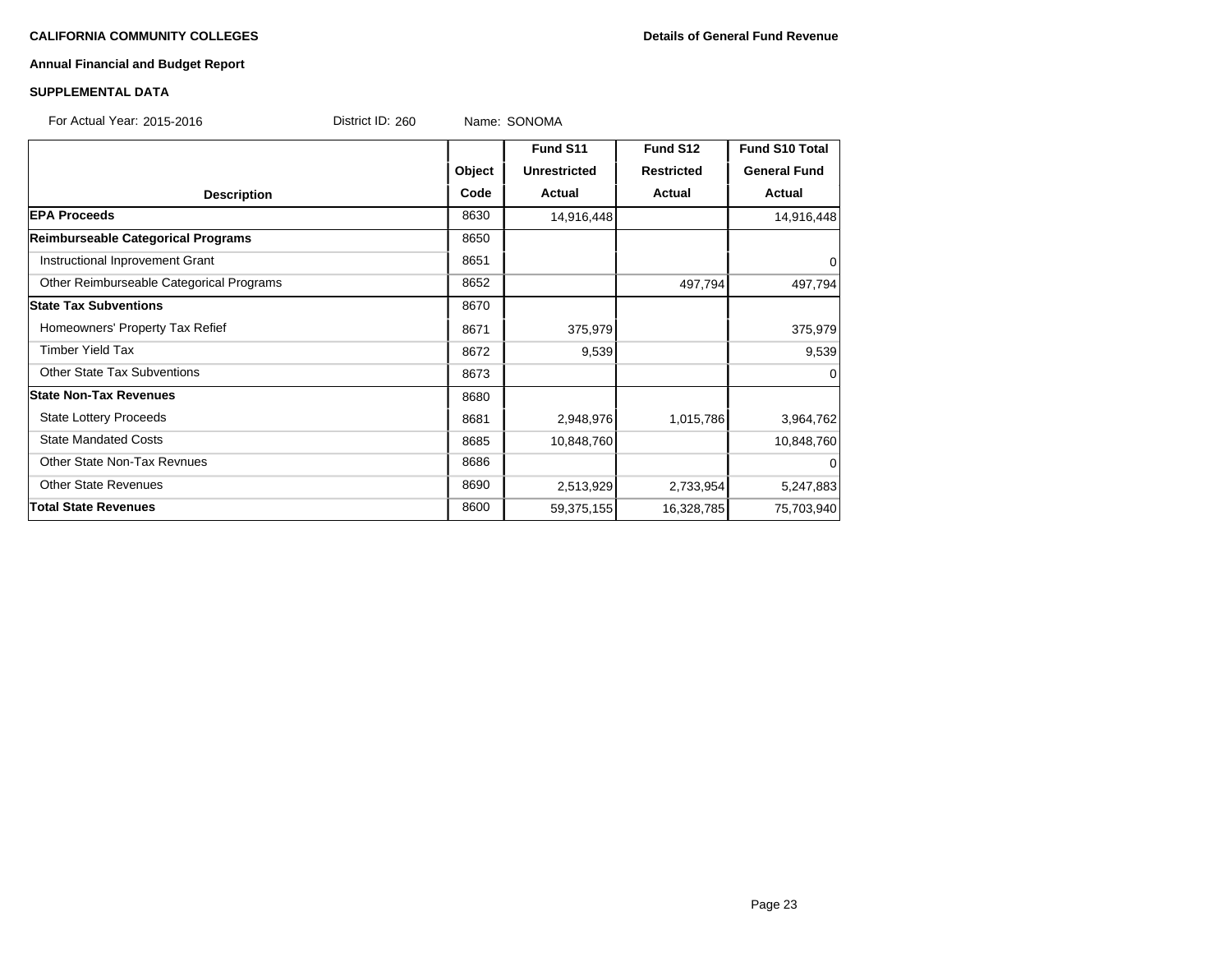# **Annual Financial and Budget Report**

#### **SUPPLEMENTAL DATA**

| For Actual Year: 2015-2016<br>District ID: 260      |        | Name: SONOMA        |                   |                       |
|-----------------------------------------------------|--------|---------------------|-------------------|-----------------------|
|                                                     |        | Fund S11            | Fund S12          | <b>Fund S10 Total</b> |
|                                                     | Object | <b>Unrestricted</b> | <b>Restricted</b> | <b>General Fund</b>   |
| <b>Description</b>                                  | Code   | Actual              | <b>Actual</b>     | Actual                |
| ocal Revenues                                       | 8800   |                     |                   |                       |
| <b>Property Taxes</b>                               | 8810   |                     |                   |                       |
| Tax Allocation, Secured Roll                        | 8811   | 46,166,597          |                   | 46,166,597            |
| Tax Allocation, Supplemental Roll                   | 8812   | 942,968             |                   | 942,968               |
| Tax Allocation, Unsecured Roll                      | 8813   | 1,522,130           |                   | 1,522,130             |
| <b>Prior Years Taxes</b>                            | 8816   | 38,975              |                   | 38,975                |
| Education Revenues Augmentation Fund (ERAF)         | 8817   | 2,791,721           |                   | 2,791,721             |
| Redevelopment Agency Funds - Pass Through           | 8818   |                     |                   | $\mathbf 0$           |
| Redevelopment Agency Funds - Residual               | 8819   |                     |                   | $\overline{0}$        |
| Redevelopment Agency Funds - Asset Liquidation      | 8819.1 |                     |                   | $\mathbf 0$           |
| Contributions, Gifts, Grants, and Endowments        | 8820   |                     |                   | $\mathbf 0$           |
| <b>Contract Services</b>                            | 8830   |                     |                   |                       |
| <b>Contract Instructional Services</b>              | 8831   | 164,499             |                   | 164,499               |
| <b>Other Contranct Services</b>                     | 8832   |                     |                   | $\Omega$              |
| <b>Sales and Commissions</b>                        | 8840   | 165,776             |                   | 165,776               |
| <b>Rentals and Leases</b>                           | 8850   | 137,588             |                   | 137,588               |
| Interest and Investment Income                      | 8860   | 94,869              |                   | 94,869                |
| <b>Student Fees and Charges</b>                     | 8870   |                     |                   |                       |
| <b>Community Services Classes</b>                   | 8872   | 598,454             |                   | 598,454               |
| Dormitory                                           | 8873   |                     |                   | $\Omega$              |
| Enrollment                                          | 8874   | 8,819,949           |                   | 8,819,949             |
| Contra Revenue Account                              | 8874.1 |                     |                   | 0                     |
| Field Trips and Use of Nondistrict Facilities       | 8875   |                     |                   | $\mathbf 0$           |
| <b>Health Services</b>                              | 8876   |                     | 954,396           | 954,396               |
| Instructional Materials Fees and Sales of Materials | 8877   | 958,818             |                   | 958,818               |
| Insurance                                           | 8878   |                     |                   | $\Omega$              |
| <b>Student Records</b>                              | 8879   | 98,930              |                   | 98,930                |
| <b>Nonresident Tuition</b>                          | 8880   | 1,788,745           | 43,366            | 1,832,111             |
| Parking Services and Public Transportation          | 8881   |                     | 770               | 770                   |
| Other Student Fees and Charges                      | 8885   | 94,347              |                   | 94,347                |
| <b>Other Local Revenues</b>                         | 8890   | 1,425,548           | 1,243,112         | 2,668,660             |
| <b>Total Local Revenues</b>                         | 8800   | 65,809,914          | 2,241,644         | 68,051,558            |
| <b>Total Revenues</b>                               |        | 125,214,997         | 21,885,332        | 147,100,329           |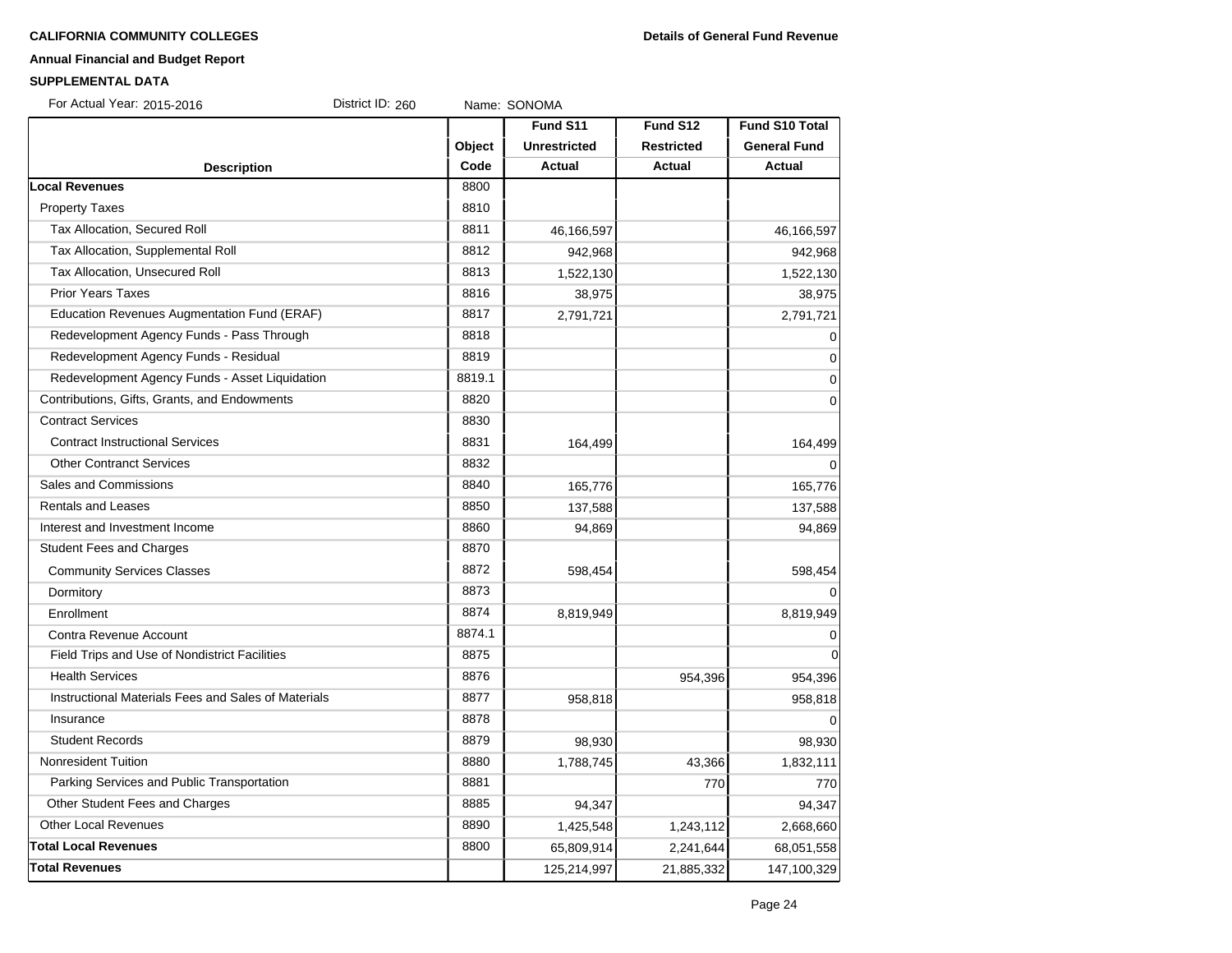÷,

# **Annual Financial and Budget Report**

#### **SUPPLEMENTAL DATA**

| For Actual Year: 2015-2016                        | District ID: 260 |        | Name: SONOMA        |                   |                       |
|---------------------------------------------------|------------------|--------|---------------------|-------------------|-----------------------|
|                                                   |                  |        | Fund S11            | Fund S12          | <b>Fund S10 Total</b> |
|                                                   |                  | Object | <b>Unrestricted</b> | <b>Restricted</b> | <b>General Fund</b>   |
| <b>Description</b>                                |                  | Code   | Actual              | Actual            | Actual                |
| <b>Other Financing Sources</b>                    |                  | 8900   |                     |                   |                       |
| <b>Proceeds of General Fixed Assets</b>           |                  | 8910   |                     |                   | 0                     |
| Proceeds of Long-Term Debt                        |                  | 8940   |                     |                   | $\Omega$              |
| Incoming Transfers -- (8981/8982/8983)            |                  | 898#   | 1,534,911           | 337,596           | 1,872,507             |
| <b>Total Other Financing Sources</b>              |                  | 8900   | 1,534,911           | 337,596           | 1,872,507             |
| <b>Total Revenues and Other Financing Sources</b> |                  |        | 126,749,908         | 22,222,928        | 148,972,836           |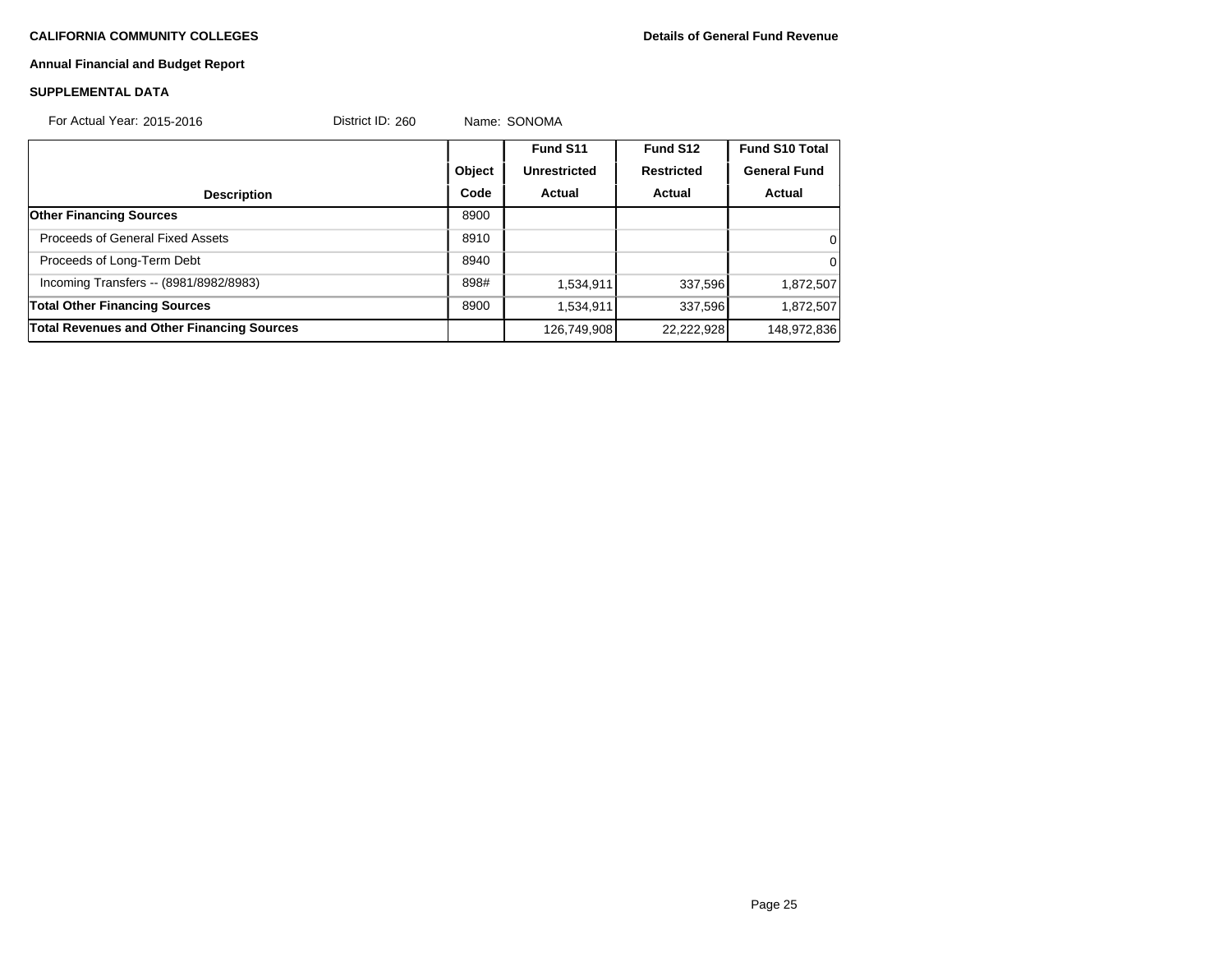**Expend by Instructional Activity**

# **Annual Financial and Budget Report**

# **S10 General Fund - Combined** (Total Unrestricted and Restricted)

# **SUPPLEMENTAL DATA**

For Actual Year: 2015-2016 Budget Year: 2016-2017 Contract Magnet District ID: 260 Name: SONOMA

|                                                                                                                   |                 | <b>Salaries and Benefits</b> |                      | Operating       | <b>Capital</b> | Other     | <b>Total</b> |
|-------------------------------------------------------------------------------------------------------------------|-----------------|------------------------------|----------------------|-----------------|----------------|-----------|--------------|
|                                                                                                                   | <b>Activity</b> |                              | <b>Non</b>           | <b>Expenses</b> | Outlay         | Outgo     |              |
| <b>Activity Classification</b>                                                                                    | Code            | <b>Instructional</b>         | <b>Instructional</b> | $(4000 - 5000)$ | (6000)         | (7000)    |              |
| Agriculture and Natual Resources                                                                                  | 0100            | 1,171,222                    | 573,933              | 176,969         | 450,410        |           | 2,372,534    |
| Architecture and Environmental Design                                                                             | 0200            |                              |                      |                 |                |           | $\Omega$     |
| Environmental Sciences and Technologies                                                                           | 0300            |                              |                      |                 |                |           | $\Omega$     |
| <b>Biological Sciences</b>                                                                                        | 0400            | 2,234,518                    | 128,923              | 74,047          | 35,725         |           | 2,473,213    |
| Business and Management                                                                                           | 0500            | 1,966,960                    | 231,624              | 20,919          | 39,688         |           | 2,259,191    |
| Communications                                                                                                    | 0600            | 1,903,387                    | 146,055              | 35,669          | 46,679         |           | 2,131,790    |
| Computer and Information Science                                                                                  | 0700            | 2,127,077                    | 327,847              | 16,396          | 104,656        |           | 2,575,976    |
| Education                                                                                                         | 0800            | 416,378                      | 157,696              | 218,453         | 4,589          |           | 797,116      |
| Engineering and Related Industrial Technology                                                                     | 0900            | 1,802,487                    | 214,318              | 244,471         | 536,461        |           | 2,797,737    |
| Fine and Applied Arts                                                                                             | 1000            | 3,584,549                    | 790,307              | 275,923         | 148,111        |           | 4,798,890    |
| Foreign language                                                                                                  | 1100            | 1,688,819                    | 75,208               | 1,747           |                |           | 1,765,774    |
| Health                                                                                                            | 1200            | 6,886,999                    | 1,370,736            | 127,317         | 250,429        |           | 8,635,481    |
| Consumer Education And Home Economics                                                                             | 1300            | 2,536,202                    | 687,659              | 533,715         | 36,450         |           | 3,794,026    |
| Law                                                                                                               | 1400            |                              |                      |                 |                |           | $\Omega$     |
| Humanities(Letters)                                                                                               | 1500            | 6,633,265                    | 733,872              | 103,944         | 126,301        |           | 7,597,382    |
| Library Science                                                                                                   | 1600            | 163,168                      |                      |                 |                |           | 163,168      |
| Mathematics                                                                                                       | 1700            | 4,275,772                    | 413,440              | 67,020          | 12,576         |           | 4,768,808    |
| Military Studies                                                                                                  | 1800            |                              |                      |                 |                |           |              |
| <b>Physical Sciences</b>                                                                                          | 1900            | 2,961,839                    | 172,555              | 97,053          | 101,667        |           | 3,333,114    |
| Psychology                                                                                                        | 2000            | 2,505,241                    | 254,490              | 40,476          | 4,860          |           | 2,805,067    |
| Public Affairs and Services                                                                                       | 2100            | 1,761,154                    | 2,044,905            | 278,796         | 260,890        |           | 4,345,745    |
| Social Sciences                                                                                                   | 2200            | 2,143,019                    | 77,225               | 687             |                |           | 2,220,931    |
| Commercial Services                                                                                               | 3000            |                              |                      |                 |                |           | $\Omega$     |
| Interdisciplinary Studies                                                                                         | 4900            | 8,307,742                    | 3,396,369            | 1,965,603       | 100,485        |           | 13,770,199   |
| Instruc Staff-Retirees' Bnfts & Retire Incents                                                                    | 5900            | 1,216,079                    |                      |                 |                |           | 1,216,079    |
| <b>Sub-Total Instructional Activites</b>                                                                          |                 | 56,285,877                   | 11,797,162           | 4,279,205       | 2,259,977      |           | 74,622,221   |
| Total Expenditures for GF Activities*                                                                             |                 | 56,880,491                   | 60,518,212           | 17,550,028      | 3,379,526      | 4,936,709 | 143,264,966  |
| *Total Expenditures for GF Activities above is the grand total of Instructional and Non-Instructional activities. |                 |                              |                      |                 |                |           |              |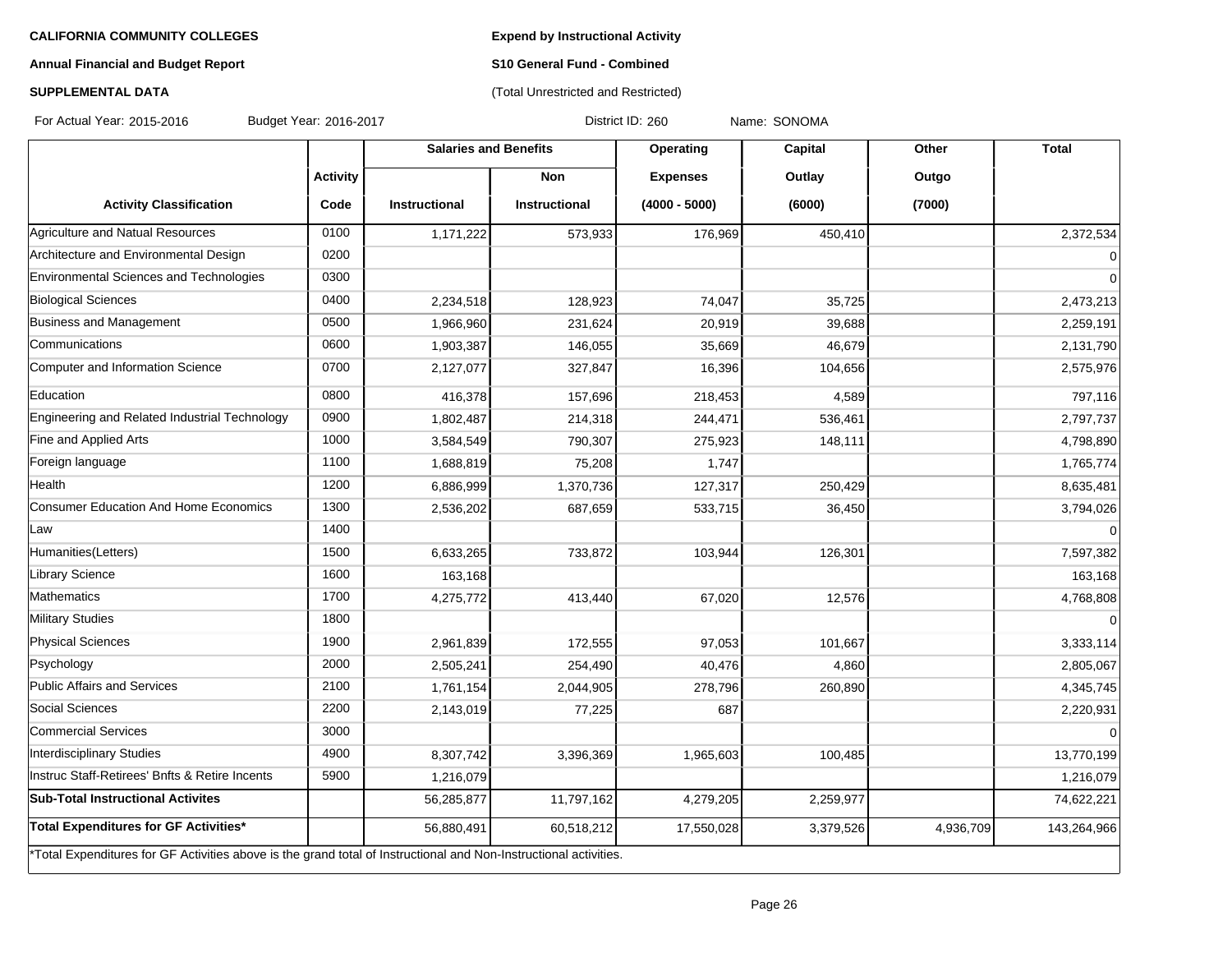# **Annual Financial and Budget Report S10 General Fund - Combined**

### **SUPPLEMENTAL DATA CONSUMPTER ACCOUNT ACCOUNT ACCOUNT ACCOUNT ACCOUNT ACCOUNT ACCOUNT ACCOUNT ACCOUNT ACCOUNT ACCOUNT ACCOUNT ACCOUNT ACCOUNT ACCOUNT ACCOUNT ACCOUNT ACCOUNT ACCOUNT ACCOUNT ACCOUNT ACCOUNT ACCOUNT ACCOUN**

For Actual Year: 2015-2016 Budget Year: 2016-2017 Contract Manus District ID: 260 Name: SONOMA

|                                                    |                 | <b>Salaries and Benefits</b> |                      | Operating       | Capital | Other          | <b>Total</b> |
|----------------------------------------------------|-----------------|------------------------------|----------------------|-----------------|---------|----------------|--------------|
|                                                    | <b>Activity</b> |                              | <b>Non</b>           | <b>Expenses</b> | Outlay  | Outgo          |              |
| <b>Activity Classification</b>                     | Code            | <b>Instructional</b>         | <b>Instructional</b> | $(4000 - 5000)$ | (6000)  | (7000)         |              |
| Instructional Administration and Governance        | 6000            |                              |                      |                 |         |                |              |
| Academic Administration                            | 6010            |                              | 5,037,681            | 200,867         | 8,695   |                | 5,247,243    |
| Course and Curriculum Development                  | 6020            |                              | 460,374              | 39,880          |         |                | 500,254      |
| Academic / Faculty Senate                          | 6030            |                              | 87,152               | 14,753          |         |                | 101,905      |
| Other Instructional Administration & Governance    | 6090            |                              | 205,621              | 1,253,523       | 6,236   |                | 1,465,380    |
| <b>Total Instructional Admin. &amp; Governance</b> |                 | $\Omega$                     | 5,790,828            | 1,509,023       | 14,931  | $\overline{0}$ | 7,314,782    |
| <b>Instructional Support Services</b>              | 6100            |                              |                      |                 |         |                |              |
| Learning Center                                    | 6110            | 592,942                      | 214,994              | 5,701           |         |                | 813,637      |
| Library                                            | 6120            |                              | 2,560,836            | 105,429         | 393,256 |                | 3,059,521    |
| Media                                              | 6130            |                              | 1,345,035            | 49,197          | 12,879  |                | 1,407,111    |
| Museums and Gallaries                              | 6140            |                              | 29,460               | 2,134           | 3,539   |                | 35,133       |
| Academic Information Systems and Technology        | 6150            |                              |                      |                 |         |                | $\mathbf 0$  |
| Other Instructional Support Services               | 6190            |                              |                      |                 |         |                | $\mathbf 0$  |
| <b>Total Instructional Support Services</b>        |                 | 592,942                      | 4,150,325            | 162,461         | 409,674 | $\overline{0}$ | 5,315,402    |
| Admissions and Records                             | 6200            |                              | 2,628,637            | 553,595         | 11,253  |                | 3,193,485    |
| <b>Student Counseling and Guidance</b>             | 6300            |                              |                      |                 |         |                |              |
| Counseling and Guidance                            | 6310            |                              | 3,693,963            | 54,717          | 87,934  |                | 3,836,614    |
| Matriculation and Student Assessment               | 6320            |                              | 1,694,453            | 254,308         | 10,072  |                | 1,958,833    |
| <b>Transfer Programs</b>                           | 6330            |                              | 307,994              | 34,950          |         |                | 342,944      |
| Career Guidance                                    | 6340            |                              | 119,935              | 23,399          |         |                | 143,334      |
| Other Student Counseling and Guidance              | 6390            |                              | 292,149              | 31,488          |         |                | 323,637      |
| <b>Total Student Couseling and Guidance</b>        |                 | 0                            | 6,108,494            | 398,862         | 98,006  | $\overline{0}$ | 6,605,362    |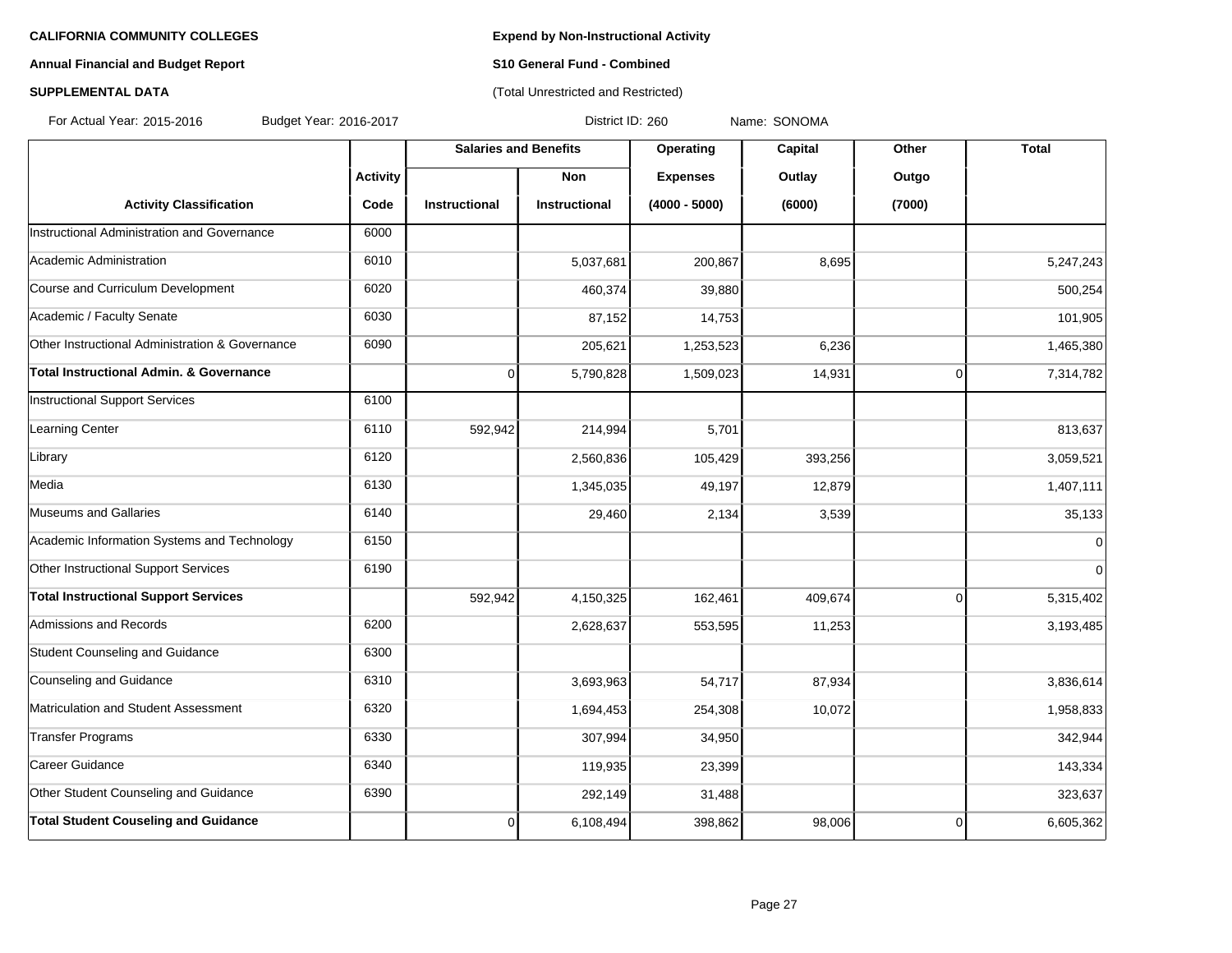### **Annual Financial and Budget Report S10 General Fund - Combined**

# **SUPPLEMENTAL DATA** (Total Unrestricted and Restricted)

For Actual Year: 2015-2016 Budget Year: 2016-2017 District ID: 260 Name: SONOMA

|                                                   |                 | <b>Salaries and Benefits</b> |               | Operating       | Capital | Other          | <b>Total</b> |
|---------------------------------------------------|-----------------|------------------------------|---------------|-----------------|---------|----------------|--------------|
|                                                   | <b>Activity</b> |                              | <b>Non</b>    | <b>Expenses</b> | Outlay  | Outgo          |              |
| <b>Activity Classification</b>                    | Code            | Instructional                | Instructional | $(4000 - 5000)$ | (6000)  | (7000)         |              |
| <b>Other Student Services</b>                     | 6400            |                              |               |                 |         |                |              |
| Cal Work Opportunity and Responsibility to Kids * | 6410            |                              | 106,041       | 1,882           |         |                | 107,923      |
| Disabled Student Programs and Services (DSPS)     | 6420            |                              | 3,650,893     | 89,263          | 63,968  | 812            | 3,804,936    |
| Extended Opportunity Programs and Services (EOPS) | 6430            |                              | 780,896       | 31,777          |         | 323,022        | 1,135,695    |
| <b>Health Services</b>                            | 6440            |                              | 1,325,980     | 107,560         | 13,588  |                | 1,447,128    |
| Student Personnel Administration                  | 6450            |                              | 396,576       | 33,800          | 1,249   |                | 431,625      |
| Financial Aid Administration                      | 6460            |                              | 1,855,918     | 630,214         |         |                | 2,486,132    |
| <b>Job Placement Services</b>                     | 6470            |                              | 102,803       | 910             |         |                | 103,713      |
| Veterans Services                                 | 6480            |                              | 136,371       | 67              |         |                | 136,438      |
| Miscellaneous Student Services                    | 6490            |                              | 739,929       | 171,285         | 19,232  | 64,820         | 995,266      |
| <b>Total Other Student Services</b>               |                 | 0                            | 9,095,407     | 1,066,758       | 98,037  | 388,654        | 10,648,856   |
| Operation and maintenance of Plant                | 6500            |                              |               |                 |         |                |              |
| <b>Building Maintenance and Repairs</b>           | 6510            |                              | 1,822,151     | 1,638,359       | 136,652 |                | 3,597,162    |
| <b>Custodial Services</b>                         | 6530            |                              | 3,320,892     | 113,233         | 3,231   |                | 3,437,356    |
| Grounds Maintenance and Repairs                   | 6550            |                              | 912,895       | 57,972          |         |                | 970,867      |
| <b>Utilities</b>                                  | 6570            |                              |               | 2,843,455       |         |                | 2,843,455    |
| Other Operations and Maintenance of Plant         | 6590            |                              | 7,442         | 208             |         |                | 7,650        |
| <b>Total Operation and Maintenance of Plant</b>   | 6500            | 0                            | 6,063,380     | 4,653,227       | 139,883 | $\overline{0}$ | 10,856,490   |
| Planning, Policymaking and Coordinations          | 6600            |                              | 1,643,116     | 1,100,398       | 5,432   |                | 2,748,946    |

\* California Work Opportunity and Responsibility to Kids (CalWORKs).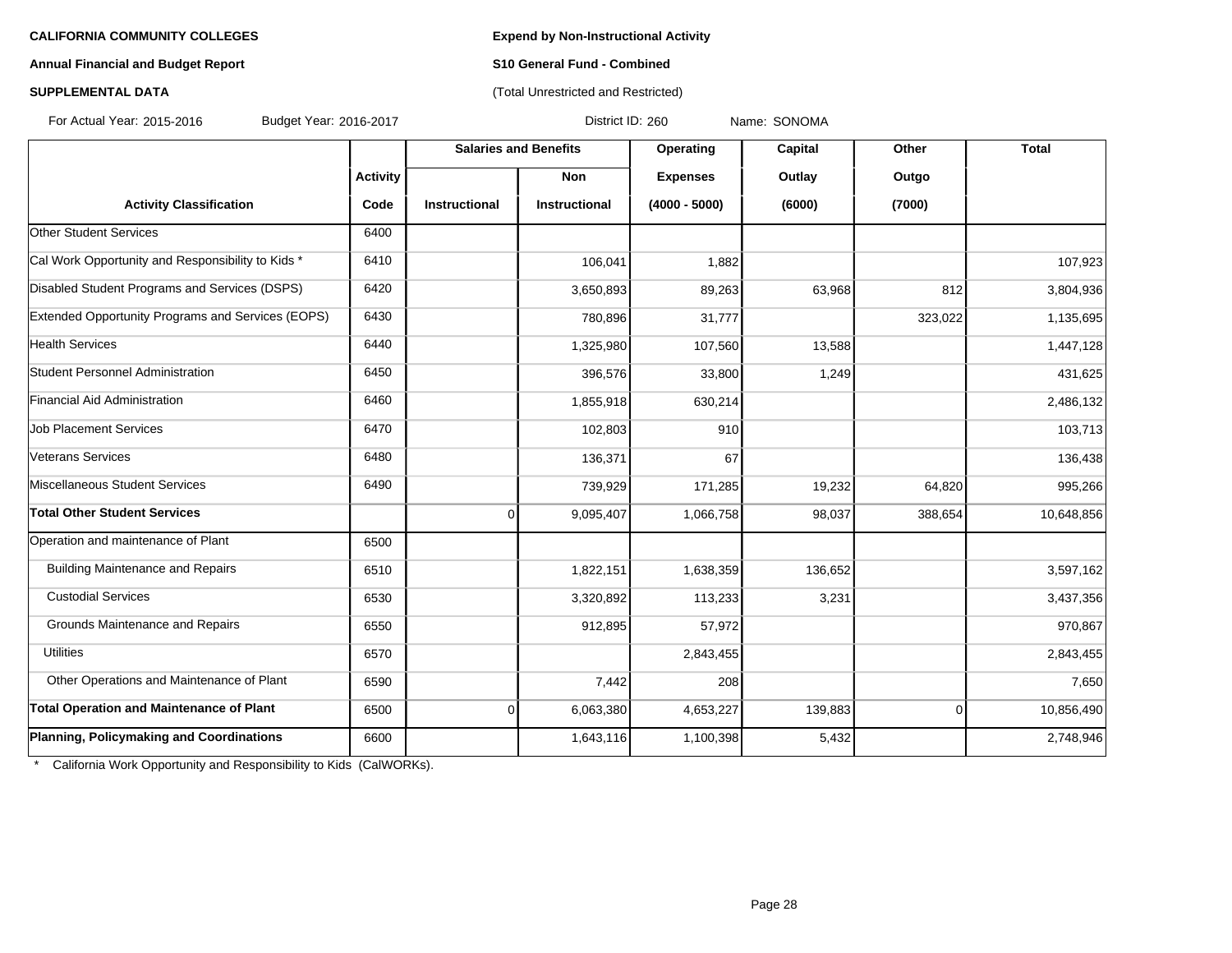### **Annual Financial and Budget Report S10 General Fund - Combined**

# **SUPPLEMENTAL DATA** (Total Unrestricted and Restricted)

For Actual Year: 2015-2016 Budget Year: 2016-2017 District ID: 260 Name: SONOMA

|                                                     |                 | <b>Salaries and Benefits</b> |               | Operating       | Capital  | Other       | <b>Total</b>   |
|-----------------------------------------------------|-----------------|------------------------------|---------------|-----------------|----------|-------------|----------------|
|                                                     | <b>Activity</b> |                              | <b>Non</b>    | <b>Expenses</b> | Outlay   | Outgo       |                |
| <b>Activity Classification</b>                      | Code            | Instructional                | Instructional | $(4000 - 5000)$ | (6000)   | (7000)      |                |
| General Institutional Support Services              | 6700            |                              |               |                 |          |             |                |
| <b>Community Relations</b>                          | 6710            |                              | 498,299       | 236,700         | 532      |             | 735,531        |
| <b>Fiscal Operations</b>                            | 6720            |                              | 1,852,742     | 710,120         | 12,846   |             | 2,575,708      |
| Human Resourses Management                          | 6730            |                              | 1,754,286     | 187,036         | 151,551  |             | 2,092,873      |
| Noninstruct Staff Retirees' Benefits & Retirement * | 6740            |                              |               |                 |          |             | $\mathbf 0$    |
| Staff Development                                   | 6750            |                              | 289,343       | 105,392         |          |             | 394,735        |
| <b>Staff Diversity</b>                              | 6760            |                              | 9,206         | 31,232          |          |             | 40,438         |
| <b>Logistical Services</b>                          | 6770            |                              | 2,815,872     | 1,531,331       | 90,591   |             | 4,437,794      |
| Management Information Systems                      | 6780            |                              | 3,233,404     | 321,694         | 22,259   |             | 3,577,357      |
| Other General Institutional Support Services        | 6790            |                              | 727,445       | 17,894          |          |             | 745,339        |
| <b>Total General Institutional Support Services</b> | 6700            | 0                            | 11,180,597    | 3,141,399       | 277,779  | $\mathbf 0$ | 14,599,775     |
| Community Services & Economic Development           | 6800            |                              |               |                 |          |             |                |
| <b>Community Recreation</b>                         | 6810            |                              | 1,452         | 8,784           |          |             | 10,236         |
| <b>Community Service Classes</b>                    | 6820            |                              | 310,663       | 242,271         |          |             | 552,934        |
| <b>Community Use of Facilities</b>                  | 6830            |                              | 71,142        | 99,958          |          |             | 171,100        |
| Economic Development                                | 6840            |                              |               |                 |          |             | $\mathbf 0$    |
| Other Community Services & Economic Development     | 6890            |                              |               |                 |          |             | $\overline{0}$ |
| <b>Total Community Services</b>                     | 6800            | 0                            | 383,257       | 351,013         | $\Omega$ | $\mathbf 0$ | 734,270        |

\* Noninstructional Staff Retirees' Benefits & Retirement Incentives.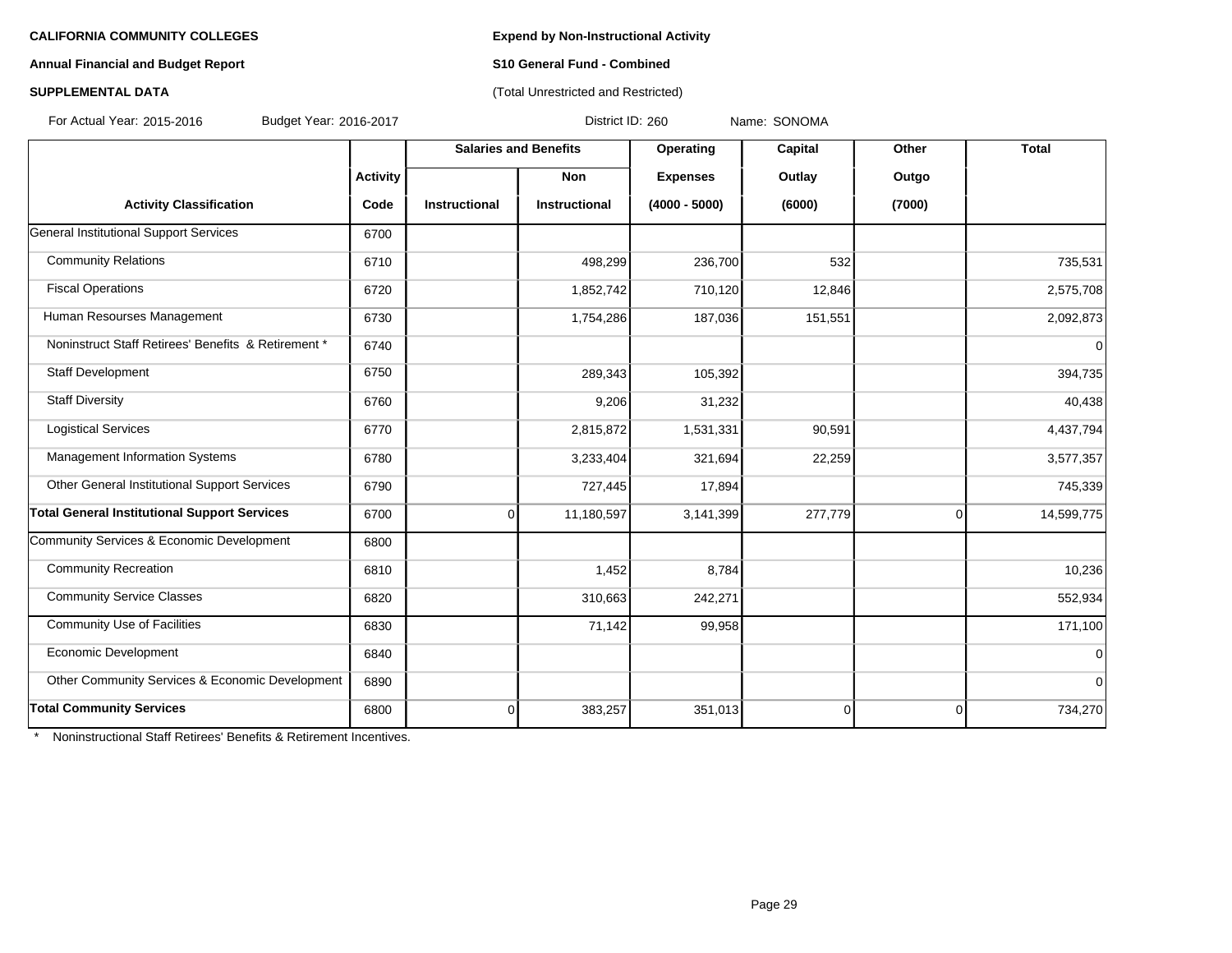# **Annual Financial and Budget Report S10 General Fund - Combined**

#### **SUPPLEMENTAL DATA CONSUMPTER ACCOUNT ACCOUNT ACCOUNT ACCOUNT ACCOUNT ACCOUNT ACCOUNT ACCOUNT ACCOUNT ACCOUNT ACCOUNT ACCOUNT ACCOUNT ACCOUNT ACCOUNT ACCOUNT ACCOUNT ACCOUNT ACCOUNT ACCOUNT ACCOUNT ACCOUNT ACCOUNT ACCOUN**

For Actual Year: 2015-2016 Budget Year: 2016-2017 Contract Manus District ID: 260 Name: SONOMA

|                                             |                 | <b>Salaries and Benefits</b> |                      | Operating       | Capital        | Other       | <b>Total</b>   |
|---------------------------------------------|-----------------|------------------------------|----------------------|-----------------|----------------|-------------|----------------|
|                                             | <b>Activity</b> |                              | Non                  | <b>Expenses</b> | Outlay         | Outgo       |                |
| <b>Activity Classification</b>              | Code            | <b>Instructional</b>         | <b>Instructional</b> | $(4000 - 5000)$ | (6000)         | (7000)      |                |
| <b>Ancillary Services</b>                   | 6900            |                              |                      |                 |                |             |                |
| Bookstore                                   | 6910            |                              |                      |                 |                |             | $\Omega$       |
| <b>Child Development Centers</b>            | 6920            |                              | 49,799               | 10,512          | 14,756         |             | 75,067         |
| Farm Operations                             | 6930            |                              |                      |                 |                |             | $\mathbf 0$    |
| <b>Food Services</b>                        | 6940            |                              |                      |                 |                |             | $\overline{0}$ |
| Parking                                     | 6950            |                              |                      |                 |                |             | $\overline{0}$ |
| <b>Student and Co-Curricular Activities</b> | 6960            |                              | 1,613,905            | 316,699         | 49,798         |             | 1,980,402      |
| <b>Student Housing</b>                      | 6970            |                              | 12,441               | 2,878           |                |             | 15,319         |
| <b>Other Ancillary Services</b>             | 6990            |                              |                      |                 |                |             | $\Omega$       |
| <b>Total Ancillary Services</b>             | 6900            | $\overline{0}$               | 1,676,145            | 330,089         | 64,554         | 0           | 2,070,788      |
| <b>Auxiliary Operations</b>                 | 7000            |                              |                      |                 |                |             |                |
| <b>Contract Education</b>                   | 7010            | 1,672                        | 864                  | 3,994           |                |             | 6,530          |
| <b>Other Auxiliary Operations</b>           | 7090            |                              |                      |                 |                |             | $\overline{4}$ |
| <b>Total Auxiliary Operations</b>           | 7000            | 1,672                        | 864                  | 3,998           | $\overline{0}$ | $\mathbf 0$ | 6,534          |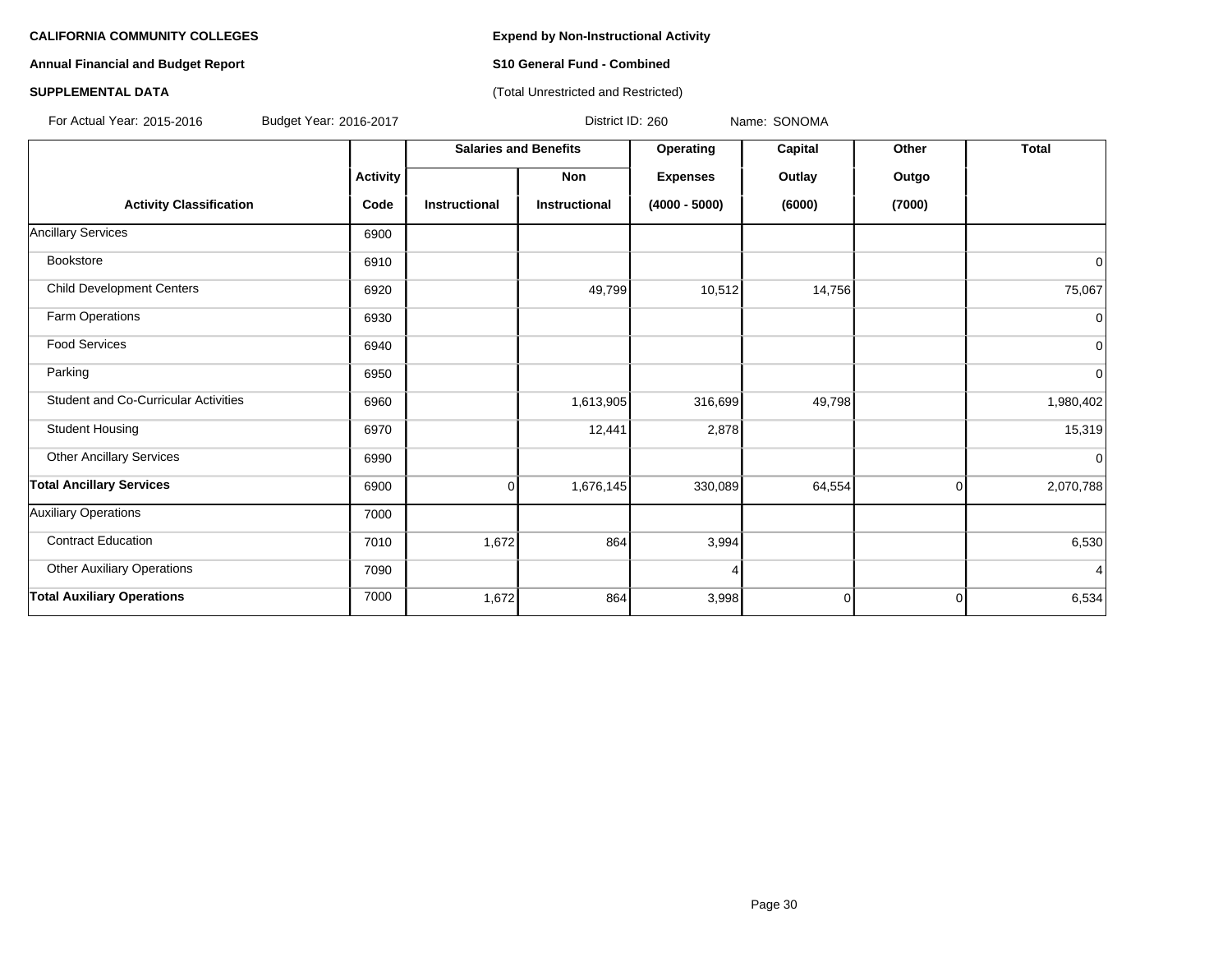**Annual Financial and Budget Report S10 General Fund - Combined**

### **SUPPLEMENTAL DATA CONSERVATION CONSERVATION** (Total Unrestricted and Restricted)

For Actual Year: 2015-2016 Budget Year: 2016-2017 District ID: 260 Name: SONOMA

|                                                   |                 | <b>Salaries and Benefits</b> |                      | Operating       | Capital     | Other     | <b>Total</b>   |
|---------------------------------------------------|-----------------|------------------------------|----------------------|-----------------|-------------|-----------|----------------|
|                                                   | <b>Activity</b> |                              | <b>Non</b>           | <b>Expenses</b> | Outlay      | Outgo     |                |
| <b>Activity Classification</b>                    | Code            | <b>Instructional</b>         | <b>Instructional</b> | $(4000 - 5000)$ | (6000)      | (7000)    |                |
| <b>Physical Property and Related Acquisitions</b> | 7100            |                              |                      |                 |             |           | 0              |
| Long-Term Debt and Other Financing                | 7200            |                              |                      |                 |             |           |                |
| Long_Term Debt                                    | 7210            |                              |                      |                 |             |           | 0              |
| Tax revenue Anticipation Notes                    | 7220            |                              |                      |                 |             |           | 0              |
| Other Financing                                   | 7290            |                              |                      |                 |             |           | $\mathbf 0$    |
| Total Long-Term Debt and Other Financing          | 7200            | $\Omega$                     | $\mathbf 0$          | 0               | $\Omega$    | 0         | $\overline{0}$ |
| Transfers, Student Aid and Other Outgo            | 7300            |                              |                      |                 |             |           |                |
| Transfers                                         | 7310            |                              |                      |                 |             | 4,548,055 | 4,548,055      |
| Student Aid                                       | 7320            |                              |                      |                 |             |           | 0              |
| Other Outgo                                       | 7390            |                              |                      |                 |             |           | $\mathbf 0$    |
| Total Transfers, Student Aid and Other Outgo      | 7300            | $\mathbf 0$                  | $\mathbf 0$          | $\Omega$        | $\mathbf 0$ | 4,548,055 | 4,548,055      |
|                                                   |                 |                              |                      |                 |             |           |                |
| <b>Sub-Total Non-Instructional Activites</b>      |                 | 594,614                      | 48,721,050           | 13,270,823      | 1,119,549   | 4,936,709 | 68,642,745     |
|                                                   |                 |                              |                      |                 |             |           |                |
| Total Expenditures General Fund: activities *     |                 | 56,880,491                   | 60,518,212           | 17,550,028      | 3,379,526   | 4,936,709 | 143,264,966    |

\* Total Expenditures for the General Fund: Instructional Activities and Non-Instructional Activities.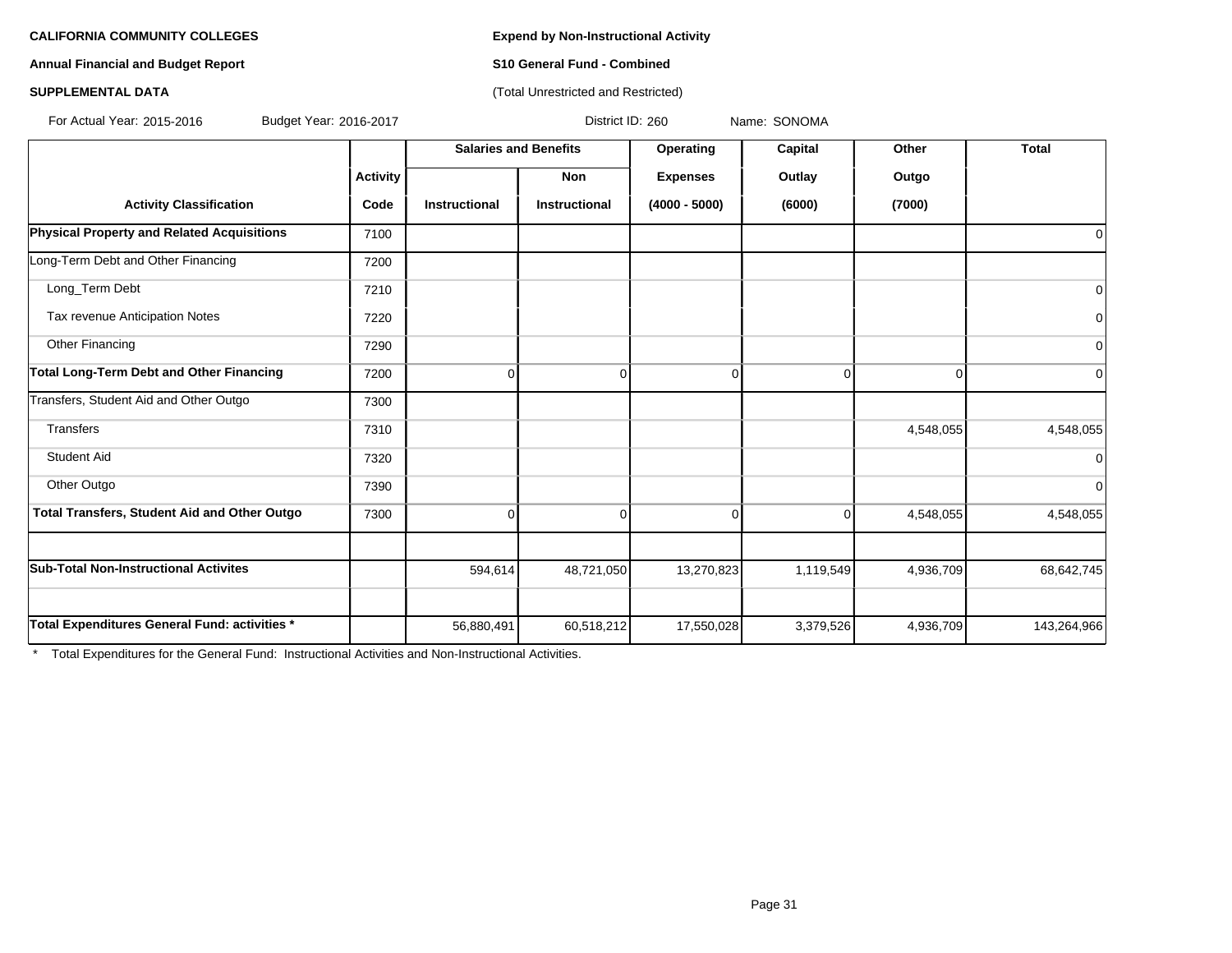#### **Gann Appropriations Limit GANN Report**

# DISTRICT NAME: SONOMA

| 11. |     | 2016-2017 Appropriations Limit:                                                                           |           |          |               |
|-----|-----|-----------------------------------------------------------------------------------------------------------|-----------|----------|---------------|
|     | А.  | 2015-2016 Appropriations Limit:                                                                           |           |          | \$156,833,250 |
|     | Iв. | 2016-2017 Price Factor:                                                                                   | 1.0537    |          |               |
|     | IC. | Population factor:                                                                                        |           |          |               |
|     |     | 1. 2014-2015 Second Period Actual FTES                                                                    | 18,658.53 |          |               |
|     |     | 2. 2015-2016 Second Period Actual FTES                                                                    | 19,317.48 |          |               |
|     |     | 3. 2015-2016 Population change factor (C2/C1)                                                             | 1.0353    |          |               |
|     | ID. | 2015-2016 Limit adjusted by inflation and population factors (A * B * C.3)                                |           |          | \$171,088,704 |
|     | E.  | Adjustments to increase limit:                                                                            |           |          |               |
|     |     | 1. Transfers in of financial responsibility                                                               |           | \$0      |               |
|     |     | 2. Temporary voter approved increases                                                                     |           | $\Omega$ |               |
|     |     | 3. Total adjustments - increase                                                                           |           |          | $\mathbf 0$   |
|     |     | Sub-Total $(D + E.3)$                                                                                     |           |          | \$171,088,704 |
|     | IF. | Adjustments to decrease limit:                                                                            |           |          |               |
|     |     | 1. Transfers out of financial responsibility                                                              |           | \$0      |               |
|     |     | 2. Lapses of voter approved increases                                                                     |           | 0        |               |
|     |     | 3. Total adjustments - decrease                                                                           |           |          | $\Omega$      |
|     | IG. | 2016-2017 Appropriations Limit ( $D + E.3 - F.3$ )                                                        |           |          | \$171,088,704 |
| II. |     | 2016-2017 Appropriations Subject to Limit:                                                                |           |          |               |
|     | A.  | State Aid (General Apportionment, Apprenticeship Allowance, Basic Skills, and Partnership for Excellence) |           |          | 44,267,923    |
|     | B.  | State Subventions (Home Owners Property Tax Relief, Timber Yield tax, etc.)                               |           |          | 410,000       |
|     | C.  | Local Property taxes                                                                                      |           |          | 47,401,500    |
|     | ID. | <b>Estimated excess Debt Service taxes</b>                                                                |           |          | $\mathbf 0$   |
|     | ΙE. | Estimated Parcel taxes, Square Foot taxes, etc.                                                           |           |          | $\mathbf 0$   |
|     | lF. | Interest on proceeds of taxes                                                                             |           |          | $\mathbf 0$   |
|     | lG. | Local appropriations from taxes for unreimbursed State, court, and federal mandates                       |           |          | $\Omega$      |
|     | IH. | 2016-2017 Appropriations Subject to Limit                                                                 |           |          | \$92,079,423  |
|     |     |                                                                                                           |           |          |               |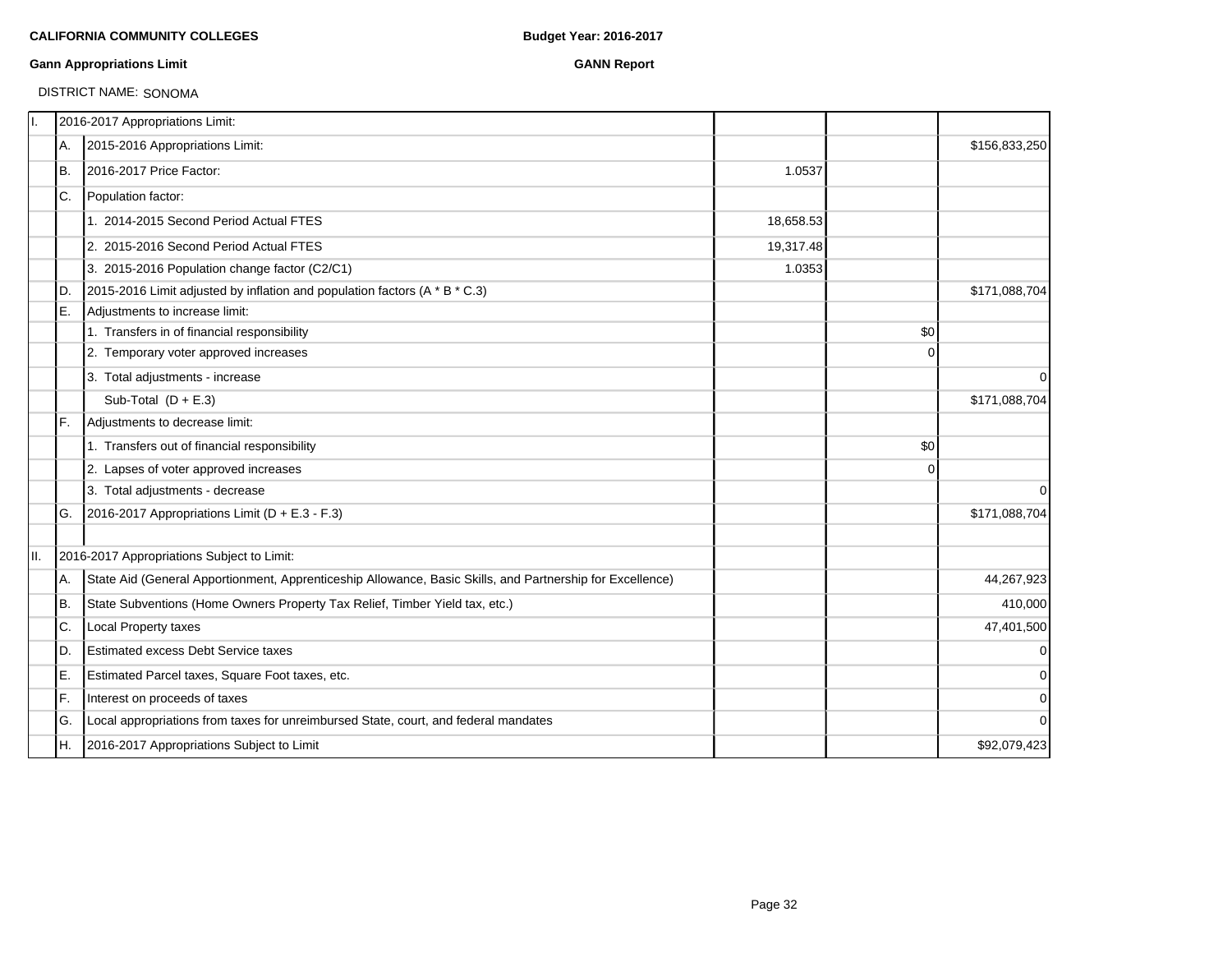**Governmental Funds Group**

Annual Financial and Budget Report

**10 General Fund**

# REVENUES, EXPENDITURES, AND FUND BALANCE DATA

#### **260** SONOMA

For Actual Year: 2015-2016 Budget Year: 2016-2017

**General Fund**

|                                                           | Object |                             | <b>Fund: 11</b> |                           | <b>Fund: 12</b> |              | <b>Fund: 10</b> |
|-----------------------------------------------------------|--------|-----------------------------|-----------------|---------------------------|-----------------|--------------|-----------------|
|                                                           | Code   | <b>UNRESTRICTED SUBFUND</b> |                 | <b>RESTRICTED SUBFUND</b> |                 | <b>TOTAL</b> |                 |
| <b>Description</b>                                        |        | Actual                      | <b>Budget</b>   | Actual                    | <b>Budget</b>   | Actual       | <b>Budget</b>   |
| <b>REVENUES:</b>                                          |        |                             |                 |                           |                 |              |                 |
| <b>Federal Revenues</b>                                   | 8100   | 29,928                      | 50,000          | 3,314,903                 | 3,751,571       | 3,344,831    | 3,801,571       |
| <b>State Revenues</b>                                     | 8600   | 59,375,155                  | 57,314,917      | 16,328,785                | 19,949,354      | 75,703,940   | 77,264,271      |
| <b>Local Revenues</b>                                     | 8800   | 65,809,914                  | 62,885,979      | 2,241,644                 | 4,827,351       | 68,051,558   | 67,713,330      |
| <b>Total Revenues</b>                                     |        | 125,214,997                 | 120,250,896     | 21,885,332                | 28,528,276      | 147,100,329  | 148,779,172     |
| <b>EXPENDITURES:</b>                                      |        |                             |                 |                           |                 |              |                 |
| <b>Academic Salaries</b>                                  | 1000   | 52,273,056                  | 53,071,797      | 3,965,485                 | 4,426,673       | 56,238,541   | 57,498,470      |
| <b>Classified Salaries</b>                                | 2000   | 25,855,645                  | 25,458,267      | 6,573,665                 | 7,814,432       | 32,429,310   | 33,272,699      |
| <b>Employee Benefits</b>                                  | 3000   | 25,654,252                  | 27,174,310      | 3,076,600                 | 3,605,871       | 28,730,852   | 30,780,181      |
| <b>Supplies and Materials</b>                             | 4000   | 2,561,648                   | 2,809,895       | 920,534                   | 535,108         | 3,482,182    | 3,345,003       |
| Other Operating Expenses and Services                     | 5000   | 10,905,852                  | 10,386,316      | 3,161,994                 | 2,631,017       | 14,067,846   | 13,017,333      |
| Capital Outlay                                            | 6000   | 627,730                     | 207,128         | 2,751,796                 | 3,885,620       | 3,379,526    | 4,092,748       |
| <b>Total Expenditures</b>                                 |        | 117,878,183                 | 119,107,713     | 20,450,074                | 22,898,721      | 138,328,257  | 142,006,434     |
| <b>Excess /(Deficiency) of Revenues over Expenditures</b> |        | 7,336,814                   | 1,143,183       | 1,435,258                 | 5,629,555       | 8,772,072    | 6,772,738       |
| <b>Other Financing Sources</b>                            | 8900   | 1,534,911                   | 561,678         | 337,596                   | 218,854         | 1,872,507    | 780,532         |
| <b>Other Outgo</b>                                        | 7000   | 3,060,021                   | 3,121,760       | 1,876,688                 | 5,938,913       | 4,936,709    | 9,060,673       |
| Net Increase/(Decrease) in Fund Balance                   |        | 5,811,704                   | (1,416,899)     | (103, 834)                | (90, 504)       | 5,707,870    | (1,507,403)     |
| <b>BEGINNING FUND BALANCE:</b>                            |        |                             |                 |                           |                 |              |                 |
| Net Beginning Balance, July 1                             | 9010   | 5,855,973                   | 11,668,217      | 429,379                   | 325,545         | 6,285,352    | 11,993,762      |
| <b>Prior Years Adustments</b>                             | 9020   | 540                         |                 |                           |                 | 540          |                 |
| Adjusted Beginning Balance                                | 9030   | 5,856,513                   |                 | 429,379                   |                 | 6,285,892    |                 |
| <b>Ending Fund Balance, June 30</b>                       |        | 11,668,217                  | 10,251,318      | 325,545                   | 235,041         | 11,993,762   | 10,486,359      |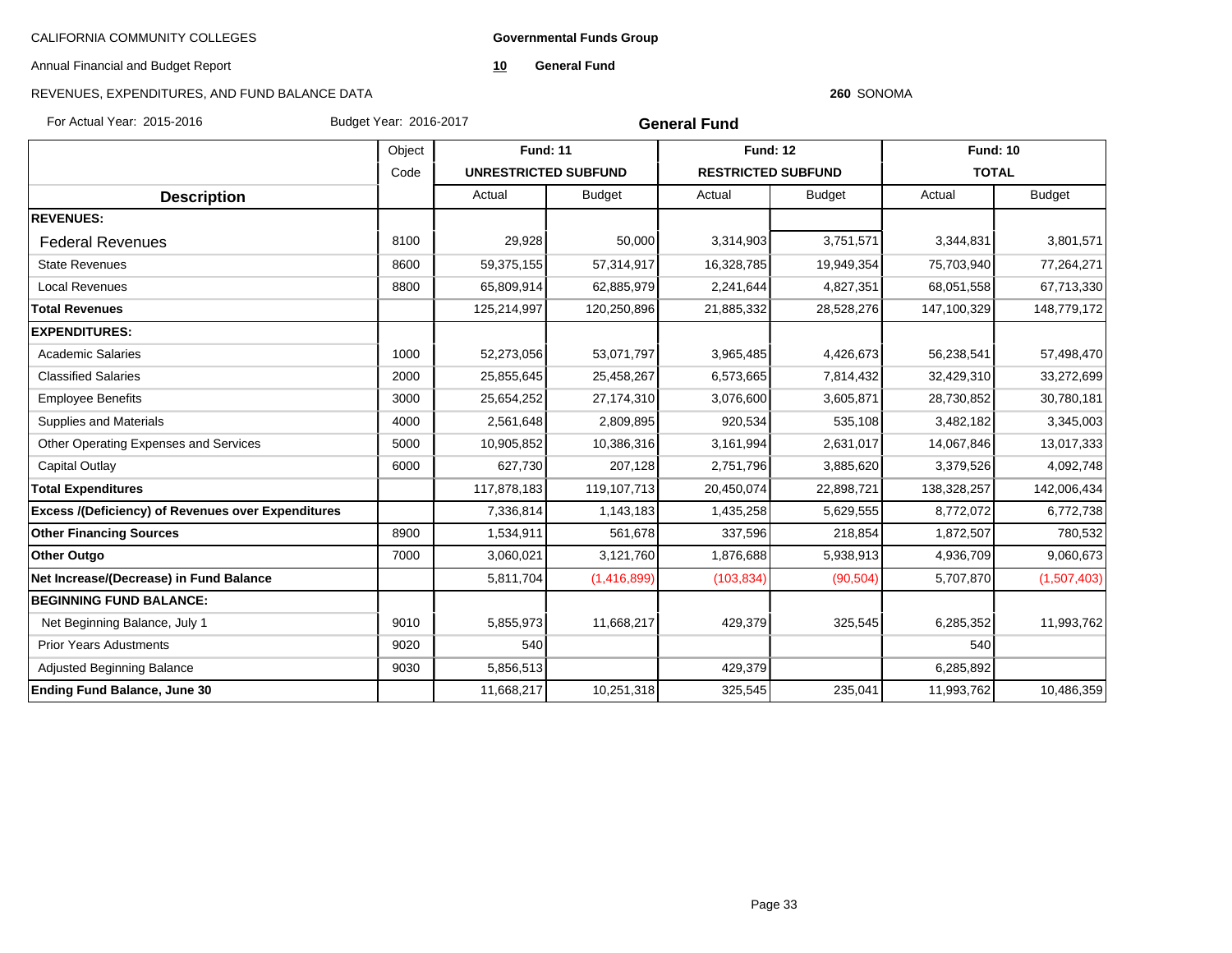**Governmental Funds Group**

**Annual Financial and Budget Report**

20 Debt service Funds

#### **260** SONOMA

# **REVENUES, EXPENDITURES, AND FUND BALANCE DATA**

For Actual Year: 2015-2016 Budget Year: 2016-2017 **DEBT SERVICE FUNDS**

|                                             | Object Code | <b>Fund: 21</b>          |               | <b>Fund: 22</b>              |                | <b>Fund: 29</b>         |               |
|---------------------------------------------|-------------|--------------------------|---------------|------------------------------|----------------|-------------------------|---------------|
|                                             |             | <b>BOND INTEREST AND</b> |               | <b>REVENUE BOND INTEREST</b> |                |                         |               |
|                                             |             | <b>REDEMPTION FUND</b>   |               | <b>AND REDEMPTION FUND</b>   |                | OTHER DEBT SERVICE FUND |               |
| <b>Description</b>                          |             | <b>Actual</b>            | <b>Budget</b> | <b>Actual</b>                | <b>Budget</b>  | Actual                  | <b>Budget</b> |
| <b>REVENUES:</b>                            |             |                          |               |                              |                |                         |               |
| <b>Federal Revenues</b>                     | 8100        |                          |               |                              |                |                         |               |
| <b>State Revenues</b>                       | 8600        |                          |               |                              |                |                         |               |
| <b>Local Revenues</b>                       | 8800        |                          |               | 10,938                       | 10,000         |                         |               |
| <b>Total Revenues</b>                       |             | <sup>0</sup>             | $\mathbf 0$   | 10,938                       | 10,000         | $\mathbf 0$             | $\mathbf 0$   |
| <b>Other Financing Sources</b>              | 8900        |                          |               |                              |                |                         |               |
| Interfund Transfers In                      | 8981        |                          |               |                              |                |                         |               |
| Other Incoming Transfers                    | 8983        |                          |               |                              |                |                         |               |
| <b>Total Other Financing Sources</b>        |             | $\Omega$                 | $\Omega$      | $\mathbf 0$                  | $\overline{0}$ | $\overline{0}$          | $\Omega$      |
| Other Outgo                                 | 7000        |                          |               |                              |                |                         |               |
| Debt Retirement (Long Term Debt)            | 7100        |                          |               |                              |                |                         |               |
| <b>Debt Reduction</b>                       | 7110        |                          |               | 145,000                      | 150,000        |                         |               |
| Debt Interest and Other Service Charges     | 7120        |                          |               | 71,113                       | 64,369         |                         |               |
| <b>Transfers Outgoing</b>                   | 7300 & 7400 |                          |               |                              |                |                         |               |
| Reserve for Contingencies                   | 7900        |                          |               |                              |                |                         |               |
| <b>Total Other Outgo</b>                    | 7000        | $\Omega$                 | $\mathbf 0$   | 216,113                      | 214,369        | $\overline{0}$          | $\mathbf 0$   |
| Net Other Financing Sources / (Other Outgo) | 8900 & 7000 | $\Omega$                 | $\Omega$      | (216, 113)                   | (214, 369)     | $\overline{0}$          | $\Omega$      |
| Net Increase/Decrease in Fund Balance       |             |                          | U             | (205, 175)                   | (204, 369)     | $\Omega$                | $\Omega$      |
| <b>BEGINNING FUND BALANCE:</b>              |             |                          |               |                              |                |                         |               |
| Net Beginning Balance, July 1               | 9010        |                          | $\Omega$      | 1,606,959                    | 1,401,784      |                         | $\Omega$      |
| <b>Prior Years Adustments</b>               | 9020        |                          |               |                              |                |                         |               |
| Adjusted Beginning Balance                  | 9030        | ∩                        |               | 1,606,959                    |                | 0                       |               |
| <b>Ending Fund Balance, June 30</b>         |             | 0                        | 0             | 1,401,784                    | 1,197,415      | $\mathbf 0$             | $\mathbf 0$   |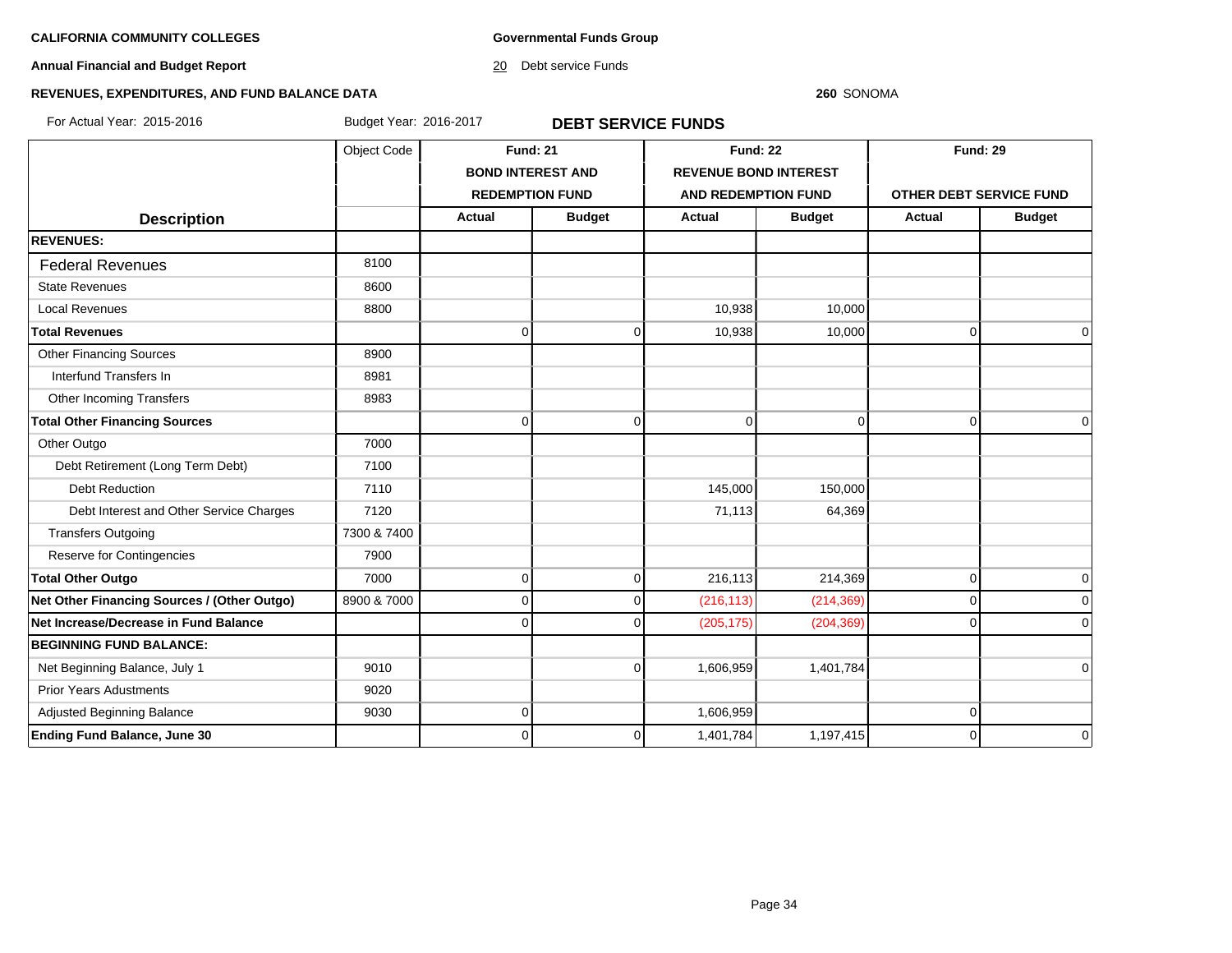**Annual Financial and Budget Report**

**Governmental Funds Group**

**30 Special Revenue Funds -- Part 1**

#### **260** SONOMA

| For Actual Year: 2015-2016                                | Budget Year: 2016-2017 |                       | <b>Special Revenue Funds</b> |            |                       |                               |                |
|-----------------------------------------------------------|------------------------|-----------------------|------------------------------|------------|-----------------------|-------------------------------|----------------|
|                                                           | Object                 | <b>FUND: 31</b>       |                              |            | <b>FUND 32</b>        | FUND 33                       |                |
|                                                           | Code                   | <b>BOOKSTORE FUND</b> |                              |            | <b>CAFETERIA FUND</b> | <b>CHILD DEVELOPMENT FUND</b> |                |
| <b>Description</b>                                        |                        | <b>Actual</b>         | <b>Budget</b>                | Actual     | <b>Budget</b>         | Actual                        | <b>Budget</b>  |
| <b>REVENUES:</b>                                          |                        |                       |                              |            |                       |                               |                |
| <b>Federal Revenues</b>                                   | 8100                   |                       |                              |            |                       | 50,350                        | 47,000         |
| <b>State Revenues</b>                                     | 8600                   |                       |                              |            |                       | 517,503                       | 595,673        |
| <b>Local Revenues</b>                                     | 8800                   |                       |                              |            |                       | 53,313                        | 60,000         |
| Total Income                                              |                        | $\overline{0}$        | $\mathbf 0$                  |            | $\Omega$<br>$\Omega$  | 621,166                       | 702,673        |
| <b>Expenditures</b>                                       |                        |                       |                              |            |                       |                               |                |
| <b>Academic Salaries</b>                                  | 1000                   |                       |                              |            |                       | 62,900                        | 71,660         |
| <b>Classified Salaries</b>                                | 2000                   |                       |                              |            |                       | 802,829                       | 815,080        |
| <b>Employee Benefits</b>                                  | 3000                   |                       |                              |            |                       | 347,423                       | 402,225        |
| Supplies and Materials                                    | 4000                   |                       |                              |            |                       | 44,803                        | 48,250         |
| Other Operating Expenses and Services                     | 5000                   |                       |                              |            |                       | 4,615                         | 5,245          |
| <b>Capital Outlay</b>                                     | 6000                   |                       |                              |            |                       |                               |                |
| <b>Total Expenditures</b>                                 |                        | $\overline{0}$        | $\mathbf 0$                  | $\Omega$   | $\Omega$              | 1,262,570                     | 1,342,460      |
| <b>Excess /(Deficiency) of Revenues over Expenditures</b> |                        | $\overline{0}$        | $\mathbf 0$                  | $\Omega$   | $\Omega$              | (641, 404)                    | (639, 787)     |
| <b>Other Financing Sources</b>                            | 8900                   |                       |                              |            |                       | 641,404                       | 645,404        |
| Other Outgo                                               | 7000                   |                       |                              |            |                       |                               | 5,617          |
| Net Increase/(Decrease) in Fund Balance                   |                        | $\overline{0}$        | $\Omega$                     | $\sqrt{ }$ | $\Omega$              |                               | $\overline{0}$ |
| <b>Begining Fund Balance:</b>                             |                        |                       |                              |            |                       |                               |                |
| Net Beginning Balance, July 1                             | 9010                   |                       | $\mathbf 0$                  |            | $\Omega$              | ∩                             | $\overline{0}$ |
| <b>Prior Years Adustments</b>                             | 9020                   |                       |                              |            |                       |                               |                |
| Adjusted Beginning Balance                                | 9030                   | $\overline{0}$        |                              | $\Omega$   |                       | $\Omega$                      |                |
| <b>Ending Fund Balance, June 30</b>                       |                        | $\Omega$              | $\mathbf 0$                  | $\Omega$   | $\overline{0}$        | O                             | $\overline{0}$ |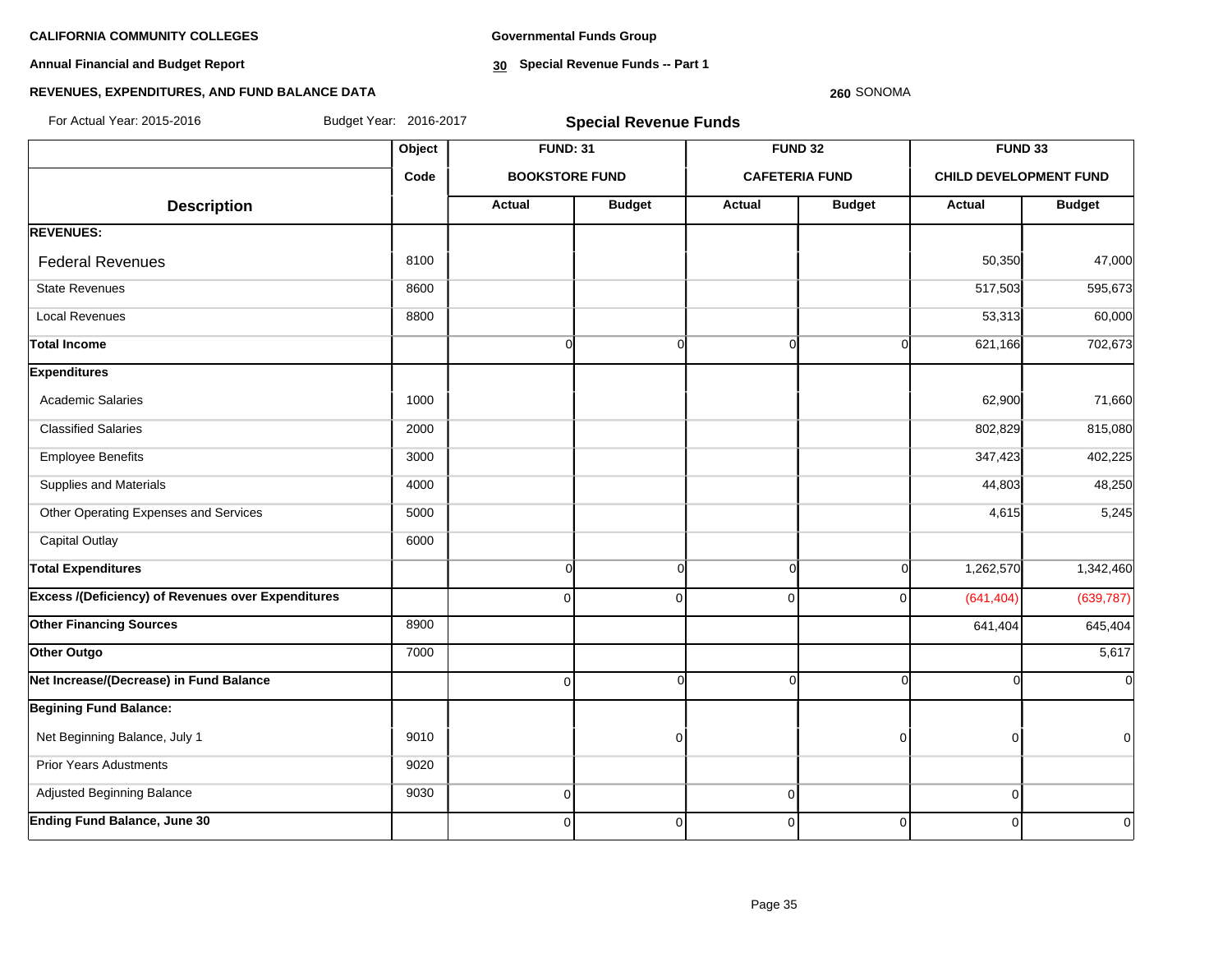**Annual Financial and Budget Report**

**Governmental Funds Group**

**30 Special Revenue Funds -- Part 2**

#### **260** SONOMA

| For Actual Year: 2015-2016                         | Budget Year: 2016-2017 | <b>Special Revenue Funds</b> |               |                                  |               |           |                            |  |  |
|----------------------------------------------------|------------------------|------------------------------|---------------|----------------------------------|---------------|-----------|----------------------------|--|--|
|                                                    | Object                 | <b>FUND: 34</b>              |               | FUND 35                          |               | FUND 39   |                            |  |  |
|                                                    | Code                   | <b>FARM OPERATION FUND</b>   |               | <b>REVENUE BOND PROJECT FUND</b> |               |           | OTHER SPECIAL REVENUE FUND |  |  |
| <b>Description</b>                                 |                        | Actual                       | <b>Budget</b> | <b>Actual</b>                    | <b>Budget</b> | Actual    | <b>Budget</b>              |  |  |
| <b>REVENUES:</b>                                   |                        |                              |               |                                  |               |           |                            |  |  |
| <b>Federal Revenues</b>                            | 8100                   |                              |               |                                  |               |           |                            |  |  |
| <b>State Revenues</b>                              | 8600                   |                              |               |                                  |               |           |                            |  |  |
| <b>Local Revenues</b>                              | 8800                   | 968,612                      | 1,116,012     | 96,289                           | 104,000       | 2,292,234 | 2,226,500                  |  |  |
| <b>Total Income</b>                                |                        | 968,612                      | 1,116,012     | 96,289                           | 104,000       | 2,292,234 | 2,226,500                  |  |  |
| <b>Expenditures</b>                                |                        |                              |               |                                  |               |           |                            |  |  |
| <b>Academic Salaries</b>                           | 1000                   |                              | 3,500         |                                  |               |           |                            |  |  |
| <b>Classified Salaries</b>                         | 2000                   | 329,814                      | 419,399       |                                  |               | 1,465,660 | 1,632,099                  |  |  |
| <b>Employee Benefits</b>                           | 3000                   | 113,395                      | 122,642       |                                  |               | 441,512   | 529,537                    |  |  |
| Supplies and Materials                             | 4000                   | 126,268                      | 195,769       |                                  | 24,209        | 36,162    | 21,835                     |  |  |
| Other Operating Expenses and Services              | 5000                   | 661,843                      | 530,976       | 159,950                          | 306,000       | 233,401   | 150,109                    |  |  |
| <b>Capital Outlay</b>                              | 6000                   | 142,734                      | 319,473       | 12,736                           | 198,836       | 33,304    | 14,420                     |  |  |
| <b>Total Expenditures</b>                          |                        | 1,374,054                    | 1,591,759     | 172,686                          | 529,045       | 2,210,039 | 2,348,000                  |  |  |
| Excess /(Deficiency) of Revenues over Expenditures |                        | (405, 442)                   | (475, 747)    | (76, 397)                        | (425, 045)    | 82,195    | (121,500)                  |  |  |
| <b>Other Financing Sources</b>                     | 8900                   | 275,000                      | 275,000       | 300,000                          | 300,000       |           | 180,000                    |  |  |
| Other Outgo                                        | 7000                   |                              |               |                                  | 357,000       | 17,520    | 80,500                     |  |  |
| Net Increase/(Decrease) in Fund Balance            |                        | (130, 442)                   | (200, 747)    | 223,603                          | (482, 045)    | 64,675    | (22,000)                   |  |  |
| <b>Begining Fund Balance:</b>                      |                        |                              |               |                                  |               |           |                            |  |  |
| Net Beginning Balance, July 1                      | 9010                   | 560,400                      | 429,958       | 1,134,486                        | 1,358,089     | 822,131   | 886,806                    |  |  |
| <b>Prior Years Adustments</b>                      | 9020                   |                              |               |                                  |               |           |                            |  |  |
| Adjusted Beginning Balance                         | 9030                   | 560,400                      |               | 1,134,486                        |               | 822,131   |                            |  |  |
| <b>Ending Fund Balance, June 30</b>                |                        | 429,958                      | 229,211       | 1,358,089                        | 876,044       | 886,806   | 864,806                    |  |  |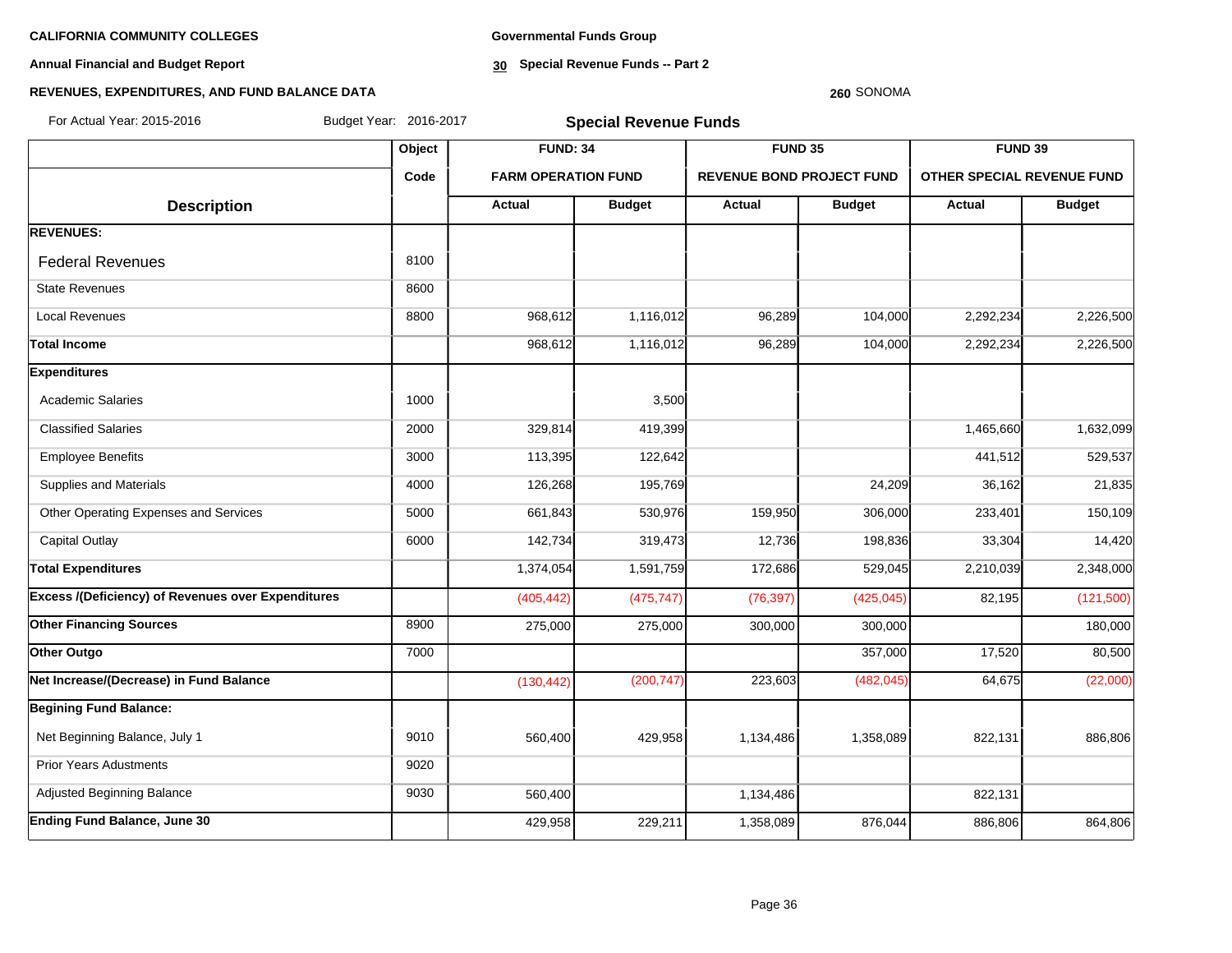**Annual Financial and Budget Report**

**Governmental Funds Group**

**40 Capital Projects Funds**

#### **REVENUES, EXPENDITURES, AND FUND BALANCE DATA**

#### **260** SONOMA

| For Actual Year: 2015-2016                                | Budget Year: 2016-2017 | <b>Capital Projects Funds</b>       |                |             |                                       |                                     |                    |
|-----------------------------------------------------------|------------------------|-------------------------------------|----------------|-------------|---------------------------------------|-------------------------------------|--------------------|
|                                                           | Object                 | <b>FUND: 41</b>                     |                |             | FUND <sub>42</sub>                    |                                     | FUND <sub>43</sub> |
|                                                           | Code                   | <b>CAPITAL QUTLAY PROJECTS FUND</b> |                |             | <b>REVENUE BOND CONSTRUCTION FUND</b> | <b>GENERAL OBLIGATION BOND FUND</b> |                    |
| <b>Description</b>                                        |                        | Actual                              | <b>Budget</b>  | Actual      | <b>Budget</b>                         | Actual                              | <b>Budget</b>      |
| <b>REVENUES:</b>                                          |                        |                                     |                |             |                                       |                                     |                    |
| <b>Federal Revenues</b>                                   | 8100                   |                                     |                |             |                                       |                                     |                    |
| <b>State Revenues</b>                                     | 8600                   | 1,902,446                           |                |             |                                       |                                     |                    |
| <b>Local Revenues</b>                                     | 8800                   | 670,764                             | 4,037,214      |             |                                       | 58,630                              | 124,608,500        |
| <b>Total Income</b>                                       |                        | 2,573,210                           | 4,037,214      |             | ∩                                     | 58,630                              | 124,608,500        |
| <b>Expenditures</b>                                       |                        |                                     |                |             |                                       |                                     |                    |
| <b>Academic Salaries</b>                                  | 1000                   |                                     |                |             |                                       |                                     |                    |
| <b>Classified Salaries</b>                                | 2000                   |                                     |                |             |                                       | 178,415                             | 342,623            |
| <b>Employee Benefits</b>                                  | 3000                   |                                     |                |             |                                       | 65,957                              | 162,931            |
| Supplies and Materials                                    | 4000                   |                                     |                |             |                                       |                                     |                    |
| Other Operating Expenses and Services                     | 5000                   | 172,446                             | 25,625         |             |                                       | 757,352                             | 1,521,182          |
| <b>Capital Outlay</b>                                     | 6000                   | 2,334,305                           | 12,130,208     |             |                                       | 7,984,163                           | 121,107,578        |
| <b>Total Expenditures</b>                                 |                        | 2,506,751                           | 12,155,833     | C           | $\Omega$                              | 8,985,887                           | 123, 134, 314      |
| <b>Excess /(Deficiency) of Revenues over Expenditures</b> |                        | 66,459                              | (8, 118, 619)  | $\Omega$    | $\Omega$                              | (8,927,257)                         | 1,474,186          |
| <b>Other Financing Sources</b>                            | 8900                   |                                     | 260,444        |             |                                       |                                     |                    |
| Other Outgo                                               | 7000                   |                                     |                |             |                                       |                                     | 2,097,258          |
| Net Increase/(Decrease) in Fund Balance                   |                        | 66,459                              | (7,858,175)    |             |                                       | (8,927,257)                         | (623, 072)         |
| <b>Begining Fund Balance:</b>                             |                        |                                     |                |             |                                       |                                     |                    |
| Net Beginning Balance, July 1                             | 9010                   | 7,791,715                           | 7,858,175      | $\mathbf 0$ | $\Omega$                              | 9,550,329                           | 623,072            |
| <b>Prior Years Adustments</b>                             | 9020                   |                                     |                |             |                                       |                                     |                    |
| Adjusted Beginning Balance                                | 9030                   | 7,791,716                           |                | $\mathbf 0$ |                                       | 9,550,329                           |                    |
| <b>Ending Fund Balance, June 30</b>                       |                        | 7,858,175                           | $\overline{0}$ | $\mathbf 0$ | 0                                     | 623,072                             | $\Omega$           |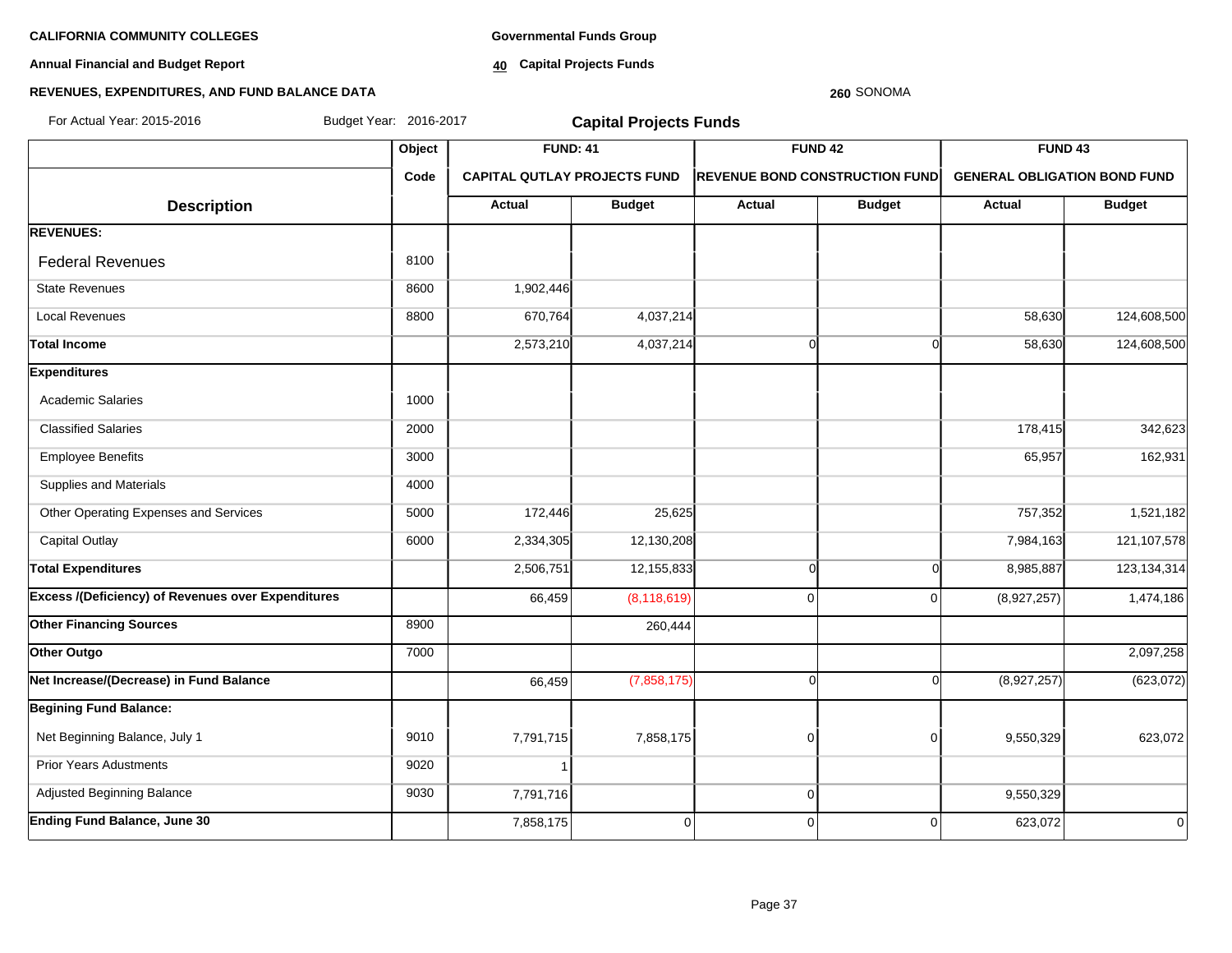**Proprietary Funds Group**

**Annual Financial and Budget Report**

**50 Enterprise Funds Group -- Part 1**

### **260** SONOMA

# **REVENUES, EXPENDITURES, AND FUND BALANCE DATA**

For Actual Year: 2015-2016 Budget Year: 2016-2017 **Enterprise Funds**

|                                         | Object | <b>FUND: 51</b>       |               |             | <b>FUND 52</b>        | FUND <sub>53</sub> |                        |
|-----------------------------------------|--------|-----------------------|---------------|-------------|-----------------------|--------------------|------------------------|
|                                         | Code   | <b>BOOKSTORE FUND</b> |               |             | <b>CAFETERIA FUND</b> |                    | <b>FARM OPERATIONS</b> |
| <b>Description</b>                      |        | <b>Actual</b>         | <b>Budget</b> | Actual      | <b>Budget</b>         | Actual             | <b>Budget</b>          |
| <b>REVENUES:</b>                        |        |                       |               |             |                       |                    |                        |
| <b>Local Revenues</b>                   | 8800   | 5,200,407             | 5,030,000     |             |                       |                    |                        |
| <b>Other Financing Sources</b>          | 8900   |                       |               |             |                       |                    |                        |
| <b>Total Income</b>                     |        | 5,200,407             | 5,030,000     | $\Omega$    | $\Omega$              | $\Omega$           | Οl                     |
| Cost of Sales                           | 5890   | 3,698,077             | 3,500,000     |             |                       |                    |                        |
| <b>Gross Profit or Loss</b>             |        | 1,502,330             | 1,530,000     | $\Omega$    | $\Omega$              | O                  | $\Omega$               |
| <b>Expenditures</b>                     |        |                       |               |             |                       |                    |                        |
| Academic Salaries                       | 1000   |                       |               |             |                       |                    |                        |
| <b>Classified Salaries</b>              | 2000   | 1,013,832             | 900,000       |             |                       |                    |                        |
| <b>Employee Benefits</b>                | 3000   | 331,716               | 275,000       |             |                       |                    |                        |
| Supplies and Materials                  | 4000   | 16,923                | 20,000        |             |                       |                    |                        |
| Other Operating Expenses and Services   | 5000   | 244,274               | 280,000       |             |                       |                    |                        |
| <b>Capital Outlay</b>                   | 6000   |                       |               |             |                       |                    |                        |
| <b>Total Expenditures</b>               |        | 1,606,745             | 1,475,000     | $\mathbf 0$ | $\Omega$              | $\Omega$           | 0l                     |
| <b>Net Profit or Loss</b>               |        | (104, 415)            | 55,000        | $\mathbf 0$ | $\Omega$              | $\Omega$           | $\overline{0}$         |
| Other Outgo                             | 7000   | 300,000               | 300,000       |             |                       |                    |                        |
| Net Increase/(Decrease) in Fund Balance |        | (404, 415)            | (245,000)     | $\mathbf 0$ | $\Omega$              | O                  | 0l                     |
| <b>Begining Fund Balance:</b>           |        |                       |               |             |                       |                    |                        |
| Net Beginning Balance, July 1           | 9010   | 1,303,126             | 896,414       |             | $\overline{0}$        |                    | $\overline{0}$         |
| <b>Prior Years Adustments</b>           | 9020   | (2, 297)              |               |             |                       |                    |                        |
| Adjusted Beginning Balance              | 9030   | 1,300,829             |               | $\mathbf 0$ |                       | $\mathbf 0$        |                        |
| <b>Ending Fund Balance, June 30</b>     |        | 896,414               | 651,414       | $\mathbf 0$ | $\mathbf 0$           | $\Omega$           | $\mathbf 0$            |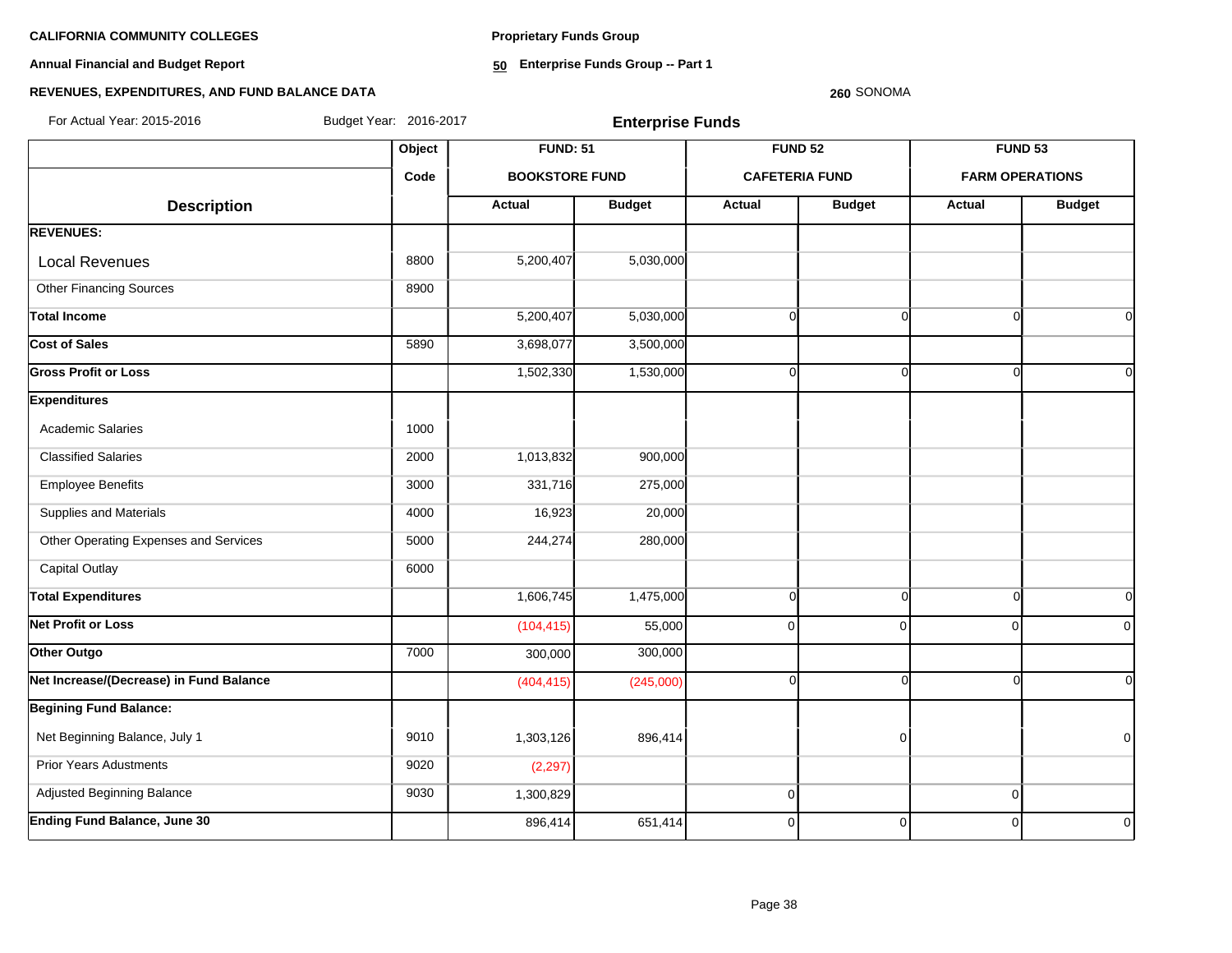**Proprietary Funds Group**

**Annual Financial and Budget Report**

**50 Enterprise Funds Group -- Part 2**

# **REVENUES, EXPENDITURES, AND FUND BALANCE DATA**

**260** SONOMA

| For Actual Year: 2015-2016              | Budget Year: 2016-2017 |                              | <b>Enterprise Funds</b> |  |  |
|-----------------------------------------|------------------------|------------------------------|-------------------------|--|--|
|                                         | Object                 | <b>FUND: 59</b>              |                         |  |  |
|                                         | Code                   | <b>OTHER ENTERPRISE FUND</b> |                         |  |  |
| <b>Description</b>                      |                        | <b>Actual</b>                | <b>Budget</b>           |  |  |
| <b>REVENUES:</b>                        |                        |                              |                         |  |  |
| <b>Local Revenues</b>                   | 8800                   |                              |                         |  |  |
| <b>Other Financing Sources</b>          | 8900                   |                              |                         |  |  |
| <b>Total Income</b>                     |                        | $\Omega$                     | $\Omega$                |  |  |
| <b>Cost of Sales</b>                    | 5890                   |                              |                         |  |  |
| <b>Gross Profit or Loss</b>             |                        | $\Omega$                     | $\Omega$                |  |  |
| <b>Expenditures</b>                     |                        |                              |                         |  |  |
| <b>Academic Salaries</b>                | 1000                   |                              |                         |  |  |
| <b>Classified Salaries</b>              | 2000                   |                              |                         |  |  |
| <b>Employee Benefits</b>                | 3000                   |                              |                         |  |  |
| Supplies and Materials                  | 4000                   |                              |                         |  |  |
| Other Operating Expenses and Services   | 5000                   |                              |                         |  |  |
| <b>Capital Outlay</b>                   | 6000                   |                              |                         |  |  |
| <b>Total Expenditures</b>               |                        | $\Omega$                     | $\Omega$                |  |  |
| <b>Net Profit or Loss</b>               |                        | $\Omega$                     | $\Omega$                |  |  |
| Other Outgo                             | 7000                   |                              |                         |  |  |
| Net Increase/(Decrease) in Fund Balance |                        | $\Omega$                     | $\Omega$                |  |  |
| <b>Begining Fund Balance:</b>           |                        |                              |                         |  |  |
| Net Beginning Balance, July 1           | 9010                   |                              | $\overline{0}$          |  |  |
| <b>Prior Years Adustments</b>           | 9020                   |                              |                         |  |  |
| Adjusted Beginning Balance              | 9030                   | $\overline{0}$               |                         |  |  |
| <b>Ending Fund Balance, June 30</b>     |                        | $\overline{0}$               | $\overline{0}$          |  |  |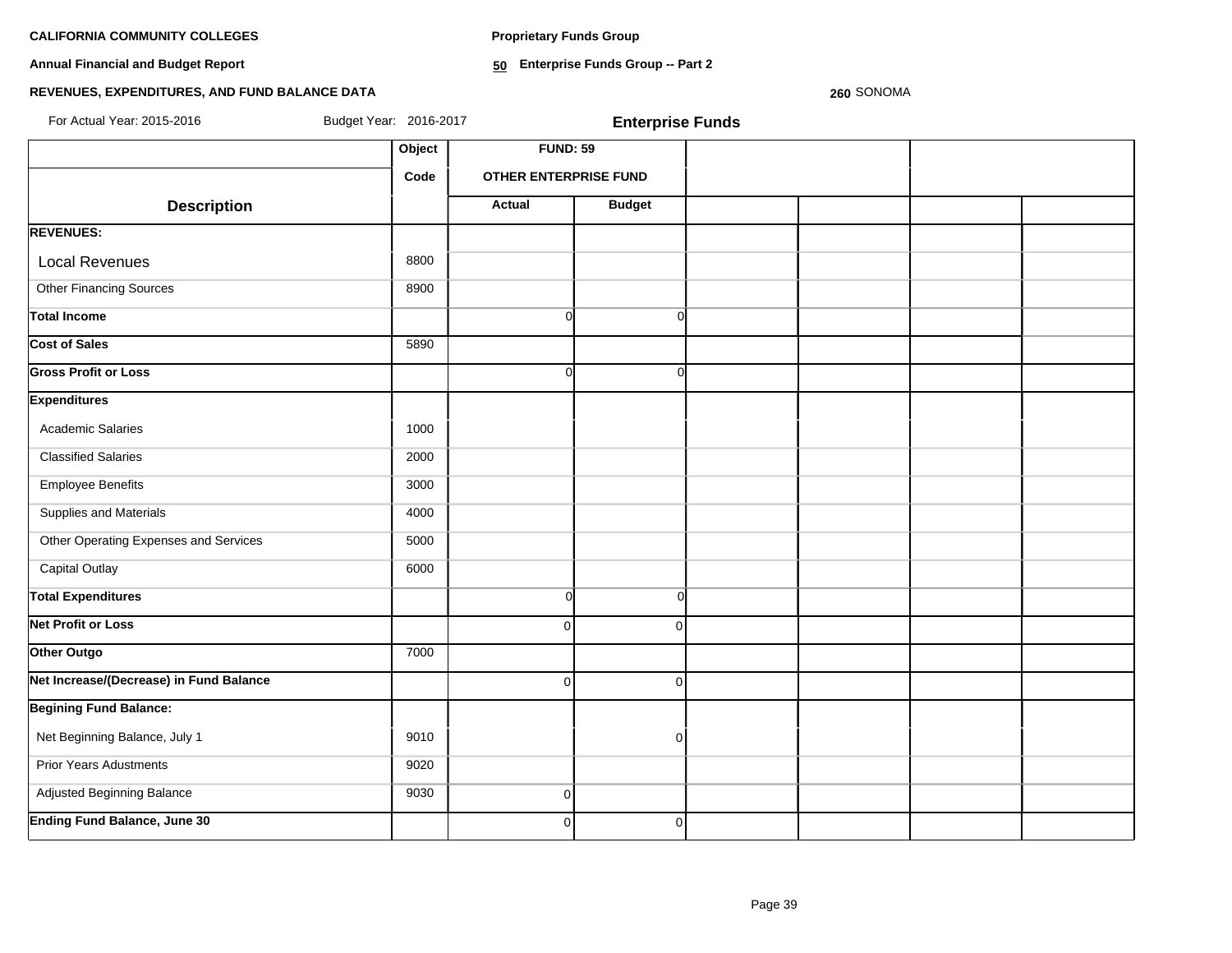**Annual Financial and Budget Report**

**Proprietary Funds Group**

**60 Enterprise Funds Group** 

## **REVENUES, EXPENDITURES, AND FUND BALANCE DATA**

#### **260** SONOMA

| Budget Year: 2016-2017<br>For Actual Year: 2015-2016 |        |                            | <b>Internal Service Funds</b> |                                     |               |  |
|------------------------------------------------------|--------|----------------------------|-------------------------------|-------------------------------------|---------------|--|
|                                                      | Object | <b>FUND: 61</b>            |                               | <b>FUND 69</b>                      |               |  |
|                                                      | Code   | <b>SELF-INSURANCE FUND</b> |                               | <b>OTHER INTERNAL SERVICES FUND</b> |               |  |
| <b>Description</b>                                   |        | <b>Actual</b>              | <b>Budget</b>                 | Actual                              | <b>Budget</b> |  |
| <b>REVENUES:</b>                                     |        |                            |                               |                                     |               |  |
| <b>Local Revenues</b>                                | 8800   | 1,849,467                  | 1,555,000                     | 21,019                              | 15,000        |  |
| <b>Other Financing Sources</b>                       | 8900   |                            |                               | 1,800,000                           | 1,800,000     |  |
| <b>Total Income</b>                                  |        | 1,849,467                  | 1,555,000                     | 1,821,019                           | 1,815,000     |  |
| <b>Expenditures</b>                                  |        |                            |                               |                                     |               |  |
| <b>Academic Salaries</b>                             | 1000   |                            |                               |                                     |               |  |
| <b>Classified Salaries</b>                           | 2000   | 11,235                     | 20,000                        |                                     |               |  |
| <b>Employee Benefits</b>                             | 3000   | 309                        | 1,791                         | 1,514,471                           | 1,800,000     |  |
| Supplies and Materials                               | 4000   | 3,209                      | 5,395                         |                                     |               |  |
| Other Operating Expenses and Services                | 5000   | 1,916,649                  | 1,735,004                     |                                     |               |  |
| <b>Capital Outlay</b>                                | 6000   | 15,661                     | 23,347                        |                                     |               |  |
| <b>Total Expenditures</b>                            |        | 1,947,063                  | 1,785,537                     | 1,514,471                           | 1,800,000     |  |
| <b>Net Profit or Loss</b>                            |        | (97, 596)                  | (230, 537)                    | 306,548                             | 15,000        |  |
| Other Outgo                                          | 7000   | 35,030                     | 97,678                        |                                     |               |  |
| Net Increase/(Decrease) in Fund Balance              |        | (132, 626)                 | (328, 215)                    | 306,548                             | 15,000        |  |
| <b>Begining Fund Balance:</b>                        |        |                            |                               |                                     |               |  |
| Net Beginning Balance, July 1                        | 9010   | 1,250,461                  | 1,117,836                     | 3,570,498                           | 3,877,046     |  |
| <b>Prior Years Adustments</b>                        | 9020   | 1                          |                               |                                     |               |  |
| Adjusted Beginning Balance                           | 9030   | 1,250,462                  |                               | 3,570,498                           |               |  |
| Ending Fund Balance, June 30                         |        | 1,117,836                  | 789,621                       | 3,877,046                           | 3,892,046     |  |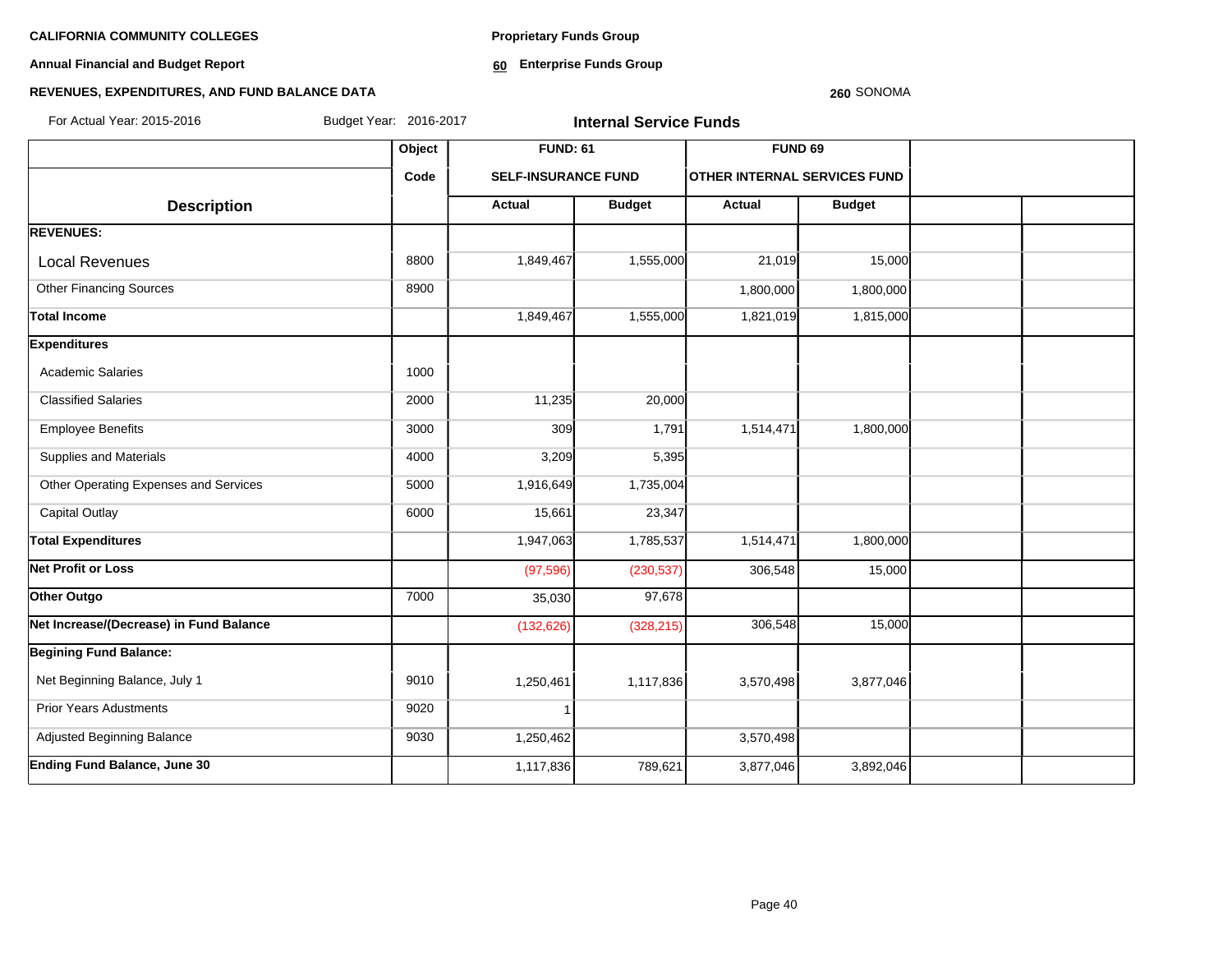**Annual Financial and Budget Report**

**Fiduciary Funds Group**

**70 Fiduciary Funds Group -- Part 1**

#### **260** SONOMA

| For Actual Year: 2015-2016                                |        | Budget Year: 2016-2017<br><b>Fiduciary Funds Group</b> |                |                                                |               |                                   |                |  |  |
|-----------------------------------------------------------|--------|--------------------------------------------------------|----------------|------------------------------------------------|---------------|-----------------------------------|----------------|--|--|
|                                                           | Object | <b>FUND: 71</b>                                        |                | <b>FUND 72</b>                                 |               | <b>FUND 73</b>                    |                |  |  |
|                                                           | Code   | <b>ASSOCIATED STUDENTS TRUST FUND</b>                  |                | <b>REPRESENTATION FEE TRUST</b><br><b>FUND</b> |               | <b>BODY CENTER FEE TRUST FUND</b> |                |  |  |
| <b>Description</b>                                        |        | Actual                                                 | <b>Budget</b>  | <b>Actual</b>                                  | <b>Budget</b> | Actual                            | <b>Budget</b>  |  |  |
| <b>REVENUES:</b>                                          |        |                                                        |                |                                                |               |                                   |                |  |  |
| <b>Federal Revenues</b>                                   | 8100   |                                                        |                |                                                |               |                                   |                |  |  |
| <b>State Revenues</b>                                     | 8600   |                                                        |                |                                                |               |                                   |                |  |  |
| <b>Local Revenues</b>                                     | 8800   |                                                        |                | 48,819                                         | 51,000        | 170,021                           | 160,000        |  |  |
| <b>Total Income</b>                                       |        | $\Omega$                                               | $\overline{0}$ | 48,819                                         | 51,000        | 170,021                           | 160,000        |  |  |
| <b>Expenditures</b>                                       |        |                                                        |                |                                                |               |                                   |                |  |  |
| <b>Academic Salaries</b>                                  | 1000   |                                                        |                |                                                |               |                                   |                |  |  |
| <b>Classified Salaries</b>                                | 2000   |                                                        |                | 21,247                                         | 16,789        | 33,350                            | 95,458         |  |  |
| <b>Employee Benefits</b>                                  | 3000   |                                                        |                | 7,745                                          | 3,861         | 10,532                            | 30,843         |  |  |
| Supplies and Materials                                    | 4000   |                                                        |                | 681                                            |               | 8,093                             |                |  |  |
| Other Operating Expenses and Services                     | 5000   |                                                        |                | 30,614                                         | 26,850        | 6,460                             | 15,000         |  |  |
| <b>Capital Outlay</b>                                     | 6000   |                                                        |                | 1,363                                          |               | 6,163                             | 18,699         |  |  |
| <b>Total Expenditures</b>                                 |        | $\overline{0}$                                         | $\mathbf 0$    | 61,650                                         | 47,500        | 64,598                            | 160,000        |  |  |
| <b>Excess /(Deficiency) of Revenues over Expenditures</b> |        | $\overline{0}$                                         | 0              | (12, 831)                                      | 3,500         | 105,423                           | $\circ$        |  |  |
| <b>Other Financing Sources</b>                            | 8900   |                                                        |                |                                                |               |                                   |                |  |  |
| Other Outgo                                               | 7000   |                                                        |                | 3,281                                          | 3,500         |                                   |                |  |  |
| Net Increase/(Decrease) in Fund Balance                   |        | $\overline{0}$                                         | $\Omega$       | (16, 112)                                      |               | 105,423                           | $\overline{0}$ |  |  |
| <b>Begining Fund Balance:</b>                             |        |                                                        |                |                                                |               |                                   |                |  |  |
| Net Beginning Balance, July 1                             | 9010   | 343,321                                                | 343,321        | 178,246                                        | 162,134       |                                   | 105,423        |  |  |
| <b>Prior Years Adustments</b>                             | 9020   |                                                        |                |                                                |               |                                   |                |  |  |
| Adjusted Beginning Balance                                | 9030   | 343,321                                                |                | 178,246                                        |               | $\Omega$                          |                |  |  |
| <b>Ending Fund Balance, June 30</b>                       |        | 343,321                                                | 343,321        | 162,134                                        | 162,134       | 105,423                           | 105,423        |  |  |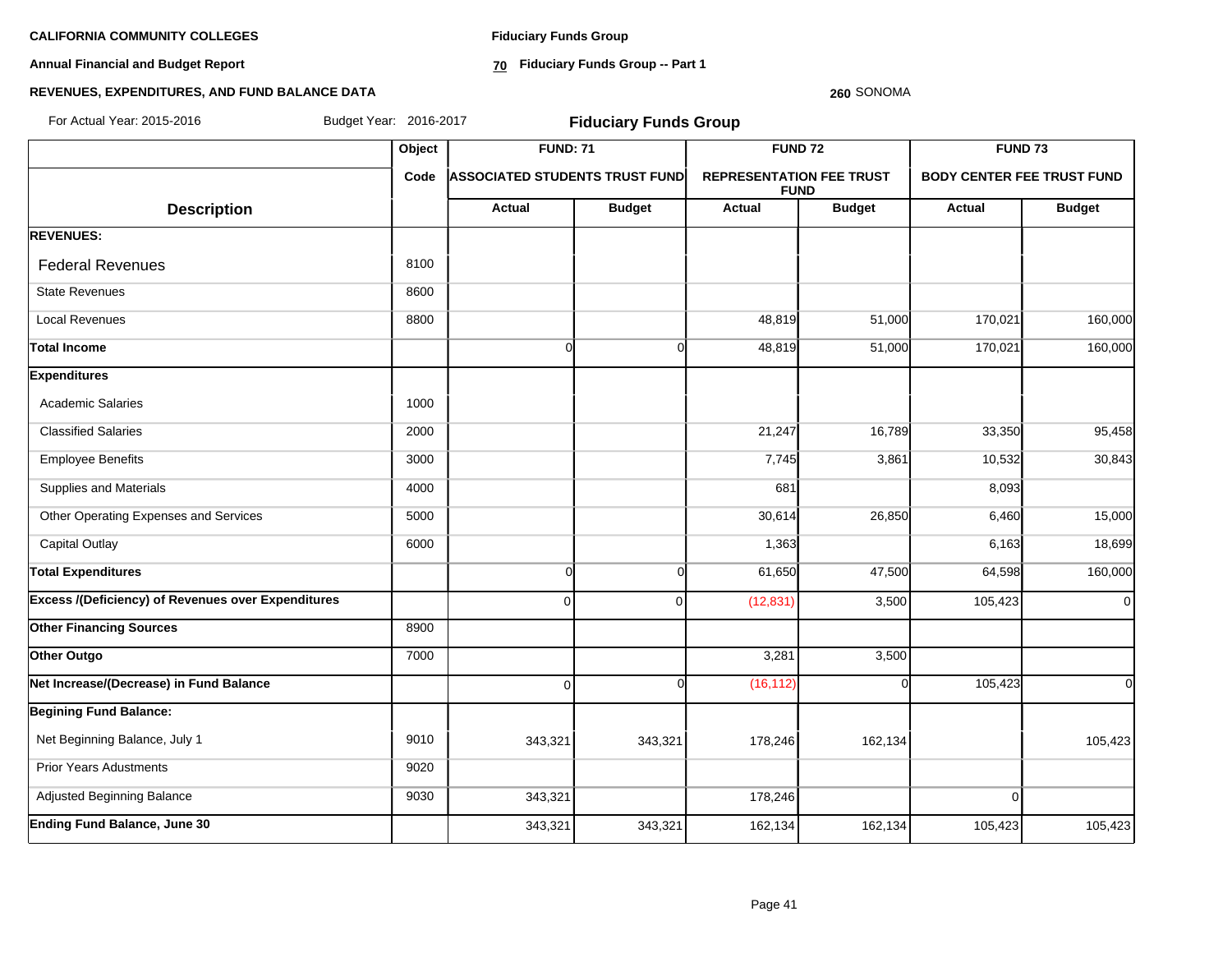**Annual Financial and Budget Report**

**Fiduciary Funds Group**

**70 Fiduciary Funds Group -- Part 2**

#### **260** SONOMA

| For Actual Year: 2015-2016                                | Budget Year: 2016-2017<br><b>Fiduciary Funds Group</b> |                                 |               |                                     |               |             |                              |
|-----------------------------------------------------------|--------------------------------------------------------|---------------------------------|---------------|-------------------------------------|---------------|-------------|------------------------------|
|                                                           | Object                                                 | <b>FUND: 74</b>                 |               | FUND <sub>75</sub>                  |               |             | FUND 76                      |
|                                                           | Code                                                   | <b>FINANCIAL AID TRUST FUND</b> |               | <b>SCHOLARSHIP &amp; LOAN TRUST</b> | <b>FUND</b>   |             | <b>INVESTMENT TRUST FUND</b> |
| <b>Description</b>                                        |                                                        | <b>Actual</b>                   | <b>Budget</b> | <b>Actual</b>                       | <b>Budget</b> | Actual      | <b>Budget</b>                |
| <b>REVENUES:</b>                                          |                                                        |                                 |               |                                     |               |             |                              |
| <b>Federal Revenues</b>                                   | 8100                                                   | 15,668,259                      | 16,000,000    |                                     |               |             |                              |
| <b>State Revenues</b>                                     | 8600                                                   | 1,407,994                       | 1,500,000     |                                     |               |             |                              |
| <b>Local Revenues</b>                                     | 8800                                                   | 116,997                         | 125,000       | 631,704                             | 650,000       |             |                              |
| Total Income                                              |                                                        | 17,193,250                      | 17,625,000    | 631,704                             | 650,000       | $\Omega$    | $\Omega$                     |
| <b>Expenditures</b>                                       |                                                        |                                 |               |                                     |               |             |                              |
| <b>Academic Salaries</b>                                  | 1000                                                   |                                 |               |                                     |               |             |                              |
| <b>Classified Salaries</b>                                | 2000                                                   |                                 |               |                                     |               |             |                              |
| <b>Employee Benefits</b>                                  | 3000                                                   |                                 |               |                                     |               |             |                              |
| Supplies and Materials                                    | 4000                                                   |                                 |               |                                     |               |             |                              |
| Other Operating Expenses and Services                     | 5000                                                   | 19,225                          | 20,000        |                                     |               |             |                              |
| <b>Capital Outlay</b>                                     | 6000                                                   |                                 |               |                                     |               |             |                              |
| <b>Total Expenditures</b>                                 |                                                        | 19,225                          | 20,000        | $\Omega$                            | $\Omega$      | $\Omega$    | $\Omega$                     |
| <b>Excess /(Deficiency) of Revenues over Expenditures</b> |                                                        | 17,174,025                      | 17,605,000    | 631,704                             | 650,000       | $\Omega$    | $\Omega$                     |
| <b>Other Financing Sources</b>                            | 8900                                                   |                                 |               |                                     |               |             |                              |
| Other Outgo                                               | 7000                                                   | 17,174,025                      | 17,605,000    | 631,704                             | 650,000       |             |                              |
| Net Increase/(Decrease) in Fund Balance                   |                                                        | $\Omega$                        | $\Omega$      | $\Omega$                            | n             | ſ           | $\Omega$                     |
| <b>Begining Fund Balance:</b>                             |                                                        |                                 |               |                                     |               |             |                              |
| Net Beginning Balance, July 1                             | 9010                                                   | $\mathbf 0$                     | $\Omega$      | $\mathbf 0$                         | $\Omega$      |             | $\Omega$                     |
| <b>Prior Years Adustments</b>                             | 9020                                                   |                                 |               |                                     |               |             |                              |
| Adjusted Beginning Balance                                | 9030                                                   | $\mathbf 0$                     |               | 0                                   |               | $\mathbf 0$ |                              |
| <b>Ending Fund Balance, June 30</b>                       |                                                        | 0                               | $\Omega$      | 0                                   | $\mathbf 0$   | $\Omega$    | $\overline{0}$               |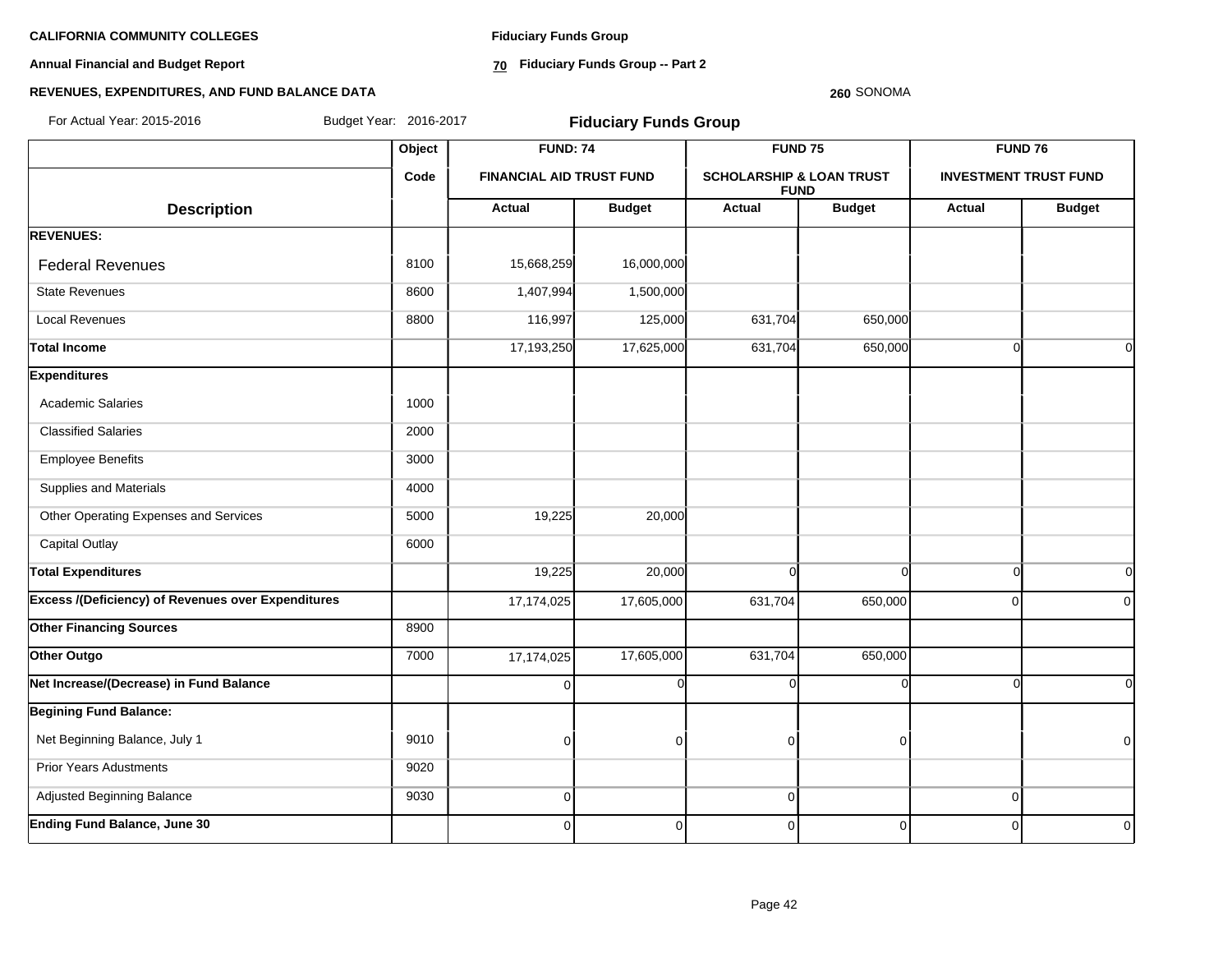**Annual Financial and Budget Report**

**Fiduciary Funds Group**

**70 Fiduciary Funds Group -- Part 3**

**260** SONOMA

| For Actual Year: 2015-2016                                | Budget Year: 2016-2017 |                | <b>Fiduciary Funds Group</b>     |                          |               |
|-----------------------------------------------------------|------------------------|----------------|----------------------------------|--------------------------|---------------|
|                                                           | Object                 |                | <b>FUND: 77</b>                  | <b>FUND 79</b>           |               |
|                                                           | Code                   |                | DEFERRED COMPENSATION TRUST FUND | <b>OTHER TRUST FUNDS</b> |               |
| <b>Description</b>                                        |                        | Actual         | <b>Budget</b>                    | <b>Actual</b>            | <b>Budget</b> |
| <b>REVENUES:</b>                                          |                        |                |                                  |                          |               |
| <b>Federal Revenues</b>                                   | 8100                   |                |                                  |                          |               |
| <b>State Revenues</b>                                     | 8600                   |                |                                  |                          |               |
| <b>Local Revenues</b>                                     | 8800                   |                |                                  |                          |               |
| <b>Total Income</b>                                       |                        | $\Omega$       | $\Omega$                         | $\Omega$                 | 0I            |
| <b>Expenditures</b>                                       |                        |                |                                  |                          |               |
| <b>Academic Salaries</b>                                  | 1000                   |                |                                  |                          |               |
| <b>Classified Salaries</b>                                | 2000                   |                |                                  |                          |               |
| <b>Employee Benefits</b>                                  | 3000                   |                |                                  |                          |               |
| Supplies and Materials                                    | 4000                   |                |                                  |                          |               |
| Other Operating Expenses and Services                     | 5000                   |                |                                  |                          |               |
| Capital Outlay                                            | 6000                   |                |                                  |                          |               |
| <b>Total Expenditures</b>                                 |                        | <sub>0</sub>   | $\overline{0}$                   | $\Omega$                 | 0l            |
| <b>Excess /(Deficiency) of Revenues over Expenditures</b> |                        | $\Omega$       | $\Omega$                         | $\mathbf 0$              | 0             |
| <b>Other Financing Sources</b>                            | 8900                   |                |                                  |                          |               |
| Other Outgo                                               | 7000                   |                |                                  |                          |               |
| Net Increase/(Decrease) in Fund Balance                   |                        | $\overline{0}$ | $\overline{0}$                   | $\Omega$                 | οI            |
| <b>Begining Fund Balance:</b>                             |                        |                |                                  |                          |               |
| Net Beginning Balance, July 1                             | 9010                   |                | $\Omega$                         | $\overline{0}$           | $\mathbf 0$   |
| <b>Prior Years Adustments</b>                             | 9020                   |                |                                  |                          |               |
| Adjusted Beginning Balance                                | 9030                   | $\overline{0}$ |                                  | $\mathbf 0$              |               |
| <b>Ending Fund Balance, June 30</b>                       |                        | $\mathbf 0$    | $\overline{0}$                   | $\mathbf 0$              | $\mathbf 0$   |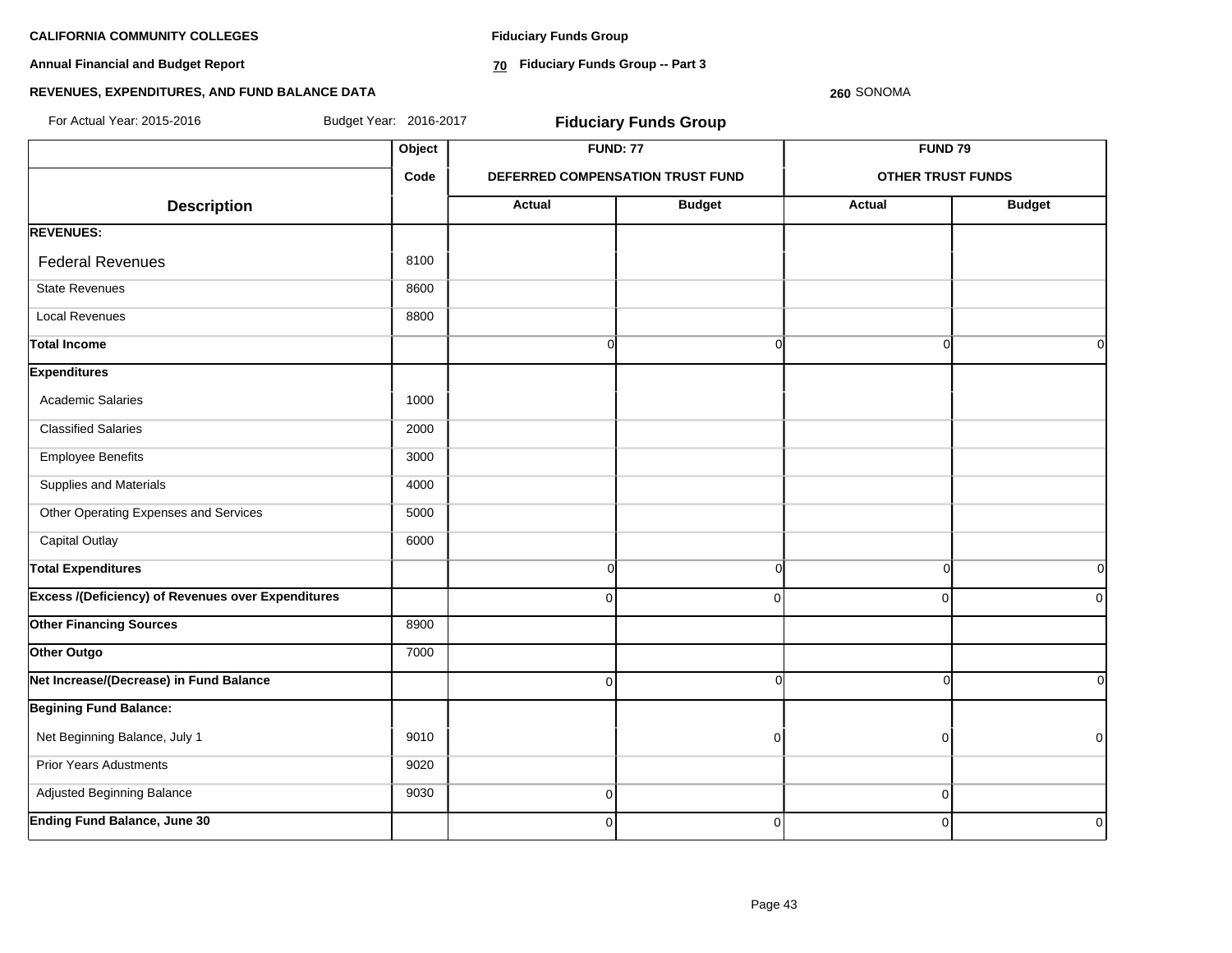**Interfund Transfer Report**

# **Annual Financial and Budget Report**

#### **SUPPLEMENTAL DATA**

# **For Actual Year: 2015-2016** District ID: 260 Name: SONOMA

|           | $1$ VI ACLUGI 1 GAI. $2013 - 2010$ |                   | DISTINT ID. ZOU<br><b>NAME.</b> SUNUMA |                    |
|-----------|------------------------------------|-------------------|----------------------------------------|--------------------|
| Fund      |                                    | Fund              |                                        | Amount             |
| Number In | <b>Fund Name</b>                   | <b>Number Out</b> | <b>Fund Name</b>                       | <b>Transferred</b> |
| 12        | IRESTRICTED SUBFUND                | 11                | UNRESTRICTED SUBFUND                   | 230,000            |
| 33        | CHILD DEVELOPMENT FUND             | 11                | UNRESTRICTED SUBFUND                   | 641,404            |
| 34        | FARM OPERATION FUND                | 11                | UNRESTRICTED SUBFUND                   | 275,000            |
| 69        | OTHER INTERNAL SERVICES FUND       | 11                | UNRESTRICTED SUBFUND                   | 1,800,000          |
| 11        | UNRESTRICTED SUBFUND               | 12                | IRESTRICTED SUBFUND                    | 1,491,080          |
| 11        | UNRESTRICTED SUBFUND               | 39                | OTHER SPECIAL REVENUE FUND             | 5,520              |
| 35        | <b>REVENUE BOND PROJECT FUND</b>   | 43                | <b>GENERAL OBLIGATION BOND FUND</b>    | 300,000            |
| 11        | UNRESTRICTED SUBFUND               | 61                | ISELF-INSURANCE FUND                   | 35,030             |
| 39        | OTHER SPECIAL REVENUE FUND         | 71                | ASSOCIATED STUDENTS TRUST FUND         | 10,000             |
| 11        | UNRESTRICTED SUBFUND               | 72                | STUDENT REPRESENTATION FEE TRUST FUND  | 3,281              |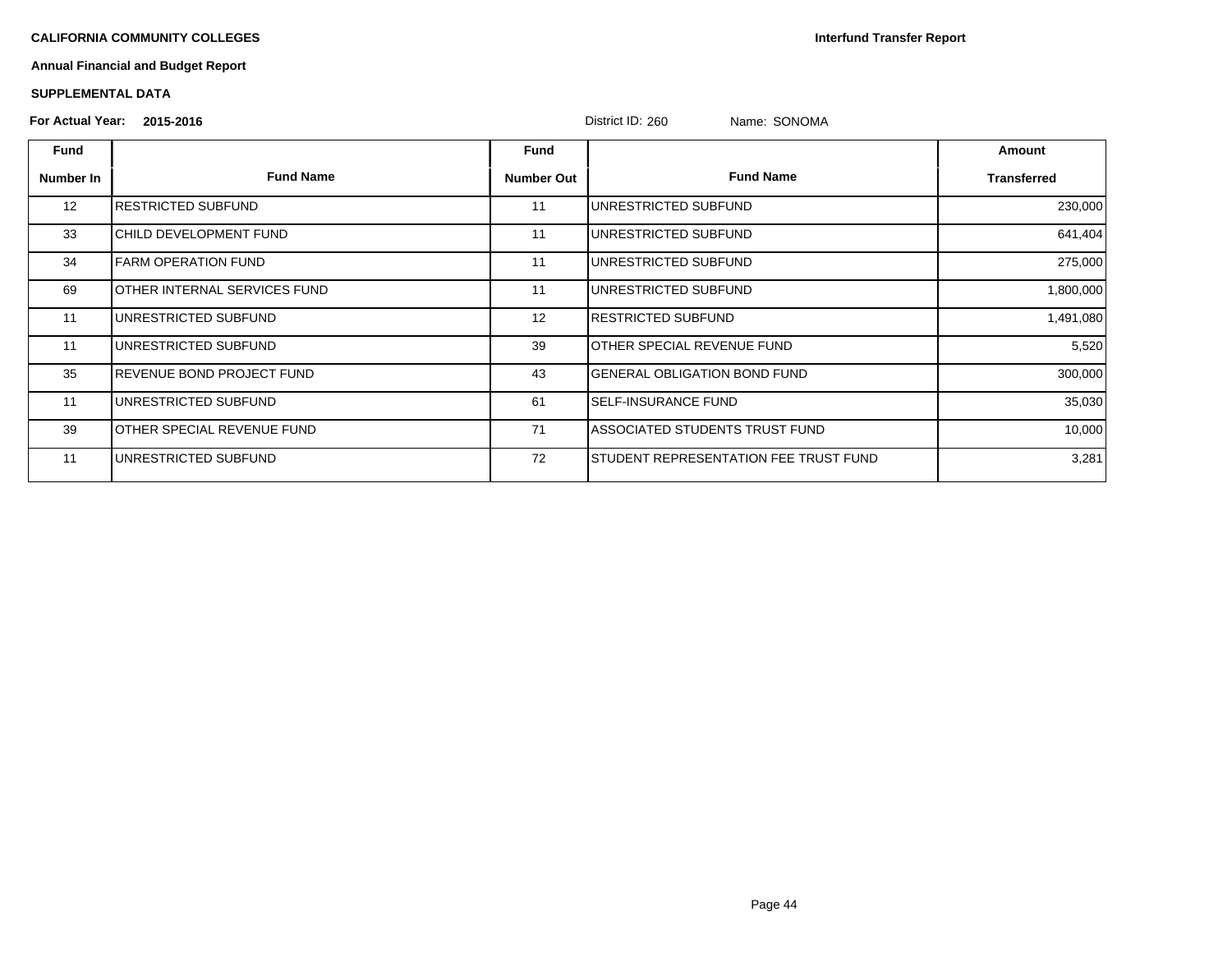| <b>CALIFORNIA COMMUNITY COLLEGES</b>      |                        |                         | <b>Receipt and Expenditures of Lottery Proceeds</b> |                           |  |  |  |  |
|-------------------------------------------|------------------------|-------------------------|-----------------------------------------------------|---------------------------|--|--|--|--|
| <b>Annual Financial and Budget Report</b> |                        |                         | <b>Lottery Actual Report</b>                        |                           |  |  |  |  |
| <b>SUPPLEMENTAL DATA</b>                  |                        | <b>L10 GENERAL FUND</b> |                                                     |                           |  |  |  |  |
| For Actual Year: 2015-2016                | Budget Year: 2016-2017 | District ID: 260        |                                                     | Name: SONOMA              |  |  |  |  |
| <b>Activity Classification</b>            | <b>Activity Code</b>   | <b>Unrestricted</b>     |                                                     | <b>Restricted Prop 20</b> |  |  |  |  |
| Lottery Adjustments and Proceeds:         |                        |                         |                                                     |                           |  |  |  |  |
| Net Beginning Balance, July 1             | 9010                   |                         |                                                     |                           |  |  |  |  |
| Adjustments                               | 9020                   |                         |                                                     |                           |  |  |  |  |
| Adjusted Beginning Balance                | 9030                   |                         |                                                     |                           |  |  |  |  |
|                                           |                        |                         |                                                     |                           |  |  |  |  |

| Adjustments                           | 9020 |                               |                   |                   |                |                  |                |
|---------------------------------------|------|-------------------------------|-------------------|-------------------|----------------|------------------|----------------|
| Adjusted Beginning Balance            | 9030 |                               | $\mathbf 0$       |                   |                | $\Omega$         |                |
| Actual Fiscal Year Data               |      |                               |                   |                   |                |                  |                |
| State Lottery Proceeds:               | 8681 |                               | 2,948,976         |                   |                | 1,015,786        |                |
|                                       |      |                               |                   |                   |                | Instructional    |                |
|                                       |      | Instructional & Institutional |                   |                   |                | <b>Materials</b> |                |
|                                       |      | Unrestricted                  |                   |                   |                | Propostition 20  | Total          |
|                                       |      | Instructional                 | Support           | Support           |                |                  |                |
|                                       |      | <b>Activities</b>             | <b>Activities</b> | <b>Activities</b> | Total          | Instructional    |                |
|                                       |      | (AC 0100-5900)                | (AC 6000-6700)    | (AC 6800-7390)    | Unrestricted   | (AC 0100-4900)   |                |
| <b>Expenditures</b>                   |      |                               |                   |                   |                |                  |                |
| <b>Academic Salaries</b>              | 1000 |                               | 724,136           |                   | 724,136        |                  | 724,136        |
| <b>Classified Salaries</b>            | 2000 |                               | 1,789,876         |                   | 1,789,876      |                  | 1,789,876      |
| <b>Employee Benefits</b>              | 3000 |                               | 434,964           |                   | 434,964        |                  | 434,964        |
| <b>Supplies &amp; Materials</b>       | 4000 |                               |                   |                   |                |                  |                |
| Software                              | 4100 |                               |                   |                   | $\mathbf 0$    |                  | $\overline{0}$ |
| Books, Magazines, & Periodicals       | 4200 |                               |                   |                   | 0              |                  | $\overline{0}$ |
| Instructional Supplies & Materials    | 4300 |                               |                   |                   | $\overline{0}$ | 1,015,786        | 1,015,786      |
| Noninstructional Supplies & Mtrls     | 4400 |                               |                   |                   | $\overline{0}$ |                  | 0              |
| <b>Total Supplies and Materials</b>   |      | $\mathbf 0$                   | $\mathbf 0$       | $\mathbf 0$       | $\overline{0}$ | 1,015,786        | 1,015,786      |
| Other Operating Expenses and Services | 5000 |                               |                   |                   | 0              |                  | 0              |
| <b>Capital Outlay</b>                 | 6000 |                               |                   |                   |                |                  |                |
| <b>Library Books</b>                  | 6300 |                               |                   |                   | $\overline{0}$ |                  | $\overline{0}$ |
| Equipment                             | 6400 |                               |                   |                   |                |                  |                |
| Equipment - Additional                | 6410 |                               |                   |                   | $\overline{0}$ |                  | $\overline{0}$ |
| Equipment - Replacement               | 6420 |                               |                   |                   | $\overline{0}$ |                  | $\overline{0}$ |
| <b>Total Capital Outlay</b>           |      | $\mathbf 0$                   | $\mathbf 0$       | 0                 | $\overline{0}$ |                  | 0              |
| Other Outgo                           | 7000 |                               |                   |                   | $\overline{0}$ |                  | $\overline{0}$ |
| <b>Total Expenditures</b>             |      | $\mathbf 0$                   | 2,948,976         | 0                 | 2,948,976      | 1,015,786        | 3,964,762      |
| <b>Ending Balance</b>                 |      |                               |                   |                   | 0              | $\overline{0}$   | $\overline{0}$ |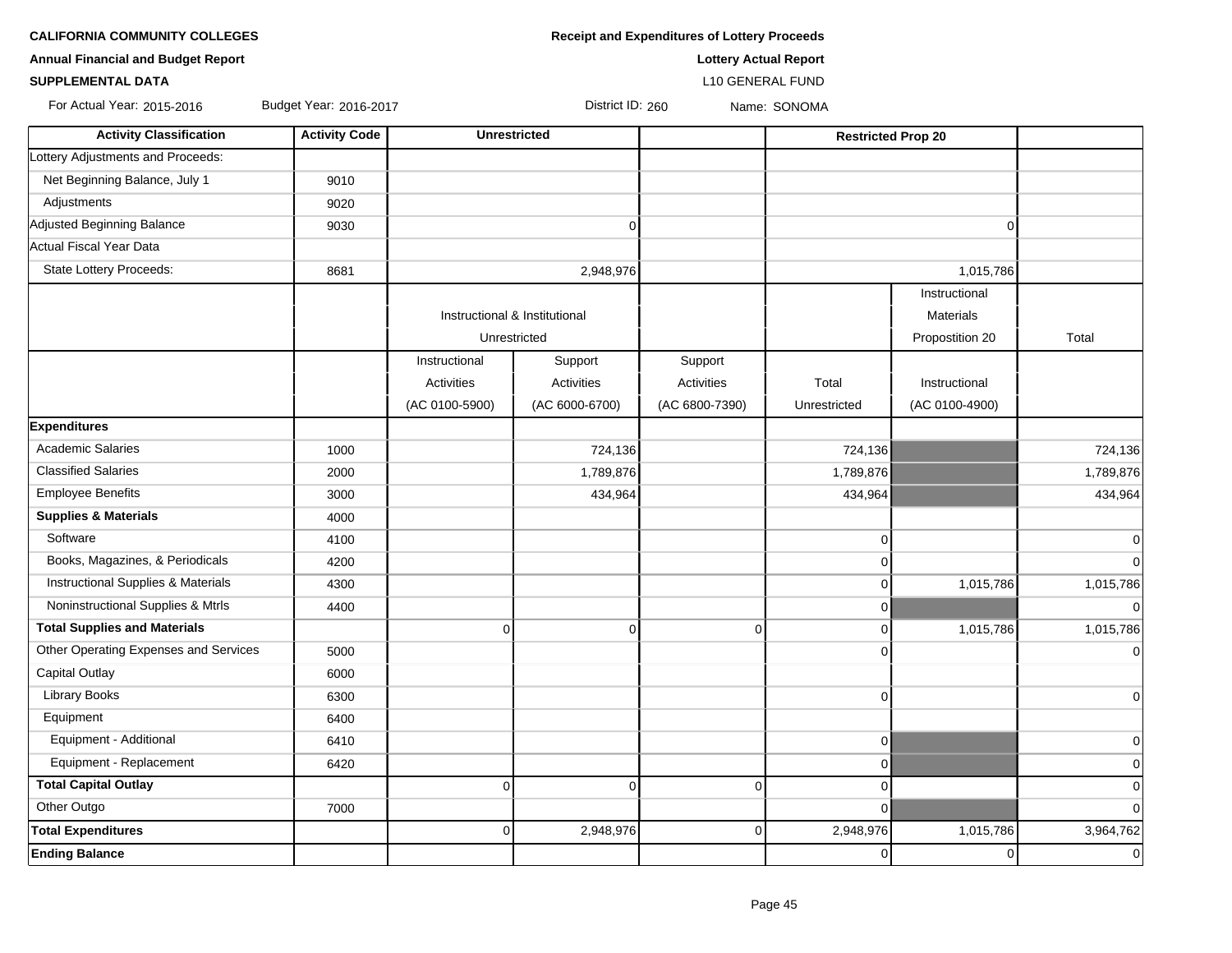**CALIFORNIA COMMUNITY COLLEGES Receipt and Expenditures of Lottery Proceeds** 

**Annual Financial and Budget Report Lottery Budget Report**

### **SUPPLEMENTAL DATA** L10 GENERAL FUND

For Actual Year: 2015-2016 Budget Year: 2016-2017 Protocol District ID: 260 Name: SONOMA

| <b>Activity Classification</b>                | <b>Activity Code</b> | <b>Unrestricted</b>                                             |                   |                   | <b>Restricted Prop 20</b> |                      |              |
|-----------------------------------------------|----------------------|-----------------------------------------------------------------|-------------------|-------------------|---------------------------|----------------------|--------------|
| Lottery Adjustments and Proceeds:             |                      |                                                                 |                   |                   |                           |                      |              |
| Net Beginning Balance, July 1                 | 9010                 |                                                                 |                   |                   |                           |                      |              |
| Adjustments                                   | 9020                 |                                                                 |                   |                   |                           |                      |              |
| Adjusted Beginning Balance                    | 9030                 |                                                                 | $\mathbf 0$       |                   |                           | $\Omega$             |              |
| Budget Fiscal Year Data                       |                      |                                                                 |                   |                   |                           |                      |              |
| State Lottery Proceeds:                       | 8681                 |                                                                 | 2,795,697         |                   |                           | 873,655              |              |
|                                               |                      |                                                                 |                   |                   |                           | <b>Instructional</b> |              |
|                                               |                      | <b>Instructional &amp; Institutional</b><br><b>Unrestricted</b> |                   |                   |                           | <b>Materials</b>     |              |
|                                               |                      |                                                                 |                   |                   | <b>Propostition 20</b>    |                      | <b>Total</b> |
|                                               |                      | Instructional                                                   | <b>Support</b>    | <b>Support</b>    |                           |                      |              |
|                                               |                      | <b>Activities</b>                                               | <b>Activities</b> | <b>Activities</b> | <b>Total</b>              | Instructional        |              |
|                                               |                      | (AC 0100-5900)                                                  | (AC 6000-6700)    | (AC 6800-7390)    | Unrestricted              | (AC 0100-4900)       |              |
| <b>Expenditures</b>                           |                      |                                                                 |                   |                   |                           |                      |              |
| <b>Academic Salaries</b>                      | 1000                 |                                                                 | 700,000           |                   | 700,000                   |                      | 700,000      |
| <b>Classified Salaries</b>                    | 2000                 |                                                                 | 1,600,000         |                   | 1,600,000                 |                      | 1,600,000    |
| <b>Employee Benefits</b>                      | 3000                 |                                                                 | 495,697           |                   | 495,697                   |                      | 495,697      |
| <b>Supplies &amp; Materials</b>               | 4000                 |                                                                 |                   |                   |                           |                      |              |
| Software                                      | 4100                 |                                                                 |                   |                   | $\overline{0}$            |                      | $\mathbf 0$  |
| Books, Magazines, & Periodicals               | 4200                 |                                                                 |                   |                   | $\Omega$                  |                      | $\Omega$     |
| <b>Instructional Supplies &amp; Materials</b> | 4300                 |                                                                 |                   |                   | $\Omega$                  | 873,655              | 873,655      |
| Noninstructional Supplies & Mtrls             | 4400                 |                                                                 |                   |                   | $\overline{0}$            |                      | 0            |
| <b>Total Supplies and Materials</b>           |                      | $\mathbf 0$                                                     | $\mathbf 0$       | $\overline{0}$    | $\overline{0}$            | 873,655              | 873,655      |
| Other Operating Expenses and Services         | 5000                 |                                                                 |                   |                   | $\Omega$                  |                      | $\Omega$     |
| Capital Outlay                                | 6000                 |                                                                 |                   |                   |                           |                      |              |
| <b>Library Books</b>                          | 6300                 |                                                                 |                   |                   | $\overline{0}$            |                      | 0            |
| Equipment                                     | 6400                 |                                                                 |                   |                   |                           |                      |              |
| Equipment - Additional                        | 6410                 |                                                                 |                   |                   | $\overline{0}$            |                      | 0            |
| Equipment - Replacement                       | 6420                 |                                                                 |                   |                   | $\overline{0}$            |                      | $\pmb{0}$    |
| <b>Total Capital Outlay</b>                   |                      | $\mathbf 0$                                                     | $\Omega$          | $\Omega$          | $\overline{0}$            |                      | $\mathbf 0$  |
| Other Outgo                                   | 7000                 |                                                                 |                   |                   | $\overline{0}$            |                      | $\mathbf 0$  |
| <b>Total Expenditures</b>                     |                      | $\mathbf 0$                                                     | 2,795,697         | 0                 | 2,795,697                 | 873,655              | 3,669,352    |
| <b>Ending Balance</b>                         |                      |                                                                 |                   |                   | $\overline{0}$            | $\Omega$             |              |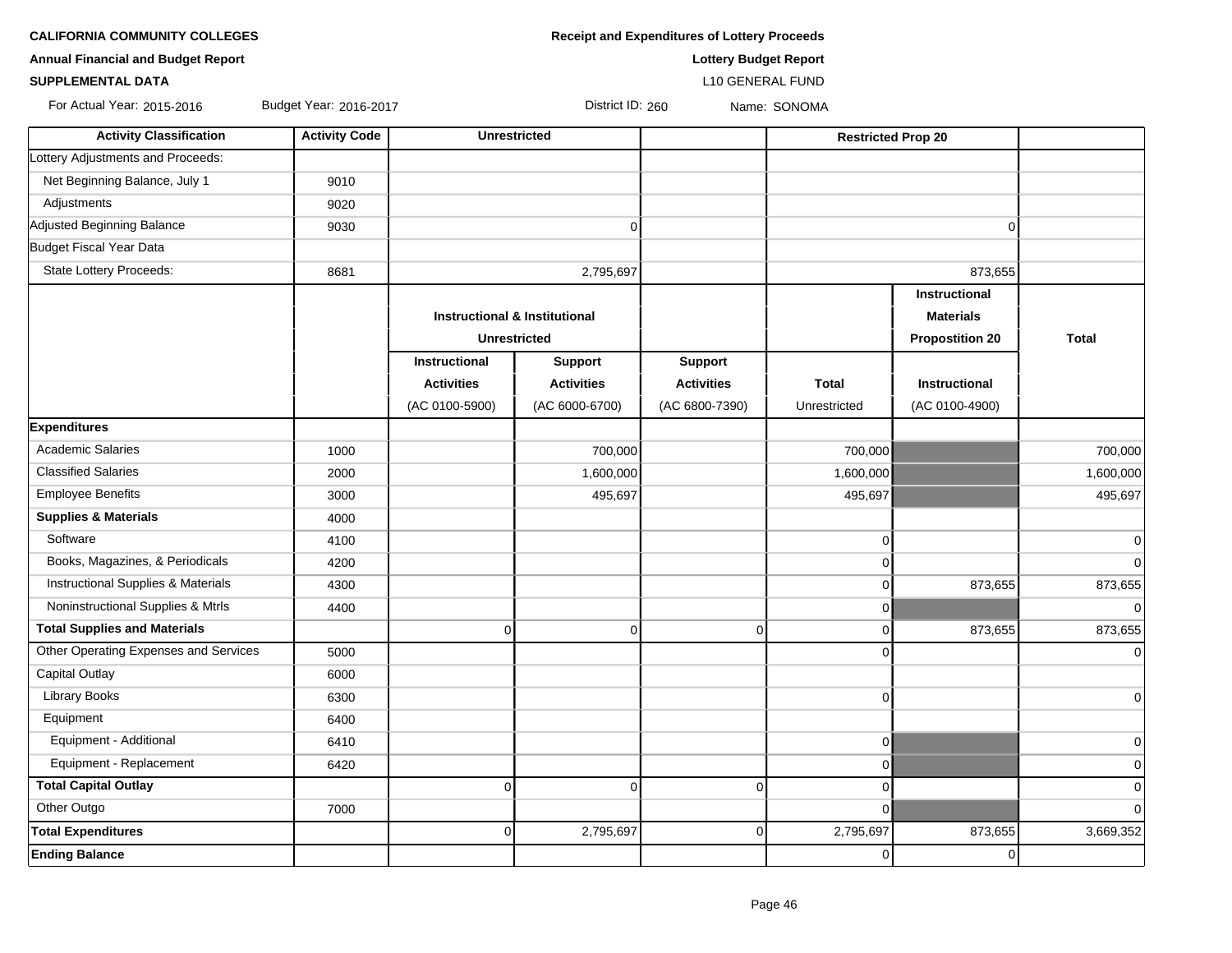#### **Annual Financial and Budget Report**

For Actual Year: 2015-2016 District ID: 260 Name: SONOMA

**EPA Revenue** 14,916,448

**Salaries and Operating Capital** Activity | Benefits | Expenses | Outlay **Activity Classification Code (Obj 1000-3000) (Obj 4000-5000) (Obj 6000) Total** Instructional Activities 0100-5900 7,458,224 0 0 7,458,224 Academic Administration 1,672,443 0 0 1,672,443 0 1,672,443 Library 6120 994,673 0 0 994,673 Media 6130 722,789 0 0 722,789 Admissions and Records **6200** 1,471,084 0 1,471,084 0 1,471,084 Counseling and Guidance 6310 271,875 0 0 271,875 Matriculation and Student Assessment 1992,646 **6320** 252,646 **0** 0 252,646 0 252,646 Transfer Programs 6330 69,755 69,755 Career Guidance **632,796** 0 0 52,796 0 52,796 0 52,796 0 52,796 0 52,796 0 52,796 0 52,796 0 52,796 0 52,796 0 52,796 Extended Opportunity Programs and Services(EOPS) 6430 6430 78,366 78,366 0 0 78,366 Custodial Services **6530** 291,300 291,300 **0 0 291,300** 291,300 TOTAL 13,335,951 0 0 13,335,951